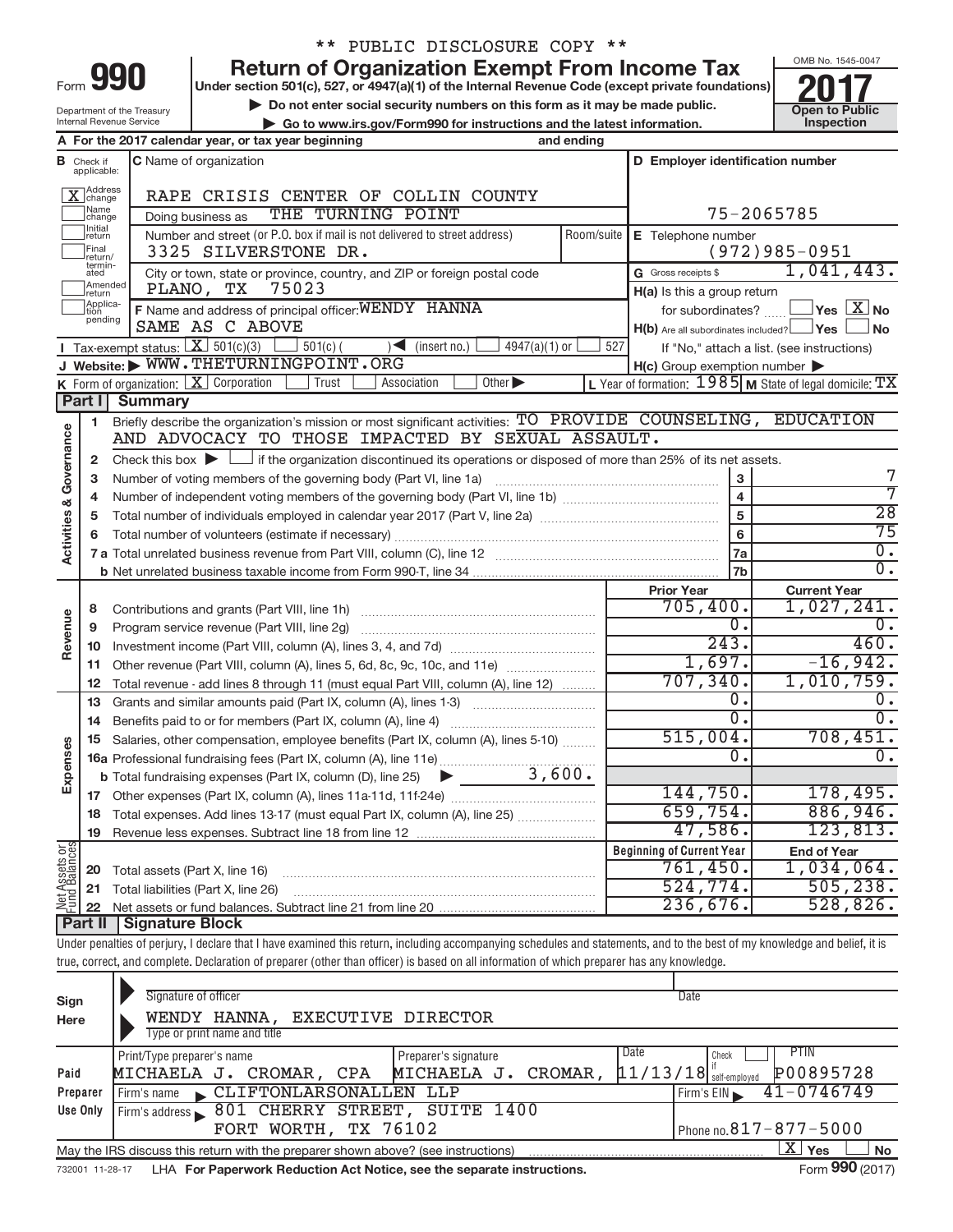|                | Form 990 (2017)                                                                                                                                                                                                                                                                      |
|----------------|--------------------------------------------------------------------------------------------------------------------------------------------------------------------------------------------------------------------------------------------------------------------------------------|
| 4e             | 770, 186.<br>Total program service expenses                                                                                                                                                                                                                                          |
| 4d             | Other program services (Describe in Schedule O.)<br>(Expenses \$<br>including grants of \$<br>(Revenue \$                                                                                                                                                                            |
|                |                                                                                                                                                                                                                                                                                      |
|                |                                                                                                                                                                                                                                                                                      |
|                |                                                                                                                                                                                                                                                                                      |
|                |                                                                                                                                                                                                                                                                                      |
|                |                                                                                                                                                                                                                                                                                      |
|                |                                                                                                                                                                                                                                                                                      |
| 4c             | ) (Expenses \$<br>(Revenue \$<br>(Code:<br>including grants of \$                                                                                                                                                                                                                    |
|                |                                                                                                                                                                                                                                                                                      |
|                |                                                                                                                                                                                                                                                                                      |
|                |                                                                                                                                                                                                                                                                                      |
|                |                                                                                                                                                                                                                                                                                      |
|                |                                                                                                                                                                                                                                                                                      |
|                |                                                                                                                                                                                                                                                                                      |
| 4b             | (Expenses \$<br>(Revenue \$<br>(Code:<br>including grants of \$                                                                                                                                                                                                                      |
|                |                                                                                                                                                                                                                                                                                      |
|                |                                                                                                                                                                                                                                                                                      |
|                |                                                                                                                                                                                                                                                                                      |
|                |                                                                                                                                                                                                                                                                                      |
|                |                                                                                                                                                                                                                                                                                      |
|                | CLIENTS, CRISIS HOTLINE AND EDUCATION CLIENTS IN 2017                                                                                                                                                                                                                                |
|                | RAPE CRISIS COUNSELING AND COMMUNITY EDUCATION SERVICES WERE PROVIDED<br>TO 15,720 CLIENTS INCLUDING WALK-INS, COUNSELING INTAKES, HOSPITAL                                                                                                                                          |
|                | revenue, if any, for each program service reported.<br>$770, 186$ $\cdot$ including grants of \$<br>) (Expenses \$<br>) (Revenue \$<br>$4a$ (Code:                                                                                                                                   |
| 4              | Describe the organization's program service accomplishments for each of its three largest program services, as measured by expenses.<br>Section 501(c)(3) and 501(c)(4) organizations are required to report the amount of grants and allocations to others, the total expenses, and |
| 3              | $\overline{\ }$ Yes $\overline{\phantom{a}X}$ No<br>Did the organization cease conducting, or make significant changes in how it conducts, any program services?<br>If "Yes," describe these changes on Schedule O.                                                                  |
|                | If "Yes," describe these new services on Schedule O.                                                                                                                                                                                                                                 |
| $\overline{2}$ | Did the organization undertake any significant program services during the year which were not listed on the<br>$\overline{\ }$ Yes $\overline{\rm X}$ No<br>prior Form 990 or 990-EZ?                                                                                               |
|                |                                                                                                                                                                                                                                                                                      |
|                | THE MISSION OF THE TURNING POINT IS TO PROVIDE COUNSELING, EDUCATION<br>AND ADVOCACY TO THOSE IMPACTED BY SEXUAL ASSAULT.                                                                                                                                                            |
| 1              | Briefly describe the organization's mission:                                                                                                                                                                                                                                         |
|                |                                                                                                                                                                                                                                                                                      |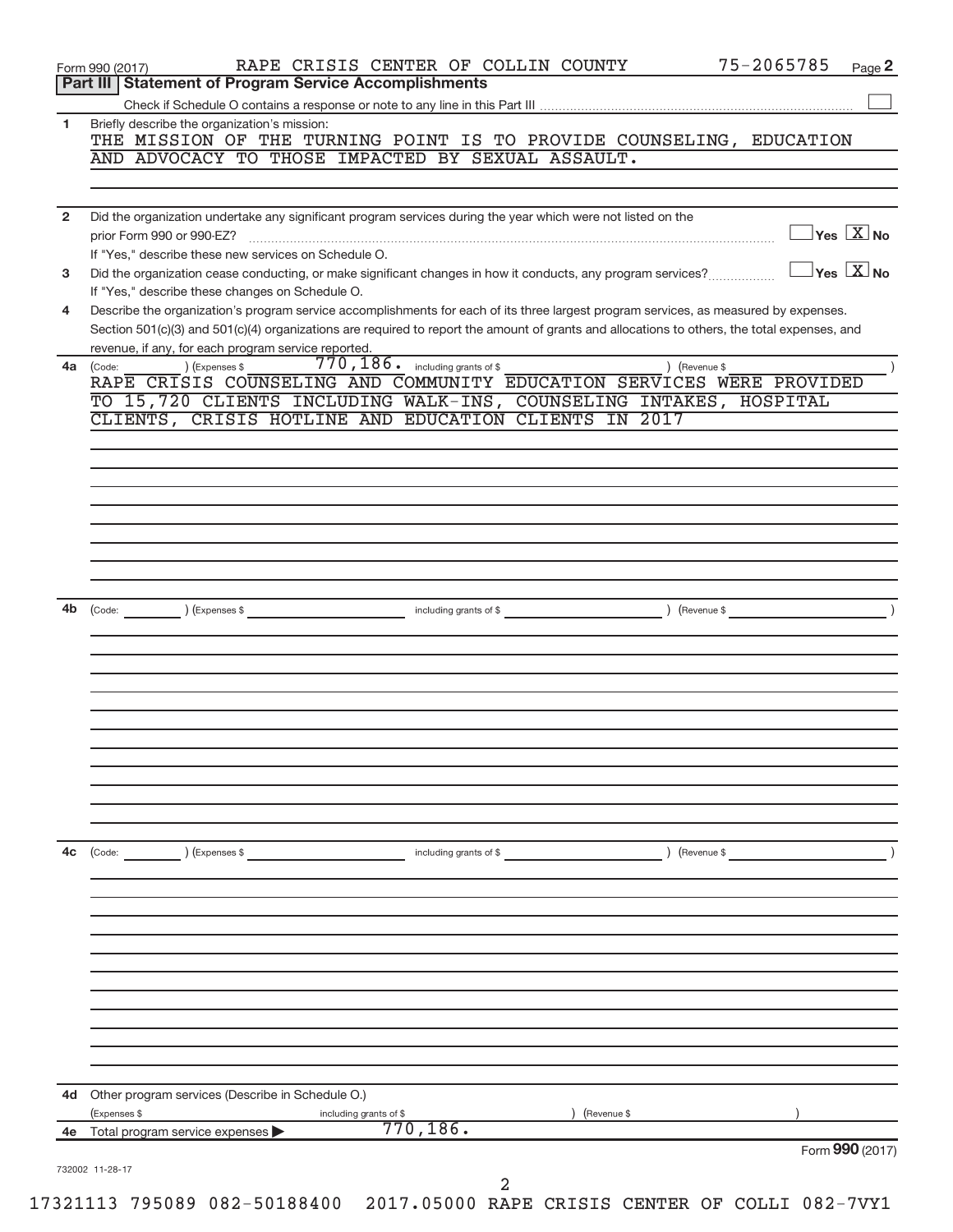|  | Form 990 (2017) |  |
|--|-----------------|--|
|  |                 |  |

|    | <b>Part IV   Checklist of Required Schedules</b>                                                                                                                                                                                                                                                                                                                                                                                                                                                                                                |                 |                       |                       |
|----|-------------------------------------------------------------------------------------------------------------------------------------------------------------------------------------------------------------------------------------------------------------------------------------------------------------------------------------------------------------------------------------------------------------------------------------------------------------------------------------------------------------------------------------------------|-----------------|-----------------------|-----------------------|
|    |                                                                                                                                                                                                                                                                                                                                                                                                                                                                                                                                                 |                 | Yes                   | No                    |
| 1. | Is the organization described in section $501(c)(3)$ or $4947(a)(1)$ (other than a private foundation)?                                                                                                                                                                                                                                                                                                                                                                                                                                         |                 |                       |                       |
|    |                                                                                                                                                                                                                                                                                                                                                                                                                                                                                                                                                 | 1               | х                     |                       |
| 2  | Is the organization required to complete Schedule B, Schedule of Contributors? [11] the organization required to complete Schedule B, Schedule of Contributors?                                                                                                                                                                                                                                                                                                                                                                                 | $\overline{2}$  | $\overline{\text{x}}$ |                       |
| 3  | Did the organization engage in direct or indirect political campaign activities on behalf of or in opposition to candidates for                                                                                                                                                                                                                                                                                                                                                                                                                 |                 |                       |                       |
|    |                                                                                                                                                                                                                                                                                                                                                                                                                                                                                                                                                 | 3               |                       | x                     |
| 4  | Section 501(c)(3) organizations. Did the organization engage in lobbying activities, or have a section 501(h) election in effect                                                                                                                                                                                                                                                                                                                                                                                                                |                 |                       | Χ                     |
|    |                                                                                                                                                                                                                                                                                                                                                                                                                                                                                                                                                 | 4               |                       |                       |
| 5  | Is the organization a section 501(c)(4), 501(c)(5), or 501(c)(6) organization that receives membership dues, assessments, or                                                                                                                                                                                                                                                                                                                                                                                                                    | 5               |                       | х                     |
| 6  | Did the organization maintain any donor advised funds or any similar funds or accounts for which donors have the right to                                                                                                                                                                                                                                                                                                                                                                                                                       |                 |                       |                       |
|    | provide advice on the distribution or investment of amounts in such funds or accounts? If "Yes," complete Schedule D, Part I                                                                                                                                                                                                                                                                                                                                                                                                                    | 6               |                       | Χ                     |
| 7  | Did the organization receive or hold a conservation easement, including easements to preserve open space,                                                                                                                                                                                                                                                                                                                                                                                                                                       |                 |                       |                       |
|    | the environment, historic land areas, or historic structures? If "Yes," complete Schedule D, Part II                                                                                                                                                                                                                                                                                                                                                                                                                                            | $\overline{7}$  |                       | х                     |
| 8  | Did the organization maintain collections of works of art, historical treasures, or other similar assets? If "Yes," complete                                                                                                                                                                                                                                                                                                                                                                                                                    |                 |                       |                       |
|    |                                                                                                                                                                                                                                                                                                                                                                                                                                                                                                                                                 | 8               |                       | х                     |
| 9  | Did the organization report an amount in Part X, line 21, for escrow or custodial account liability, serve as a custodian for                                                                                                                                                                                                                                                                                                                                                                                                                   |                 |                       |                       |
|    | amounts not listed in Part X; or provide credit counseling, debt management, credit repair, or debt negotiation services?                                                                                                                                                                                                                                                                                                                                                                                                                       |                 |                       |                       |
|    |                                                                                                                                                                                                                                                                                                                                                                                                                                                                                                                                                 | 9               |                       | х                     |
| 10 | Did the organization, directly or through a related organization, hold assets in temporarily restricted endowments, permanent                                                                                                                                                                                                                                                                                                                                                                                                                   |                 |                       | х                     |
|    |                                                                                                                                                                                                                                                                                                                                                                                                                                                                                                                                                 | 10              |                       |                       |
| 11 | If the organization's answer to any of the following questions is "Yes," then complete Schedule D, Parts VI, VII, VIII, IX, or X                                                                                                                                                                                                                                                                                                                                                                                                                |                 |                       |                       |
|    | as applicable.                                                                                                                                                                                                                                                                                                                                                                                                                                                                                                                                  |                 |                       |                       |
|    | a Did the organization report an amount for land, buildings, and equipment in Part X, line 10? If "Yes," complete Schedule D,                                                                                                                                                                                                                                                                                                                                                                                                                   |                 |                       |                       |
|    |                                                                                                                                                                                                                                                                                                                                                                                                                                                                                                                                                 | 11a             | х                     |                       |
|    | <b>b</b> Did the organization report an amount for investments - other securities in Part X, line 12 that is 5% or more of its total                                                                                                                                                                                                                                                                                                                                                                                                            |                 |                       |                       |
|    |                                                                                                                                                                                                                                                                                                                                                                                                                                                                                                                                                 | 11 <sub>b</sub> |                       | x                     |
|    | c Did the organization report an amount for investments - program related in Part X, line 13 that is 5% or more of its total                                                                                                                                                                                                                                                                                                                                                                                                                    |                 |                       |                       |
|    |                                                                                                                                                                                                                                                                                                                                                                                                                                                                                                                                                 | 11c             |                       | x                     |
|    | d Did the organization report an amount for other assets in Part X, line 15 that is 5% or more of its total assets reported in                                                                                                                                                                                                                                                                                                                                                                                                                  |                 |                       |                       |
|    |                                                                                                                                                                                                                                                                                                                                                                                                                                                                                                                                                 | 11d             |                       | Х                     |
|    |                                                                                                                                                                                                                                                                                                                                                                                                                                                                                                                                                 | 11e             |                       | $\overline{\text{X}}$ |
| f  | Did the organization's separate or consolidated financial statements for the tax year include a footnote that addresses                                                                                                                                                                                                                                                                                                                                                                                                                         |                 |                       |                       |
|    | the organization's liability for uncertain tax positions under FIN 48 (ASC 740)? If "Yes," complete Schedule D, Part X                                                                                                                                                                                                                                                                                                                                                                                                                          | 11f             | х                     |                       |
|    | 12a Did the organization obtain separate, independent audited financial statements for the tax year? If "Yes," complete                                                                                                                                                                                                                                                                                                                                                                                                                         |                 |                       |                       |
|    | Schedule D, Parts XI and XII<br>$\begin{minipage}{0.5\textwidth} \centering \begin{tabular}{ c c c c c } \hline \multicolumn{1}{ c }{0.5\textwidth} \centering \centering \end{tabular} \end{minipage} \begin{minipage}{0.5\textwidth} \centering \begin{tabular}{ c c c c c } \hline \multicolumn{1}{ c }{0.5\textwidth} \centering \centering \end{tabular} \end{minipage} \begin{minipage}{0.5\textwidth} \centering \centering \end{tabular} \end{minipage} \begin{minipage}{0.5\textwidth} \centering \begin{tabular}{ c c c c } \hline \$ | 12a             | х                     |                       |
|    | <b>b</b> Was the organization included in consolidated, independent audited financial statements for the tax year?                                                                                                                                                                                                                                                                                                                                                                                                                              |                 |                       |                       |
|    | If "Yes," and if the organization answered "No" to line 12a, then completing Schedule D, Parts XI and XII is optional <i>manumum</i>                                                                                                                                                                                                                                                                                                                                                                                                            | 12 <sub>b</sub> |                       | х                     |
| 13 |                                                                                                                                                                                                                                                                                                                                                                                                                                                                                                                                                 | 13              |                       | $\overline{\text{X}}$ |
|    |                                                                                                                                                                                                                                                                                                                                                                                                                                                                                                                                                 | 14a             |                       | $\overline{\text{X}}$ |
|    | <b>b</b> Did the organization have aggregate revenues or expenses of more than \$10,000 from grantmaking, fundraising, business,                                                                                                                                                                                                                                                                                                                                                                                                                |                 |                       |                       |
|    | investment, and program service activities outside the United States, or aggregate foreign investments valued at \$100,000                                                                                                                                                                                                                                                                                                                                                                                                                      |                 |                       |                       |
|    |                                                                                                                                                                                                                                                                                                                                                                                                                                                                                                                                                 | 14b             |                       | X.                    |
| 15 | Did the organization report on Part IX, column (A), line 3, more than \$5,000 of grants or other assistance to or for any                                                                                                                                                                                                                                                                                                                                                                                                                       |                 |                       |                       |
|    |                                                                                                                                                                                                                                                                                                                                                                                                                                                                                                                                                 | 15              |                       | X.                    |
| 16 | Did the organization report on Part IX, column (A), line 3, more than \$5,000 of aggregate grants or other assistance to                                                                                                                                                                                                                                                                                                                                                                                                                        |                 |                       |                       |
|    |                                                                                                                                                                                                                                                                                                                                                                                                                                                                                                                                                 | 16              |                       | X.                    |
| 17 | Did the organization report a total of more than \$15,000 of expenses for professional fundraising services on Part IX,                                                                                                                                                                                                                                                                                                                                                                                                                         |                 |                       |                       |
|    |                                                                                                                                                                                                                                                                                                                                                                                                                                                                                                                                                 | 17              |                       | X                     |
| 18 | Did the organization report more than \$15,000 total of fundraising event gross income and contributions on Part VIII, lines                                                                                                                                                                                                                                                                                                                                                                                                                    |                 |                       |                       |
|    |                                                                                                                                                                                                                                                                                                                                                                                                                                                                                                                                                 | 18              | х                     |                       |
| 19 | Did the organization report more than \$15,000 of gross income from gaming activities on Part VIII, line 9a? If "Yes,"                                                                                                                                                                                                                                                                                                                                                                                                                          |                 |                       |                       |
|    |                                                                                                                                                                                                                                                                                                                                                                                                                                                                                                                                                 | 19              |                       | X.                    |

Form **990** (2017)

732003 11-28-17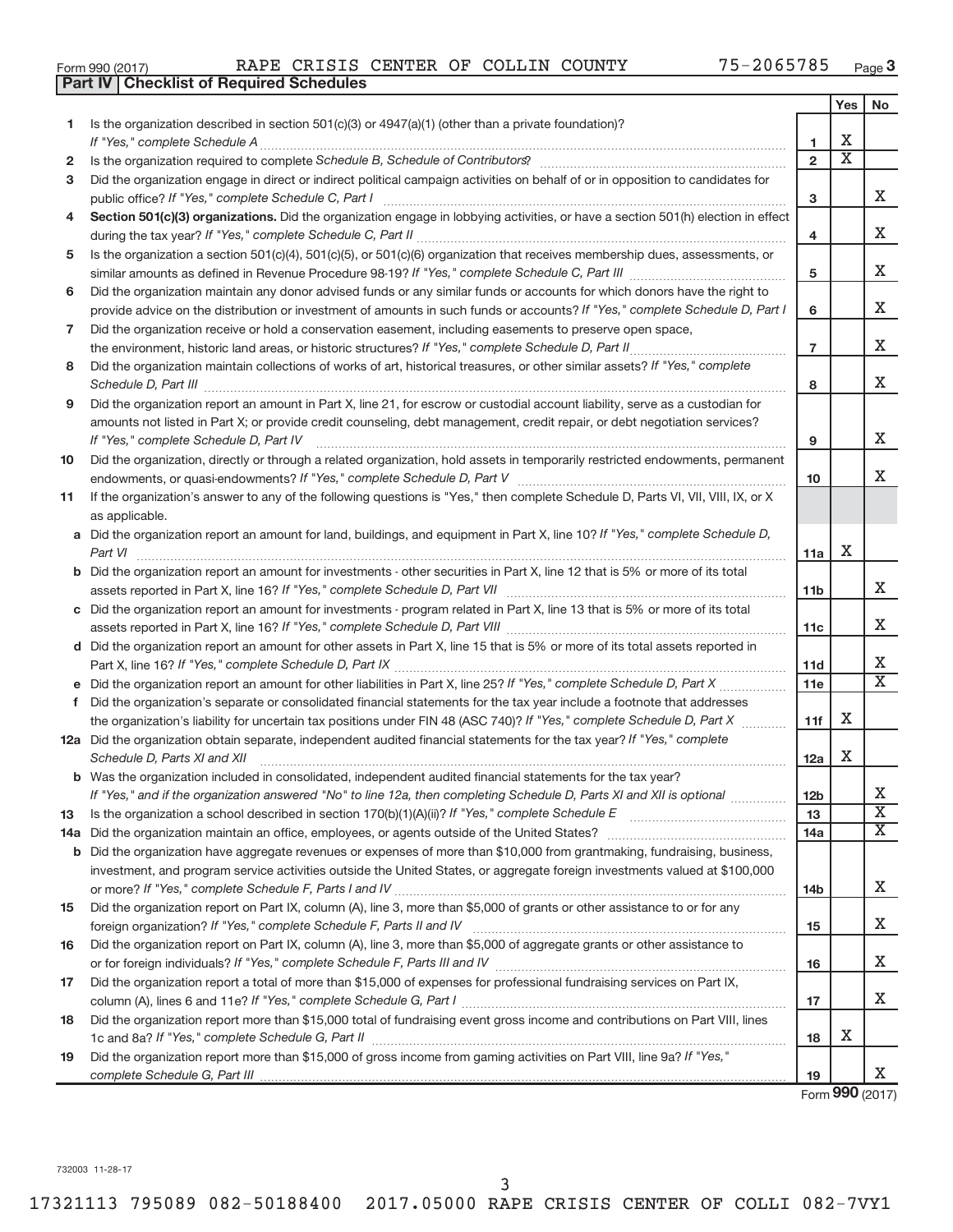| Form 990 (2017) |  |  | RAPE CRISIS CENTER OF COLLIN COUNTY |  |  |  | 75-2065785 | Page |  |
|-----------------|--|--|-------------------------------------|--|--|--|------------|------|--|
|-----------------|--|--|-------------------------------------|--|--|--|------------|------|--|

|    | <b>Part IV   Checklist of Required Schedules (continued)</b>                                                                                                                                                                          |                 |     |                         |
|----|---------------------------------------------------------------------------------------------------------------------------------------------------------------------------------------------------------------------------------------|-----------------|-----|-------------------------|
|    |                                                                                                                                                                                                                                       |                 | Yes | No                      |
|    | 20a Did the organization operate one or more hospital facilities? If "Yes," complete Schedule H                                                                                                                                       | 20a             |     | X                       |
|    |                                                                                                                                                                                                                                       | 20b             |     |                         |
| 21 | Did the organization report more than \$5,000 of grants or other assistance to any domestic organization or                                                                                                                           |                 |     |                         |
|    |                                                                                                                                                                                                                                       | 21              |     | х                       |
| 22 | Did the organization report more than \$5,000 of grants or other assistance to or for domestic individuals on                                                                                                                         |                 |     |                         |
|    |                                                                                                                                                                                                                                       | 22              |     | X                       |
| 23 | Did the organization answer "Yes" to Part VII, Section A, line 3, 4, or 5 about compensation of the organization's current                                                                                                            |                 |     |                         |
|    | and former officers, directors, trustees, key employees, and highest compensated employees? If "Yes," complete                                                                                                                        |                 |     |                         |
|    | Schedule J <b>Execute Schedule J Execute Schedule J</b>                                                                                                                                                                               | 23              |     | X                       |
|    | 24a Did the organization have a tax-exempt bond issue with an outstanding principal amount of more than \$100,000 as of the                                                                                                           |                 |     |                         |
|    | last day of the year, that was issued after December 31, 2002? If "Yes," answer lines 24b through 24d and complete                                                                                                                    |                 |     |                         |
|    | Schedule K. If "No", go to line 25a                                                                                                                                                                                                   | 24a             |     | x                       |
| b  |                                                                                                                                                                                                                                       | 24b             |     |                         |
|    | Did the organization maintain an escrow account other than a refunding escrow at any time during the year to defease                                                                                                                  |                 |     |                         |
|    |                                                                                                                                                                                                                                       | 24с             |     |                         |
|    |                                                                                                                                                                                                                                       | 24d             |     |                         |
|    | 25a Section 501(c)(3), 501(c)(4), and 501(c)(29) organizations. Did the organization engage in an excess benefit                                                                                                                      |                 |     |                         |
|    |                                                                                                                                                                                                                                       | 25a             |     | x                       |
| b  | Is the organization aware that it engaged in an excess benefit transaction with a disqualified person in a prior year, and                                                                                                            |                 |     |                         |
|    | that the transaction has not been reported on any of the organization's prior Forms 990 or 990-EZ? If "Yes," complete                                                                                                                 |                 |     |                         |
|    | Schedule L, Part I                                                                                                                                                                                                                    | 25 <sub>b</sub> |     | Χ                       |
| 26 | Did the organization report any amount on Part X, line 5, 6, or 22 for receivables from or payables to any current or                                                                                                                 |                 |     |                         |
|    | former officers, directors, trustees, key employees, highest compensated employees, or disqualified persons? If "Yes,"                                                                                                                |                 |     |                         |
|    | complete Schedule L, Part II                                                                                                                                                                                                          | 26              |     | Χ                       |
| 27 | Did the organization provide a grant or other assistance to an officer, director, trustee, key employee, substantial                                                                                                                  |                 |     |                         |
|    | contributor or employee thereof, a grant selection committee member, or to a 35% controlled entity or family member                                                                                                                   |                 |     | х                       |
|    |                                                                                                                                                                                                                                       | 27              |     |                         |
| 28 | Was the organization a party to a business transaction with one of the following parties (see Schedule L, Part IV                                                                                                                     |                 |     |                         |
|    | instructions for applicable filing thresholds, conditions, and exceptions):                                                                                                                                                           | 28a             |     | Х                       |
| а  | A current or former officer, director, trustee, or key employee? If "Yes," complete Schedule L, Part IV<br>A family member of a current or former officer, director, trustee, or key employee? If "Yes," complete Schedule L, Part IV | 28b             |     | $\overline{\mathbf{X}}$ |
| b  | c An entity of which a current or former officer, director, trustee, or key employee (or a family member thereof) was an officer,                                                                                                     |                 |     |                         |
|    | director, trustee, or direct or indirect owner? If "Yes," complete Schedule L, Part IV                                                                                                                                                | 28c             |     | х                       |
| 29 |                                                                                                                                                                                                                                       | 29              |     | $\overline{\mathbf{X}}$ |
| 30 | Did the organization receive contributions of art, historical treasures, or other similar assets, or qualified conservation                                                                                                           |                 |     |                         |
|    |                                                                                                                                                                                                                                       | 30              |     | Χ                       |
| 31 | Did the organization liquidate, terminate, or dissolve and cease operations?                                                                                                                                                          |                 |     |                         |
|    |                                                                                                                                                                                                                                       | 31              |     | х                       |
| 32 | Did the organization sell, exchange, dispose of, or transfer more than 25% of its net assets? If "Yes," complete                                                                                                                      |                 |     |                         |
|    |                                                                                                                                                                                                                                       | 32              |     | х                       |
| 33 | Did the organization own 100% of an entity disregarded as separate from the organization under Regulations                                                                                                                            |                 |     |                         |
|    |                                                                                                                                                                                                                                       | 33              |     | х                       |
| 34 | Was the organization related to any tax-exempt or taxable entity? If "Yes," complete Schedule R, Part II, III, or IV, and                                                                                                             |                 |     |                         |
|    | Part V, line 1                                                                                                                                                                                                                        | 34              |     | х                       |
|    |                                                                                                                                                                                                                                       | 35а             |     | X                       |
|    | b If "Yes" to line 35a, did the organization receive any payment from or engage in any transaction with a controlled entity                                                                                                           |                 |     |                         |
|    |                                                                                                                                                                                                                                       | 35b             |     |                         |
| 36 | Section 501(c)(3) organizations. Did the organization make any transfers to an exempt non-charitable related organization?                                                                                                            |                 |     |                         |
|    |                                                                                                                                                                                                                                       | 36              |     | X                       |
| 37 | Did the organization conduct more than 5% of its activities through an entity that is not a related organization                                                                                                                      |                 |     |                         |
|    |                                                                                                                                                                                                                                       | 37              |     | х                       |
| 38 | Did the organization complete Schedule O and provide explanations in Schedule O for Part VI, lines 11b and 19?                                                                                                                        |                 | Х   |                         |
|    |                                                                                                                                                                                                                                       | 38              |     |                         |

Form **990** (2017)

732004 11-28-17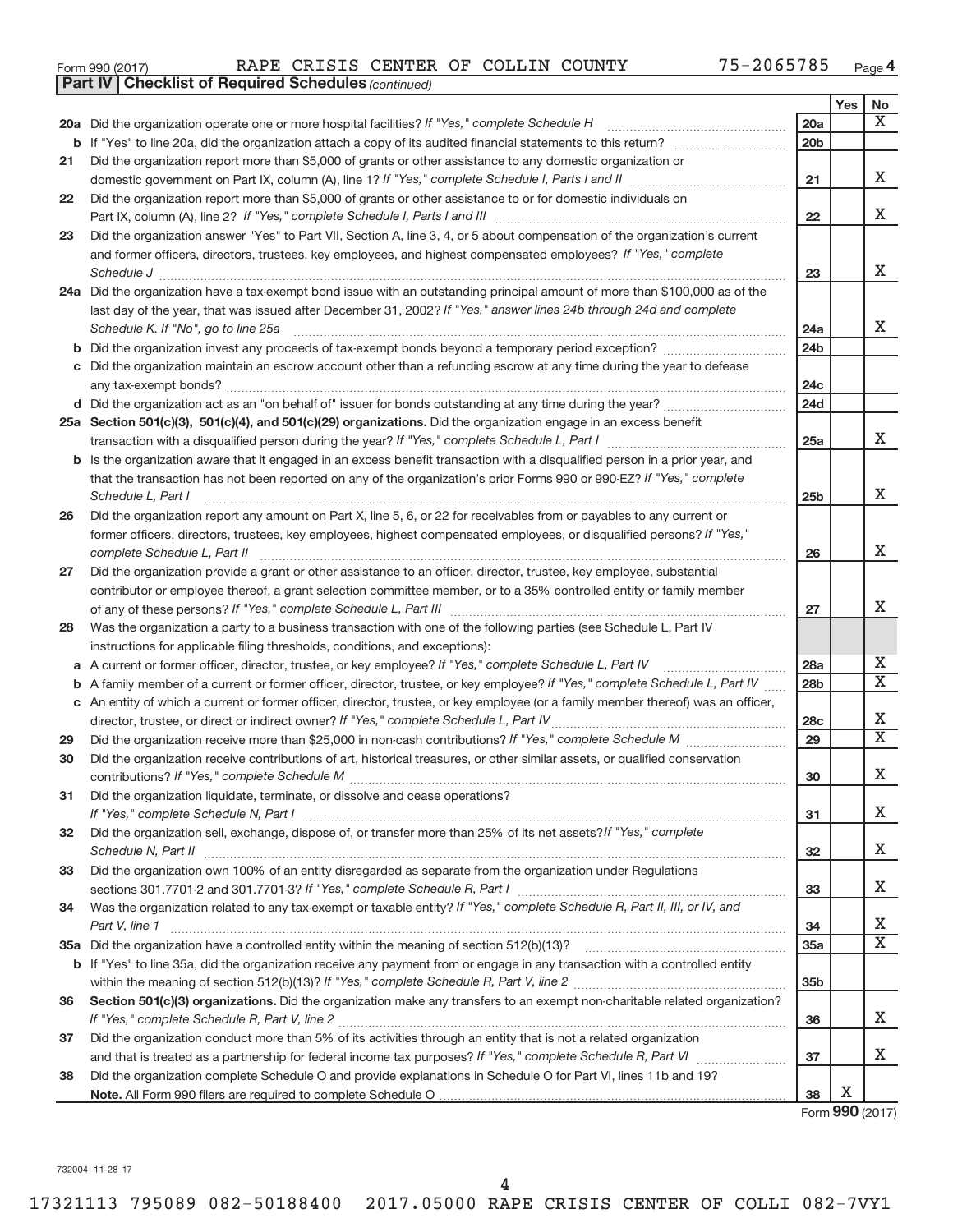|    | Part V<br><b>Statements Regarding Other IRS Filings and Tax Compliance</b><br>Check if Schedule O contains a response or note to any line in this Part V |                 |                 |    |
|----|----------------------------------------------------------------------------------------------------------------------------------------------------------|-----------------|-----------------|----|
|    |                                                                                                                                                          |                 | Yes             | No |
|    | 8<br>1a                                                                                                                                                  |                 |                 |    |
|    | 1 <sub>b</sub><br>Enter the number of Forms W-2G included in line 1a. Enter -0- if not applicable                                                        |                 |                 |    |
|    | Did the organization comply with backup withholding rules for reportable payments to vendors and reportable gaming                                       |                 |                 |    |
|    |                                                                                                                                                          | 1c              |                 |    |
|    | 2a Enter the number of employees reported on Form W-3, Transmittal of Wage and Tax Statements,<br>28                                                     |                 |                 |    |
|    | filed for the calendar year ending with or within the year covered by this return <i>manumumumum</i><br>2a                                               |                 | х               |    |
|    |                                                                                                                                                          | 2 <sub>b</sub>  |                 |    |
|    |                                                                                                                                                          | 3a              |                 | x  |
|    |                                                                                                                                                          | 3 <sub>b</sub>  |                 |    |
|    | 4a At any time during the calendar year, did the organization have an interest in, or a signature or other authority over, a                             |                 |                 |    |
|    | financial account in a foreign country (such as a bank account, securities account, or other financial account)?                                         | 4a              |                 | X  |
|    | <b>b</b> If "Yes," enter the name of the foreign country:                                                                                                |                 |                 |    |
|    | See instructions for filing requirements for FinCEN Form 114, Report of Foreign Bank and Financial Accounts (FBAR).                                      |                 |                 |    |
|    |                                                                                                                                                          | 5a              |                 | Х  |
|    |                                                                                                                                                          | 5 <sub>b</sub>  |                 | X  |
|    |                                                                                                                                                          | 5 <sub>c</sub>  |                 |    |
|    | 6a Does the organization have annual gross receipts that are normally greater than \$100,000, and did the organization solicit                           |                 |                 |    |
|    |                                                                                                                                                          | 6a              |                 | X  |
|    | <b>b</b> If "Yes," did the organization include with every solicitation an express statement that such contributions or gifts                            |                 |                 |    |
|    |                                                                                                                                                          | 6b              |                 |    |
| 7  | Organizations that may receive deductible contributions under section 170(c).                                                                            |                 |                 |    |
|    | Did the organization receive a payment in excess of \$75 made partly as a contribution and partly for goods and services provided to the payor?          | 7a              | Х               |    |
|    |                                                                                                                                                          | 7b              |                 | Χ  |
|    | c Did the organization sell, exchange, or otherwise dispose of tangible personal property for which it was required                                      |                 |                 |    |
|    |                                                                                                                                                          | 7c              |                 | х  |
|    | 7d                                                                                                                                                       |                 |                 |    |
|    |                                                                                                                                                          | 7e              |                 | Х  |
| f. |                                                                                                                                                          | 7f              |                 | х  |
| g  | If the organization received a contribution of qualified intellectual property, did the organization file Form 8899 as required?                         | 7g              |                 |    |
| h. | If the organization received a contribution of cars, boats, airplanes, or other vehicles, did the organization file a Form 1098-C?                       | 7h              |                 |    |
| 8  | Sponsoring organizations maintaining donor advised funds. Did a donor advised fund maintained by the                                                     |                 |                 |    |
|    |                                                                                                                                                          | 8               |                 |    |
| 9  | Sponsoring organizations maintaining donor advised funds.                                                                                                |                 |                 |    |
|    |                                                                                                                                                          | эа              |                 |    |
|    |                                                                                                                                                          | 9b              |                 |    |
| 10 | Section 501(c)(7) organizations. Enter:                                                                                                                  |                 |                 |    |
| а  | 10a                                                                                                                                                      |                 |                 |    |
| b  | Gross receipts, included on Form 990, Part VIII, line 12, for public use of club facilities<br>10 <sub>b</sub>                                           |                 |                 |    |
| 11 | Section 501(c)(12) organizations. Enter:                                                                                                                 |                 |                 |    |
| а  | 11a                                                                                                                                                      |                 |                 |    |
|    | <b>b</b> Gross income from other sources (Do not net amounts due or paid to other sources against                                                        |                 |                 |    |
|    | amounts due or received from them.)<br>11b                                                                                                               |                 |                 |    |
|    | 12a Section 4947(a)(1) non-exempt charitable trusts. Is the organization filing Form 990 in lieu of Form 1041?                                           | 12a             |                 |    |
|    | 12 <sub>b</sub><br><b>b</b> If "Yes," enter the amount of tax-exempt interest received or accrued during the year                                        |                 |                 |    |
| 13 | Section 501(c)(29) qualified nonprofit health insurance issuers.                                                                                         |                 |                 |    |
| a  | Is the organization licensed to issue qualified health plans in more than one state?                                                                     | 13a             |                 |    |
|    | Note. See the instructions for additional information the organization must report on Schedule O.                                                        |                 |                 |    |
|    | <b>b</b> Enter the amount of reserves the organization is required to maintain by the states in which the<br>13 <sub>b</sub>                             |                 |                 |    |
|    | 13 <sub>c</sub>                                                                                                                                          |                 |                 |    |
|    | 14a Did the organization receive any payments for indoor tanning services during the tax year?                                                           | 14a             |                 | x  |
|    |                                                                                                                                                          | 14 <sub>b</sub> |                 |    |
|    |                                                                                                                                                          |                 | Form 990 (2017) |    |

Form 990 (2017) RAPE CRISIS CENTER OF COLLIN COUNTY 75-2065785 <sub>Page</sub>

**5**

732005 11-28-17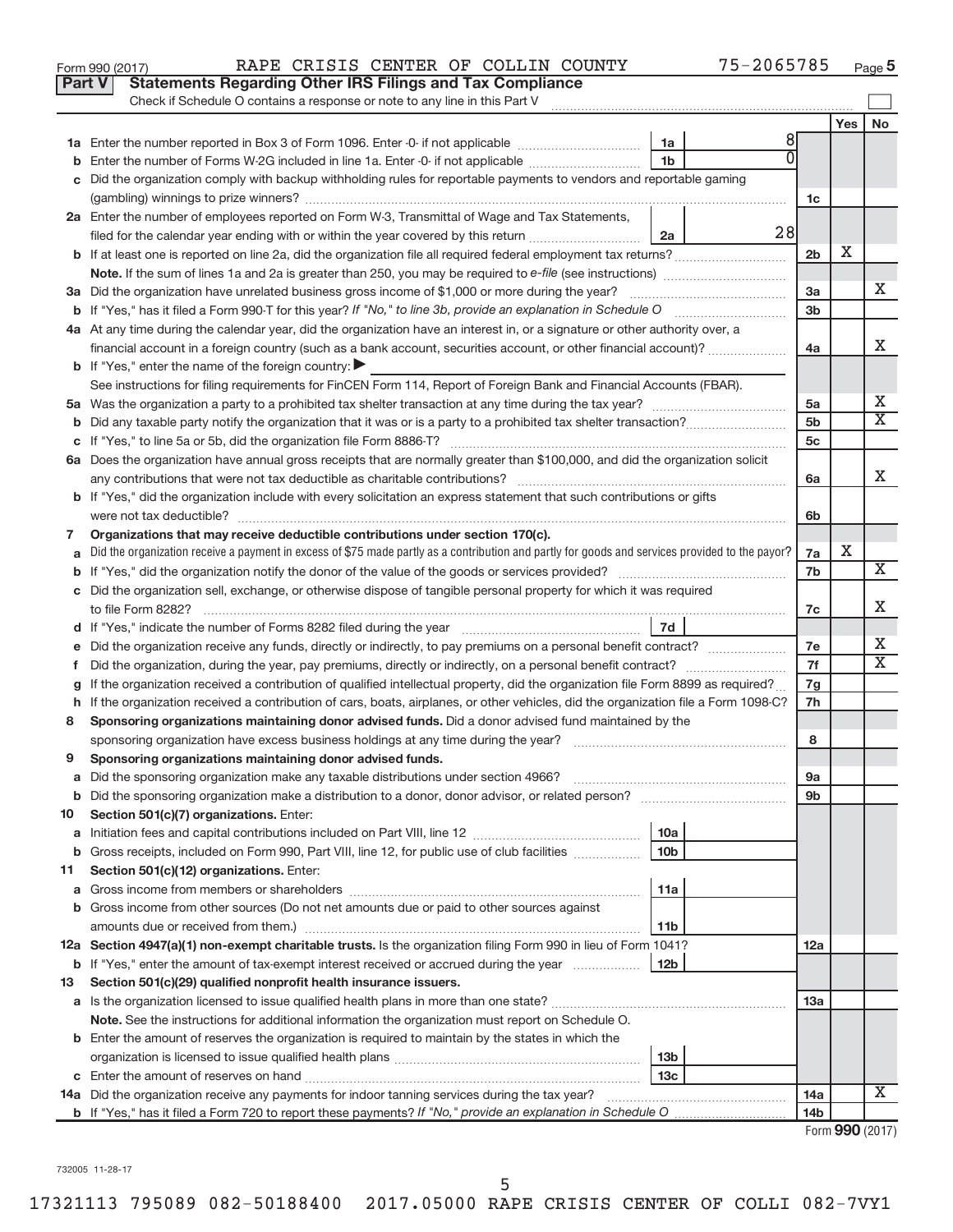| Form 990 (2017) |  |
|-----------------|--|
|-----------------|--|

## Form 990 (2017) RAPE CRISIS CENTER OF COLLIN COUNTY 75-2065785 <sub>Page</sub>

**Part VI** Governance, Management, and Disclosure For each "Yes" response to lines 2 through 7b below, and for a "No" response *to line 8a, 8b, or 10b below, describe the circumstances, processes, or changes in Schedule O. See instructions.*

|     | <b>Section A. Governing Body and Management</b>                                                                                                                                                                                |                               |                         |                         |    |
|-----|--------------------------------------------------------------------------------------------------------------------------------------------------------------------------------------------------------------------------------|-------------------------------|-------------------------|-------------------------|----|
|     |                                                                                                                                                                                                                                |                               |                         | Yes                     | No |
|     | <b>1a</b> Enter the number of voting members of the governing body at the end of the tax year                                                                                                                                  | 1a                            |                         |                         |    |
|     | If there are material differences in voting rights among members of the governing body, or if the governing                                                                                                                    |                               |                         |                         |    |
|     | body delegated broad authority to an executive committee or similar committee, explain in Schedule O.                                                                                                                          |                               |                         |                         |    |
|     | Enter the number of voting members included in line 1a, above, who are independent                                                                                                                                             | 1b                            |                         |                         |    |
| b   |                                                                                                                                                                                                                                |                               |                         |                         |    |
| 2   | Did any officer, director, trustee, or key employee have a family relationship or a business relationship with any other                                                                                                       |                               |                         |                         |    |
|     | officer, director, trustee, or key employee?                                                                                                                                                                                   |                               | $\mathbf{2}$            |                         |    |
| 3   | Did the organization delegate control over management duties customarily performed by or under the direct supervision                                                                                                          |                               |                         |                         |    |
|     |                                                                                                                                                                                                                                |                               | 3                       |                         |    |
| 4   | Did the organization make any significant changes to its governing documents since the prior Form 990 was filed?                                                                                                               |                               | $\overline{\mathbf{4}}$ |                         |    |
| 5   |                                                                                                                                                                                                                                |                               | 5                       |                         |    |
| 6   |                                                                                                                                                                                                                                |                               | 6                       |                         |    |
| 7a  | Did the organization have members, stockholders, or other persons who had the power to elect or appoint one or                                                                                                                 |                               |                         |                         |    |
|     |                                                                                                                                                                                                                                |                               | 7a                      |                         |    |
| b   | Are any governance decisions of the organization reserved to (or subject to approval by) members, stockholders, or                                                                                                             |                               |                         |                         |    |
|     |                                                                                                                                                                                                                                |                               | 7b                      |                         |    |
| 8   | Did the organization contemporaneously document the meetings held or written actions undertaken during the year by the following:                                                                                              |                               |                         |                         |    |
| a   |                                                                                                                                                                                                                                |                               | 8а                      | X                       |    |
|     |                                                                                                                                                                                                                                |                               |                         |                         |    |
| b   |                                                                                                                                                                                                                                |                               | 8b                      |                         |    |
| 9   | Is there any officer, director, trustee, or key employee listed in Part VII, Section A, who cannot be reached at the                                                                                                           |                               |                         |                         |    |
|     |                                                                                                                                                                                                                                |                               | 9                       |                         |    |
|     | <b>Section B. Policies</b> (This Section B requests information about policies not required by the Internal Revenue Code.)                                                                                                     |                               |                         |                         |    |
|     |                                                                                                                                                                                                                                |                               |                         | Yes                     |    |
|     |                                                                                                                                                                                                                                |                               | 10a                     |                         |    |
|     | <b>b</b> If "Yes," did the organization have written policies and procedures governing the activities of such chapters, affiliates,                                                                                            |                               |                         |                         |    |
|     |                                                                                                                                                                                                                                |                               | 10 <sub>b</sub>         |                         |    |
|     | 11a Has the organization provided a complete copy of this Form 990 to all members of its governing body before filing the form?                                                                                                |                               | 11a                     | X                       |    |
|     | <b>b</b> Describe in Schedule O the process, if any, used by the organization to review this Form 990.                                                                                                                         |                               |                         |                         |    |
| 12a | Did the organization have a written conflict of interest policy? If "No," go to line 13                                                                                                                                        |                               | 12a                     | x                       |    |
| b   | Were officers, directors, or trustees, and key employees required to disclose annually interests that could give rise to conflicts?                                                                                            |                               | 12 <sub>b</sub>         | x                       |    |
| С   | Did the organization regularly and consistently monitor and enforce compliance with the policy? If "Yes," describe                                                                                                             |                               |                         |                         |    |
|     |                                                                                                                                                                                                                                |                               | 12c                     | X                       |    |
|     | in Schedule O how this was done manufactured and continuum and contact the state of the state of the state of                                                                                                                  |                               | 13                      | $\overline{\mathbf{x}}$ |    |
| 13  |                                                                                                                                                                                                                                |                               |                         |                         |    |
| 14  |                                                                                                                                                                                                                                |                               | 14                      |                         |    |
| 15  | Did the process for determining compensation of the following persons include a review and approval by independent                                                                                                             |                               |                         |                         |    |
|     | persons, comparability data, and contemporaneous substantiation of the deliberation and decision?                                                                                                                              |                               |                         |                         |    |
| а   | The organization's CEO, Executive Director, or top management official [111] [11] manument content of the organization's CEO, Executive Director, or top management official [11] manument content of the original manument of |                               | 15a                     | х                       |    |
|     |                                                                                                                                                                                                                                |                               | 15 <sub>b</sub>         |                         |    |
|     | If "Yes" to line 15a or 15b, describe the process in Schedule O (see instructions).                                                                                                                                            |                               |                         |                         |    |
|     | 16a Did the organization invest in, contribute assets to, or participate in a joint venture or similar arrangement with a                                                                                                      |                               |                         |                         |    |
|     | taxable entity during the year?                                                                                                                                                                                                |                               | 16a                     |                         |    |
|     | b If "Yes," did the organization follow a written policy or procedure requiring the organization to evaluate its participation                                                                                                 |                               |                         |                         |    |
|     | in joint venture arrangements under applicable federal tax law, and take steps to safeguard the organization's                                                                                                                 |                               |                         |                         |    |
|     | exempt status with respect to such arrangements?                                                                                                                                                                               |                               | 16 <sub>b</sub>         |                         |    |
|     | <b>Section C. Disclosure</b>                                                                                                                                                                                                   |                               |                         |                         |    |
|     | <b>NONE</b>                                                                                                                                                                                                                    |                               |                         |                         |    |
| 17  | List the states with which a copy of this Form 990 is required to be filed $\blacktriangleright$                                                                                                                               |                               |                         |                         |    |
| 18  | Section 6104 requires an organization to make its Forms 1023 (or 1024 if applicable), 990, and 990-T (Section 501(c)(3)s only) available                                                                                       |                               |                         |                         |    |
|     | for public inspection. Indicate how you made these available. Check all that apply.                                                                                                                                            |                               |                         |                         |    |
|     | <b>X</b> Own website<br>$\lfloor x \rfloor$ Upon request<br>Another's website                                                                                                                                                  | Other (explain in Schedule O) |                         |                         |    |
| 19  | Describe in Schedule O whether (and if so, how) the organization made its governing documents, conflict of interest policy, and financial                                                                                      |                               |                         |                         |    |
|     | statements available to the public during the tax year.                                                                                                                                                                        |                               |                         |                         |    |
|     | State the name, address, and telephone number of the person who possesses the organization's books and records:                                                                                                                |                               |                         |                         |    |
|     |                                                                                                                                                                                                                                |                               |                         |                         |    |
|     | DORA MILHOUSE - (972)985-0951                                                                                                                                                                                                  |                               |                         |                         |    |
| 20  | 75023<br>3325 SILVERSTONE DR. , PLANO, TX                                                                                                                                                                                      |                               |                         |                         |    |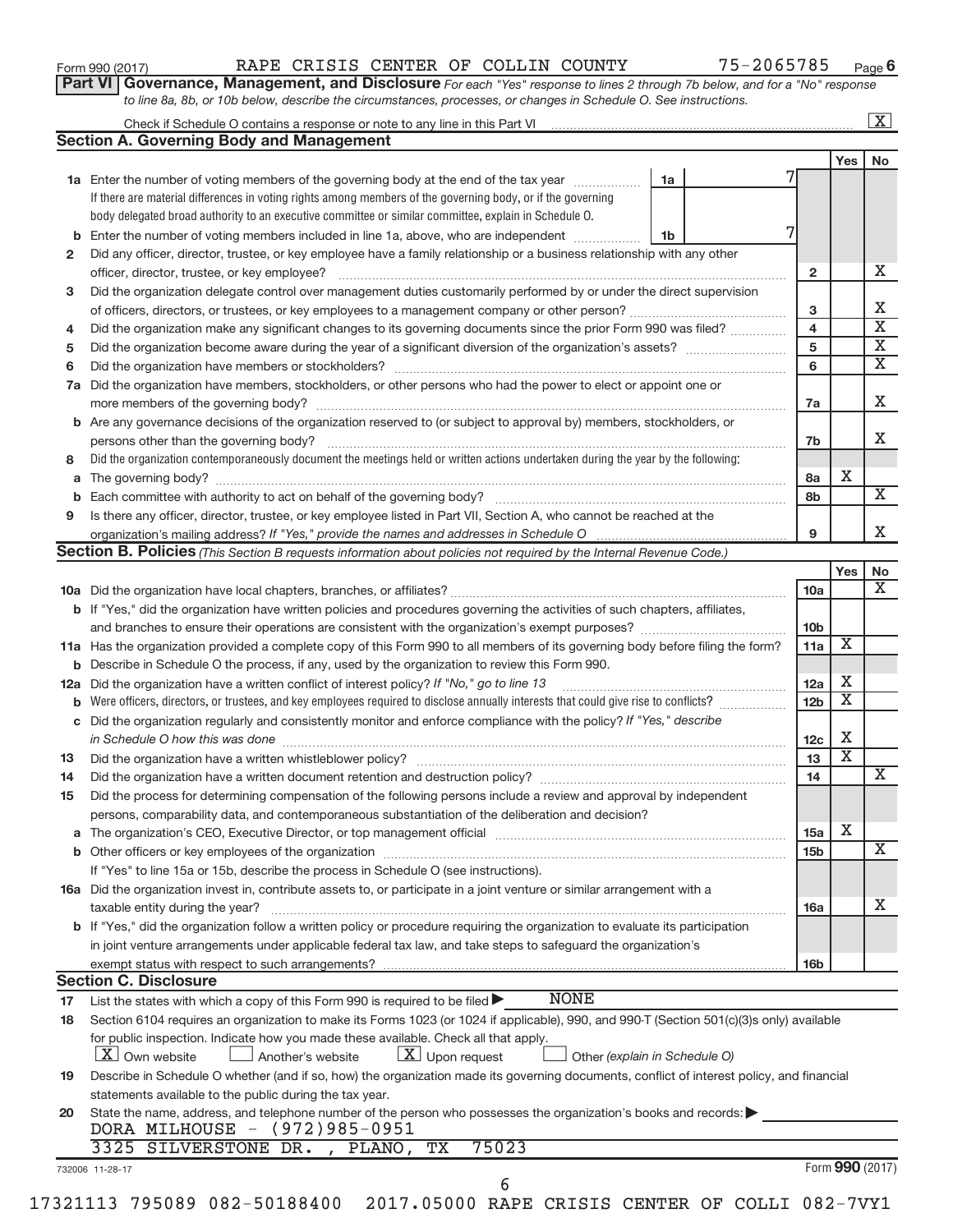$\begin{array}{c} \hline \end{array}$ 

| Part VII Compensation of Officers, Directors, Trustees, Key Employees, Highest Compensated |  |  |  |
|--------------------------------------------------------------------------------------------|--|--|--|
| <b>Employees, and Independent Contractors</b>                                              |  |  |  |

Check if Schedule O contains a response or note to any line in this Part VII

**Section A. Officers, Directors, Trustees, Key Employees, and Highest Compensated Employees**

**1a**  Complete this table for all persons required to be listed. Report compensation for the calendar year ending with or within the organization's tax year.

 $\bullet$  List all of the organization's current officers, directors, trustees (whether individuals or organizations), regardless of amount of compensation. Enter -0- in columns  $(D)$ ,  $(E)$ , and  $(F)$  if no compensation was paid.

**•** List all of the organization's **current** key employees, if any. See instructions for definition of "key employee."

**Examber 1** List the organization's five current highest compensated employees (other than an officer, director, trustee, or key employee) who received report-

 $\bullet$  List all of the organization's former officers, key employees, and highest compensated employees who received more than \$100,000 of able compensation (Box 5 of Form W-2 and/or Box 7 of Form 1099-MISC) of more than \$100,000 from the organization and any related organizations. reportable compensation from the organization and any related organizations.

**•** List all of the organization's former directors or trustees that received, in the capacity as a former director or trustee of the organization, more than \$10,000 of reportable compensation from the organization and any related organizations.

List persons in the following order: individual trustees or directors; institutional trustees; officers; key employees; highest compensated employees; and former such persons.

Check this box if neither the organization nor any related organization compensated any current officer, director, or trustee.  $\overline{\phantom{a}}$ 

| (A)                   | (B)            |                                |                                 | (C)         |              |                                 |        | (D)             | (E)             | (F)                |
|-----------------------|----------------|--------------------------------|---------------------------------|-------------|--------------|---------------------------------|--------|-----------------|-----------------|--------------------|
| Name and Title        | Average        |                                | (do not check more than one     | Position    |              |                                 |        | Reportable      | Reportable      | Estimated          |
|                       | hours per      |                                | box, unless person is both an   |             |              |                                 |        | compensation    | compensation    | amount of          |
|                       | week           |                                | officer and a director/trustee) |             |              |                                 |        | from            | from related    | other              |
|                       | (list any      |                                |                                 |             |              |                                 |        | the             | organizations   | compensation       |
|                       | hours for      |                                |                                 |             |              |                                 |        | organization    | (W-2/1099-MISC) | from the           |
|                       | related        |                                |                                 |             |              |                                 |        | (W-2/1099-MISC) |                 | organization       |
|                       | organizations  |                                |                                 |             |              |                                 |        |                 |                 | and related        |
|                       | below<br>line) | Individual trustee or director | Institutional trustee           | Officer     | Key employee | Highest compensated<br>employee | Former |                 |                 | organizations      |
| (1) LYNDA STARNES     | 2.00           |                                |                                 |             |              |                                 |        |                 |                 |                    |
| PRESIDENT             |                | $\mathbf X$                    |                                 | $\mathbf X$ |              |                                 |        | 0.              | 0.              | $\mathbf 0$ .      |
| (2) DONALD E. WALTERS | 2.00           |                                |                                 |             |              |                                 |        |                 |                 |                    |
| VICE PRESIDENT        |                | $\mathbf X$                    |                                 | $\mathbf X$ |              |                                 |        | 0.              | 0.              | $\boldsymbol{0}$ . |
| (3) DIANE REEVE       | 2.00           |                                |                                 |             |              |                                 |        |                 |                 |                    |
| <b>SECRETARY</b>      |                | $\mathbf X$                    |                                 | $\rm X$     |              |                                 |        | 0.              | 0.              | $0$ .              |
| (4) LINDSEY REIGHARD  | 2.00           |                                |                                 |             |              |                                 |        |                 |                 |                    |
| <b>TREASURER</b>      |                | $\mathbf X$                    |                                 | $\mathbf X$ |              |                                 |        | 0.              | 0.              | $\mathbf 0$ .      |
| (5) RENEE GATELY      | 2.00           |                                |                                 |             |              |                                 |        |                 |                 |                    |
| <b>DIRECTOR</b>       |                | $\mathbf X$                    |                                 |             |              |                                 |        | 0.              | 0.              | $0$ .              |
| (6) GABRIELLE KICKHAM | 2.00           |                                |                                 |             |              |                                 |        |                 |                 |                    |
| <b>DIRECTOR</b>       |                | $\mathbf X$                    |                                 |             |              |                                 |        | 0.              | 0.              | $\mathbf 0$ .      |
| (7) CONNIE PIERPOINT  | 2.00           |                                |                                 |             |              |                                 |        |                 |                 |                    |
| <b>DIRECTOR</b>       |                | $\mathbf X$                    |                                 |             |              |                                 |        | 0.              | $\mathbf 0$     | $0$ .              |
| (8) WENDY HANNA       | 40.00          |                                |                                 |             |              |                                 |        |                 |                 |                    |
| EXECUTIVE DIRECTOR    |                | X                              |                                 |             |              |                                 |        | 76,846.         | 0.              | 10,771.            |
|                       |                |                                |                                 |             |              |                                 |        |                 |                 |                    |
|                       |                |                                |                                 |             |              |                                 |        |                 |                 |                    |
|                       |                |                                |                                 |             |              |                                 |        |                 |                 |                    |
|                       |                |                                |                                 |             |              |                                 |        |                 |                 |                    |
|                       |                |                                |                                 |             |              |                                 |        |                 |                 |                    |
|                       |                |                                |                                 |             |              |                                 |        |                 |                 |                    |
|                       |                |                                |                                 |             |              |                                 |        |                 |                 |                    |
|                       |                |                                |                                 |             |              |                                 |        |                 |                 |                    |
|                       |                |                                |                                 |             |              |                                 |        |                 |                 |                    |
|                       |                |                                |                                 |             |              |                                 |        |                 |                 |                    |
|                       |                |                                |                                 |             |              |                                 |        |                 |                 |                    |
|                       |                |                                |                                 |             |              |                                 |        |                 |                 |                    |
|                       |                |                                |                                 |             |              |                                 |        |                 |                 |                    |
|                       |                |                                |                                 |             |              |                                 |        |                 |                 |                    |
|                       |                |                                |                                 |             |              |                                 |        |                 |                 |                    |
|                       |                |                                |                                 |             |              |                                 |        |                 |                 |                    |
|                       |                |                                |                                 |             |              |                                 |        |                 |                 | $\overline{000}$   |

732007 11-28-17

Form (2017) **990**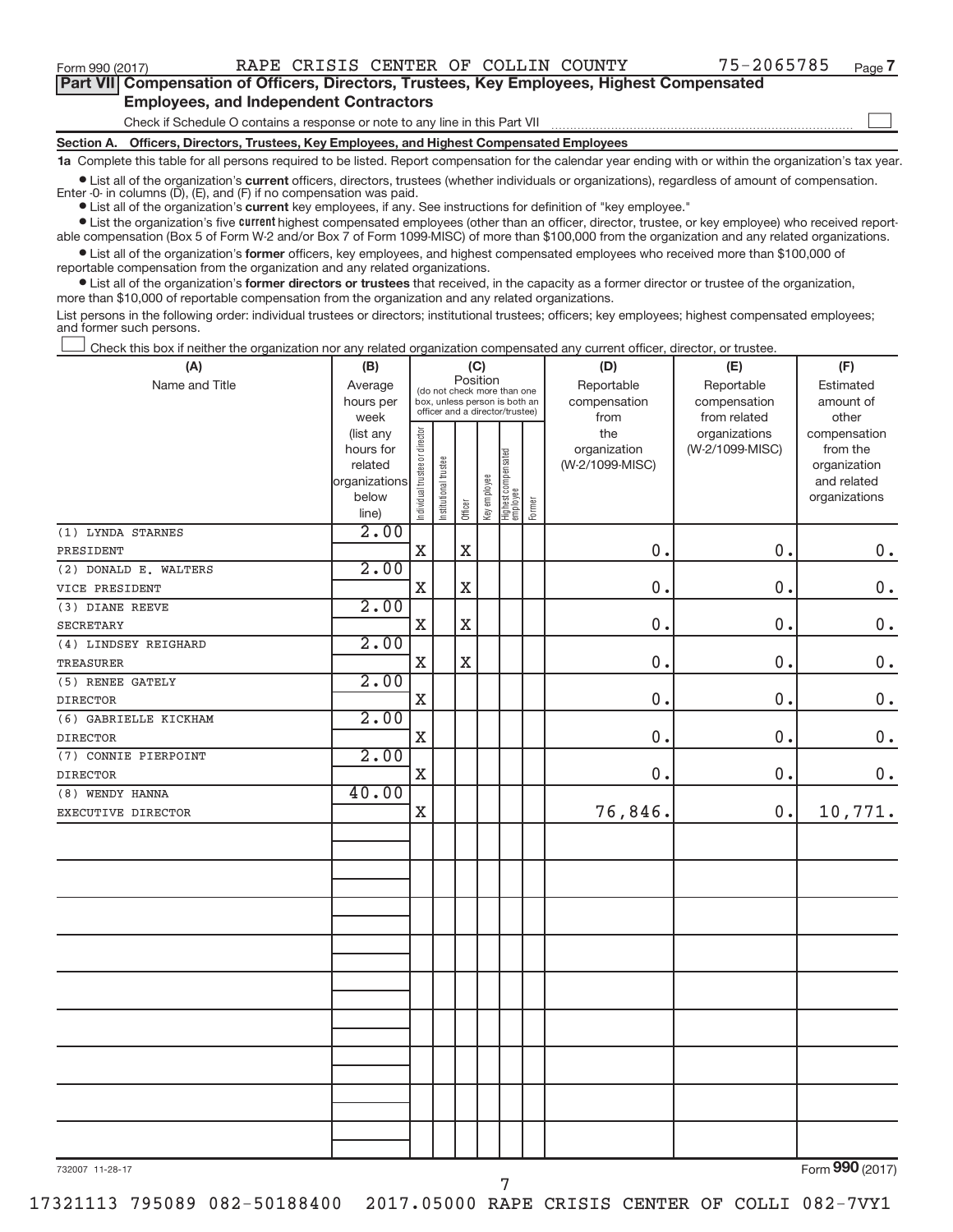|                 | RAPE CRISIS CENTER OF COLLIN COUNTY<br>Form 990 (2017)                                                                                                                                                                                                                |                                                                      |                                                                                                                            |                       |         |              |                                   |        |                                        |                                                                                                                                                   |  |                                        |                                                                          | Page 8                      |
|-----------------|-----------------------------------------------------------------------------------------------------------------------------------------------------------------------------------------------------------------------------------------------------------------------|----------------------------------------------------------------------|----------------------------------------------------------------------------------------------------------------------------|-----------------------|---------|--------------|-----------------------------------|--------|----------------------------------------|---------------------------------------------------------------------------------------------------------------------------------------------------|--|----------------------------------------|--------------------------------------------------------------------------|-----------------------------|
| <b>Part VII</b> | Section A. Officers, Directors, Trustees, Key Employees, and Highest Compensated Employees (continued)                                                                                                                                                                |                                                                      |                                                                                                                            |                       |         |              |                                   |        |                                        |                                                                                                                                                   |  |                                        |                                                                          |                             |
|                 | (A)<br>Name and title                                                                                                                                                                                                                                                 | (B)<br>Average<br>hours per<br>week                                  | (C)<br>Position<br>(do not check more than one<br>box, unless person is both an<br>officer and a director/trustee)<br>from |                       |         |              |                                   |        | (D)<br>Reportable<br>compensation      | 75-2065785<br>(E)<br>Reportable<br>compensation<br>from related<br>organizations<br>(W-2/1099-MISC)<br>$\overline{0}$ .<br>σ.<br>$\overline{0}$ . |  | (F)<br>Estimated<br>amount of<br>other |                                                                          |                             |
|                 |                                                                                                                                                                                                                                                                       | (list any<br>hours for<br>related<br>organizations<br>below<br>line) | Individual trustee or director                                                                                             | Institutional trustee | Officer | Key employee | Highest compensated<br>  employee | Former | the<br>organization<br>(W-2/1099-MISC) |                                                                                                                                                   |  |                                        | compensation<br>from the<br>organization<br>and related<br>organizations |                             |
|                 |                                                                                                                                                                                                                                                                       |                                                                      |                                                                                                                            |                       |         |              |                                   |        |                                        |                                                                                                                                                   |  |                                        |                                                                          |                             |
|                 |                                                                                                                                                                                                                                                                       |                                                                      |                                                                                                                            |                       |         |              |                                   |        |                                        |                                                                                                                                                   |  |                                        |                                                                          |                             |
|                 |                                                                                                                                                                                                                                                                       |                                                                      |                                                                                                                            |                       |         |              |                                   |        |                                        |                                                                                                                                                   |  |                                        |                                                                          |                             |
|                 |                                                                                                                                                                                                                                                                       |                                                                      |                                                                                                                            |                       |         |              |                                   |        |                                        |                                                                                                                                                   |  |                                        |                                                                          |                             |
|                 |                                                                                                                                                                                                                                                                       |                                                                      |                                                                                                                            |                       |         |              |                                   |        |                                        |                                                                                                                                                   |  |                                        |                                                                          |                             |
|                 |                                                                                                                                                                                                                                                                       |                                                                      |                                                                                                                            |                       |         |              |                                   |        |                                        |                                                                                                                                                   |  |                                        |                                                                          |                             |
|                 |                                                                                                                                                                                                                                                                       |                                                                      |                                                                                                                            |                       |         |              |                                   |        |                                        |                                                                                                                                                   |  |                                        |                                                                          |                             |
|                 |                                                                                                                                                                                                                                                                       |                                                                      |                                                                                                                            |                       |         |              |                                   |        |                                        |                                                                                                                                                   |  |                                        |                                                                          |                             |
|                 | c Total from continuation sheets to Part VII, Section A [11, 11, 11, 11]                                                                                                                                                                                              |                                                                      |                                                                                                                            |                       |         |              |                                   |        | 76,846.<br>$\overline{0}$ .            |                                                                                                                                                   |  |                                        |                                                                          | 10,771.<br>$\overline{0}$ . |
|                 |                                                                                                                                                                                                                                                                       |                                                                      |                                                                                                                            |                       |         |              |                                   |        | 76,846.                                |                                                                                                                                                   |  |                                        |                                                                          | 10,771.                     |
| $\mathbf{2}$    | Total number of individuals (including but not limited to those listed above) who received more than \$100,000 of reportable                                                                                                                                          |                                                                      |                                                                                                                            |                       |         |              |                                   |        |                                        |                                                                                                                                                   |  |                                        |                                                                          |                             |
|                 | compensation from the organization $\blacktriangleright$                                                                                                                                                                                                              |                                                                      |                                                                                                                            |                       |         |              |                                   |        |                                        |                                                                                                                                                   |  |                                        | Yes                                                                      | 0<br>No                     |
| 3               | Did the organization list any former officer, director, or trustee, key employee, or highest compensated employee on<br>line 1a? If "Yes," complete Schedule J for such individual [11] manufacture manufacture 1a? If "Yes," complete Schedule J for such individual |                                                                      |                                                                                                                            |                       |         |              |                                   |        |                                        |                                                                                                                                                   |  | 3                                      |                                                                          | x                           |
|                 | For any individual listed on line 1a, is the sum of reportable compensation and other compensation from the organization<br>and related organizations greater than \$150,000? If "Yes," complete Schedule J for such individual                                       |                                                                      |                                                                                                                            |                       |         |              |                                   |        |                                        |                                                                                                                                                   |  | 4                                      |                                                                          | x                           |
| 5               | Did any person listed on line 1a receive or accrue compensation from any unrelated organization or individual for services<br>rendered to the organization? If "Yes," complete Schedule J for such person.                                                            |                                                                      |                                                                                                                            |                       |         |              |                                   |        |                                        |                                                                                                                                                   |  | 5                                      |                                                                          | x                           |
|                 | <b>Section B. Independent Contractors</b>                                                                                                                                                                                                                             |                                                                      |                                                                                                                            |                       |         |              |                                   |        |                                        |                                                                                                                                                   |  |                                        |                                                                          |                             |
| 1               | Complete this table for your five highest compensated independent contractors that received more than \$100,000 of compensation from<br>the organization. Report compensation for the calendar year ending with or within the organization's tax year.                |                                                                      |                                                                                                                            |                       |         |              |                                   |        |                                        |                                                                                                                                                   |  |                                        |                                                                          |                             |
|                 | (A)<br>Name and business address                                                                                                                                                                                                                                      |                                                                      |                                                                                                                            | <b>NONE</b>           |         |              |                                   |        | (B)<br>Description of services         |                                                                                                                                                   |  | (C)<br>Compensation                    |                                                                          |                             |
|                 |                                                                                                                                                                                                                                                                       |                                                                      |                                                                                                                            |                       |         |              |                                   |        |                                        |                                                                                                                                                   |  |                                        |                                                                          |                             |
|                 |                                                                                                                                                                                                                                                                       |                                                                      |                                                                                                                            |                       |         |              |                                   |        |                                        |                                                                                                                                                   |  |                                        |                                                                          |                             |
|                 |                                                                                                                                                                                                                                                                       |                                                                      |                                                                                                                            |                       |         |              |                                   |        |                                        |                                                                                                                                                   |  |                                        |                                                                          |                             |
|                 |                                                                                                                                                                                                                                                                       |                                                                      |                                                                                                                            |                       |         |              |                                   |        |                                        |                                                                                                                                                   |  |                                        |                                                                          |                             |
| $\mathbf{2}$    | Total number of independent contractors (including but not limited to those listed above) who received more than<br>\$100,000 of compensation from the organization                                                                                                   |                                                                      |                                                                                                                            |                       |         |              | 0                                 |        |                                        |                                                                                                                                                   |  |                                        |                                                                          |                             |
|                 |                                                                                                                                                                                                                                                                       |                                                                      |                                                                                                                            |                       |         |              |                                   |        |                                        |                                                                                                                                                   |  | Form 990 (2017)                        |                                                                          |                             |

732008 11-28-17

Form 990 (2017)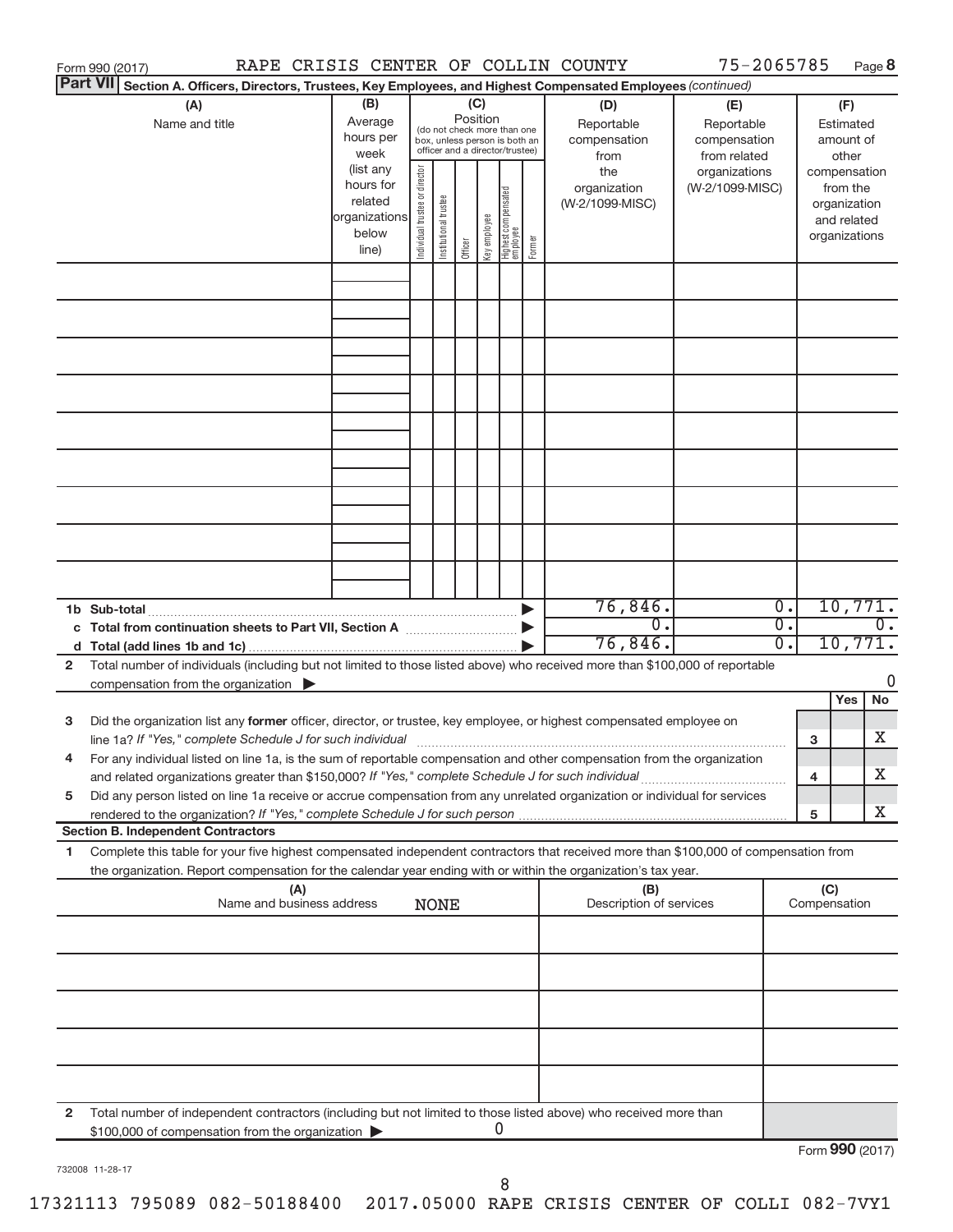|                                                                                         | <b>Part VIII</b> |        | <b>Statement of Revenue</b>                                                                                                                                                                                                                                                                                                                                                                                                                                                                                                                                   |                                                          |                                                                     |                                  |                                          |                                  |                                                                    |
|-----------------------------------------------------------------------------------------|------------------|--------|---------------------------------------------------------------------------------------------------------------------------------------------------------------------------------------------------------------------------------------------------------------------------------------------------------------------------------------------------------------------------------------------------------------------------------------------------------------------------------------------------------------------------------------------------------------|----------------------------------------------------------|---------------------------------------------------------------------|----------------------------------|------------------------------------------|----------------------------------|--------------------------------------------------------------------|
|                                                                                         |                  |        |                                                                                                                                                                                                                                                                                                                                                                                                                                                                                                                                                               |                                                          |                                                                     |                                  |                                          |                                  |                                                                    |
|                                                                                         |                  |        |                                                                                                                                                                                                                                                                                                                                                                                                                                                                                                                                                               |                                                          |                                                                     | Total revenue                    | Related or<br>exempt function<br>revenue | Unrelated<br>business<br>revenue | (D)<br>Revenue excluded<br>trom tax under<br>sections<br>512 - 514 |
| Contributions, Gifts, Grants<br>and Other Similar Amounts<br>Program Service<br>Revenue | 2a               | b      | 1 a Federated campaigns<br>d Related organizations<br>e Government grants (contributions)<br>f All other contributions, gifts, grants, and<br>similar amounts not included above<br>Noncash contributions included in lines 1a-1f: \$<br>the control of the control of the control of the control of the control of<br>the control of the control of the control of the control of the control of<br>the control of the control of the control of the control of the control of<br>the control of the control of the control of the control of the control of | 1a<br>1b<br>1 <sub>c</sub><br>1 <sub>d</sub><br>1e<br>1f | 28,777.<br>667, 281.<br>331,183.<br>16,387.<br><b>Business Code</b> | 1,027,241.                       |                                          |                                  |                                                                    |
|                                                                                         |                  |        |                                                                                                                                                                                                                                                                                                                                                                                                                                                                                                                                                               |                                                          |                                                                     |                                  |                                          |                                  |                                                                    |
|                                                                                         | з<br>4<br>5      |        | Investment income (including dividends, interest, and<br>Income from investment of tax-exempt bond proceeds                                                                                                                                                                                                                                                                                                                                                                                                                                                   |                                                          |                                                                     | 460.                             |                                          |                                  | 460.                                                               |
|                                                                                         |                  | b      | 6 a Gross rents<br>Less: rental expenses<br>c Rental income or (loss)                                                                                                                                                                                                                                                                                                                                                                                                                                                                                         | (i) Real                                                 | (ii) Personal                                                       |                                  |                                          |                                  |                                                                    |
|                                                                                         |                  |        |                                                                                                                                                                                                                                                                                                                                                                                                                                                                                                                                                               |                                                          |                                                                     |                                  |                                          |                                  |                                                                    |
|                                                                                         |                  |        | <b>7 a</b> Gross amount from sales of<br>assets other than inventory<br><b>b</b> Less: cost or other basis<br>and sales expenses                                                                                                                                                                                                                                                                                                                                                                                                                              | (i) Securities                                           | (ii) Other                                                          |                                  |                                          |                                  |                                                                    |
|                                                                                         |                  |        |                                                                                                                                                                                                                                                                                                                                                                                                                                                                                                                                                               |                                                          |                                                                     |                                  |                                          |                                  |                                                                    |
| <b>Other Revenue</b>                                                                    |                  |        | 8 a Gross income from fundraising events (not<br>$28$ , $777$ $\cdot$ of<br>including \$<br>contributions reported on line 1c). See                                                                                                                                                                                                                                                                                                                                                                                                                           |                                                          | 12,437.                                                             |                                  |                                          |                                  |                                                                    |
|                                                                                         |                  |        |                                                                                                                                                                                                                                                                                                                                                                                                                                                                                                                                                               | $\mathbf{b}$                                             | 30,684.                                                             | $-18, 247.$                      |                                          |                                  | $-18, 247.$                                                        |
|                                                                                         |                  |        | c Net income or (loss) from fundraising events<br>9 a Gross income from gaming activities. See                                                                                                                                                                                                                                                                                                                                                                                                                                                                |                                                          | $\ldots$ . $\blacktriangleright$                                    |                                  |                                          |                                  |                                                                    |
|                                                                                         |                  |        | c Net income or (loss) from gaming activities<br>10 a Gross sales of inventory, less returns                                                                                                                                                                                                                                                                                                                                                                                                                                                                  | $\mathbf b$                                              |                                                                     |                                  |                                          |                                  |                                                                    |
|                                                                                         |                  |        |                                                                                                                                                                                                                                                                                                                                                                                                                                                                                                                                                               |                                                          |                                                                     |                                  |                                          |                                  |                                                                    |
|                                                                                         |                  | b      | Miscellaneous Revenue<br>11 a OTHER INCOME<br>the control of the control of the control of                                                                                                                                                                                                                                                                                                                                                                                                                                                                    |                                                          | <b>Business Code</b><br>900099                                      | 1,305.                           |                                          |                                  | 1,305.                                                             |
|                                                                                         |                  | с<br>d |                                                                                                                                                                                                                                                                                                                                                                                                                                                                                                                                                               | the control of the control of the control of             |                                                                     | 1,305.                           |                                          |                                  |                                                                    |
|                                                                                         | 12               |        |                                                                                                                                                                                                                                                                                                                                                                                                                                                                                                                                                               |                                                          |                                                                     | $\blacktriangleright$ 1,010,759. | 0.                                       | 0.                               | $-16,482.$<br>Enrm $QQ \cap (2017)$                                |

Form 990 (2017) RAPE CRISIS CENTER OF COLLIN COUNTY 75-2065785 Page

732009 11-28-17

Form (2017) **990**

75-2065785 Page 9

17321113 795089 082-50188400 2017.05000 RAPE CRISIS CENTER OF COLLI 082-7VY1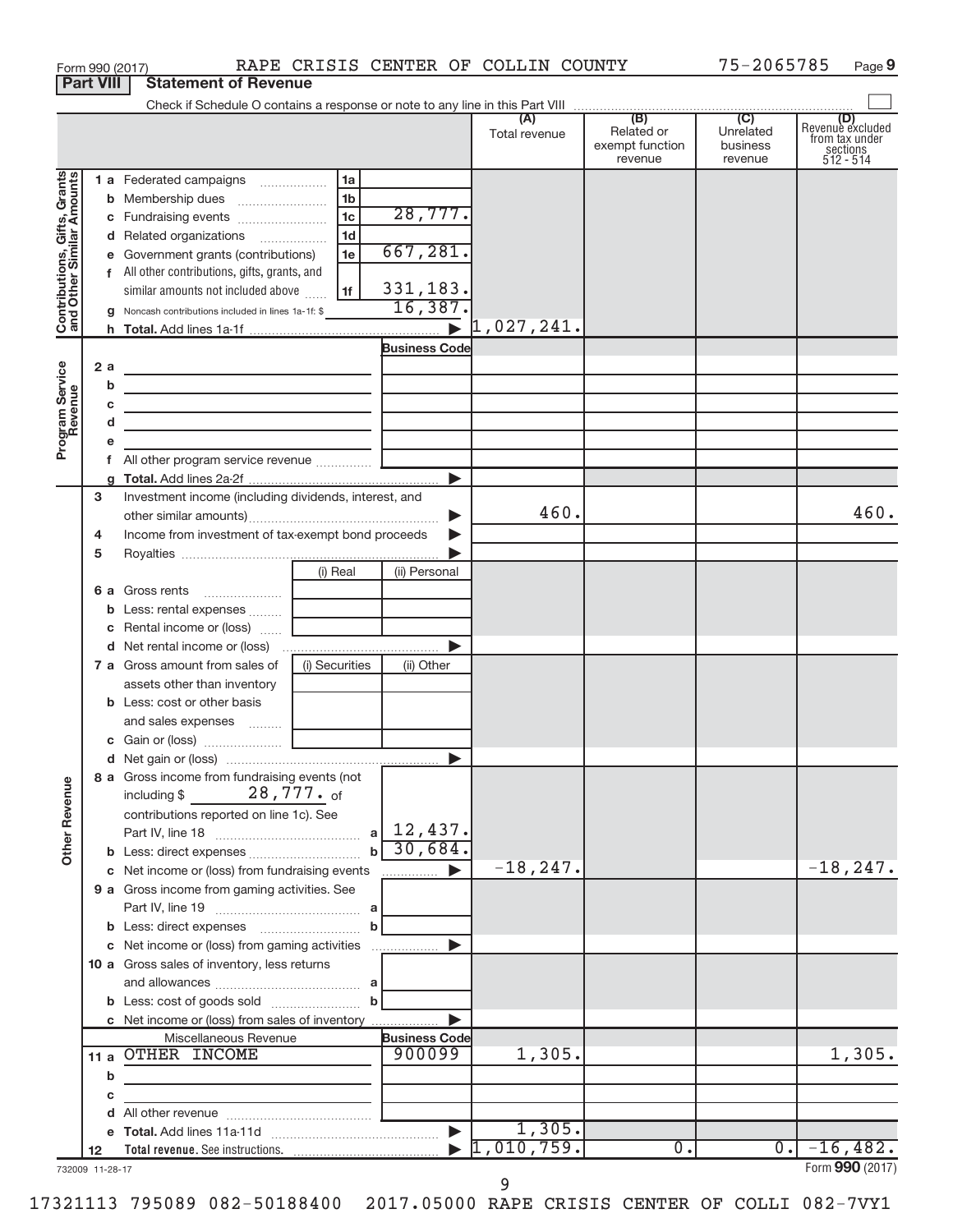**Part IX Statement of Functional Expenses**

|              | Section 501(c)(3) and 501(c)(4) organizations must complete all columns. All other organizations must complete column (A).                                                                                  |                       |                                    |                                    |                                |  |  |  |  |  |
|--------------|-------------------------------------------------------------------------------------------------------------------------------------------------------------------------------------------------------------|-----------------------|------------------------------------|------------------------------------|--------------------------------|--|--|--|--|--|
| (C)          |                                                                                                                                                                                                             |                       |                                    |                                    |                                |  |  |  |  |  |
|              | Do not include amounts reported on lines 6b,<br>7b, 8b, 9b, and 10b of Part VIII.                                                                                                                           | (A)<br>Total expenses | (B)<br>Program service<br>expenses | Management and<br>general expenses | (D)<br>Fundraising<br>expenses |  |  |  |  |  |
| 1.           | Grants and other assistance to domestic organizations                                                                                                                                                       |                       |                                    |                                    |                                |  |  |  |  |  |
|              | and domestic governments. See Part IV, line 21<br>$\ddotsc$                                                                                                                                                 |                       |                                    |                                    |                                |  |  |  |  |  |
| $\mathbf{2}$ | Grants and other assistance to domestic                                                                                                                                                                     |                       |                                    |                                    |                                |  |  |  |  |  |
|              | individuals. See Part IV, line 22<br>$\overline{\phantom{a}}$                                                                                                                                               |                       |                                    |                                    |                                |  |  |  |  |  |
| 3            | Grants and other assistance to foreign                                                                                                                                                                      |                       |                                    |                                    |                                |  |  |  |  |  |
|              | organizations, foreign governments, and foreign                                                                                                                                                             |                       |                                    |                                    |                                |  |  |  |  |  |
|              | individuals. See Part IV, lines 15 and 16                                                                                                                                                                   |                       |                                    |                                    |                                |  |  |  |  |  |
| 4            | Benefits paid to or for members                                                                                                                                                                             |                       |                                    |                                    |                                |  |  |  |  |  |
| 5            | Compensation of current officers, directors,                                                                                                                                                                |                       |                                    |                                    |                                |  |  |  |  |  |
|              | trustees, and key employees                                                                                                                                                                                 | 85,463.               | 79,481.                            | 5,982.                             |                                |  |  |  |  |  |
| 6            | Compensation not included above, to disqualified                                                                                                                                                            |                       |                                    |                                    |                                |  |  |  |  |  |
|              | persons (as defined under section 4958(f)(1)) and                                                                                                                                                           |                       |                                    |                                    |                                |  |  |  |  |  |
|              | persons described in section $4958(c)(3)(B)$                                                                                                                                                                | 526,948.              | 490,061.                           | 36,887.                            |                                |  |  |  |  |  |
| 7            |                                                                                                                                                                                                             |                       |                                    |                                    |                                |  |  |  |  |  |
| 8            | Pension plan accruals and contributions (include                                                                                                                                                            |                       |                                    |                                    |                                |  |  |  |  |  |
| 9            | section 401(k) and 403(b) employer contributions)                                                                                                                                                           | 44,548.               | 41,429.                            | 3,119.                             |                                |  |  |  |  |  |
|              |                                                                                                                                                                                                             | 51,492.               | 47,888.                            | 3,604.                             |                                |  |  |  |  |  |
| 10<br>11     | Fees for services (non-employees):                                                                                                                                                                          |                       |                                    |                                    |                                |  |  |  |  |  |
|              |                                                                                                                                                                                                             |                       |                                    |                                    |                                |  |  |  |  |  |
| b            |                                                                                                                                                                                                             |                       |                                    |                                    |                                |  |  |  |  |  |
| c            |                                                                                                                                                                                                             |                       |                                    |                                    |                                |  |  |  |  |  |
| d            |                                                                                                                                                                                                             |                       |                                    |                                    |                                |  |  |  |  |  |
| e            | Professional fundraising services. See Part IV, line 17                                                                                                                                                     |                       |                                    |                                    |                                |  |  |  |  |  |
| f            | Investment management fees                                                                                                                                                                                  |                       |                                    |                                    |                                |  |  |  |  |  |
| g            | Other. (If line 11g amount exceeds 10% of line 25,                                                                                                                                                          |                       |                                    |                                    |                                |  |  |  |  |  |
|              | column (A) amount, list line 11g expenses on Sch O.)                                                                                                                                                        |                       |                                    | 7,938.                             |                                |  |  |  |  |  |
| 12           |                                                                                                                                                                                                             | $\frac{7,938}{3,059}$ |                                    | 3,059.                             |                                |  |  |  |  |  |
| 13           |                                                                                                                                                                                                             | 10,635.               | 9,617.                             | 1,018.                             |                                |  |  |  |  |  |
| 14           |                                                                                                                                                                                                             |                       |                                    |                                    |                                |  |  |  |  |  |
| 15           |                                                                                                                                                                                                             |                       |                                    |                                    |                                |  |  |  |  |  |
| 16           |                                                                                                                                                                                                             | 11,091.               |                                    | 11,091.                            |                                |  |  |  |  |  |
| 17           |                                                                                                                                                                                                             | 10, 122.              | 10,122.                            |                                    |                                |  |  |  |  |  |
| 18           | Payments of travel or entertainment expenses                                                                                                                                                                |                       |                                    |                                    |                                |  |  |  |  |  |
|              | for any federal, state, or local public officials                                                                                                                                                           |                       |                                    |                                    |                                |  |  |  |  |  |
| 19           | Conferences, conventions, and meetings                                                                                                                                                                      | 3,833.                | 3,833.                             |                                    |                                |  |  |  |  |  |
| 20           | Interest                                                                                                                                                                                                    | 26,100.               |                                    | 26,100.                            |                                |  |  |  |  |  |
| 21           |                                                                                                                                                                                                             |                       |                                    |                                    |                                |  |  |  |  |  |
| 22           | Depreciation, depletion, and amortization                                                                                                                                                                   | 14,420.<br>11, 140.   | 14,420.<br>8,640.                  | 2,500.                             |                                |  |  |  |  |  |
| 23           | Insurance                                                                                                                                                                                                   |                       |                                    |                                    |                                |  |  |  |  |  |
| 24           | Other expenses. Itemize expenses not covered<br>above. (List miscellaneous expenses in line 24e. If line<br>24e amount exceeds 10% of line 25, column (A)<br>amount, list line 24e expenses on Schedule O.) |                       |                                    |                                    |                                |  |  |  |  |  |
|              | CLINIC EXPENSE                                                                                                                                                                                              | 23,321.               | 23,321.                            |                                    |                                |  |  |  |  |  |
| b            | <b>SANE</b>                                                                                                                                                                                                 | 16,012.               | 16,012.                            |                                    |                                |  |  |  |  |  |
|              | <b>TELEPHONE</b>                                                                                                                                                                                            | 11,211.               | 8,984.                             | 2,227.                             |                                |  |  |  |  |  |
| d            | EQUIPMENT<br>MAINTENANCE A                                                                                                                                                                                  | 9,131.                | 1,825.                             | 7,306.                             |                                |  |  |  |  |  |
|              | e All other expenses                                                                                                                                                                                        | 20,482.               | 14,553.                            | 2,329.                             | 3,600.                         |  |  |  |  |  |
| 25           | Total functional expenses. Add lines 1 through 24e                                                                                                                                                          | 886,946.              | 770,186.                           | 113, 160.                          | 3,600.                         |  |  |  |  |  |
| 26           | Joint costs. Complete this line only if the organization                                                                                                                                                    |                       |                                    |                                    |                                |  |  |  |  |  |
|              | reported in column (B) joint costs from a combined                                                                                                                                                          |                       |                                    |                                    |                                |  |  |  |  |  |
|              | educational campaign and fundraising solicitation.                                                                                                                                                          |                       |                                    |                                    |                                |  |  |  |  |  |
|              | Check here $\blacktriangleright$<br>if following SOP 98-2 (ASC 958-720)                                                                                                                                     |                       |                                    |                                    |                                |  |  |  |  |  |

732010 11-28-17

Form (2017) **990**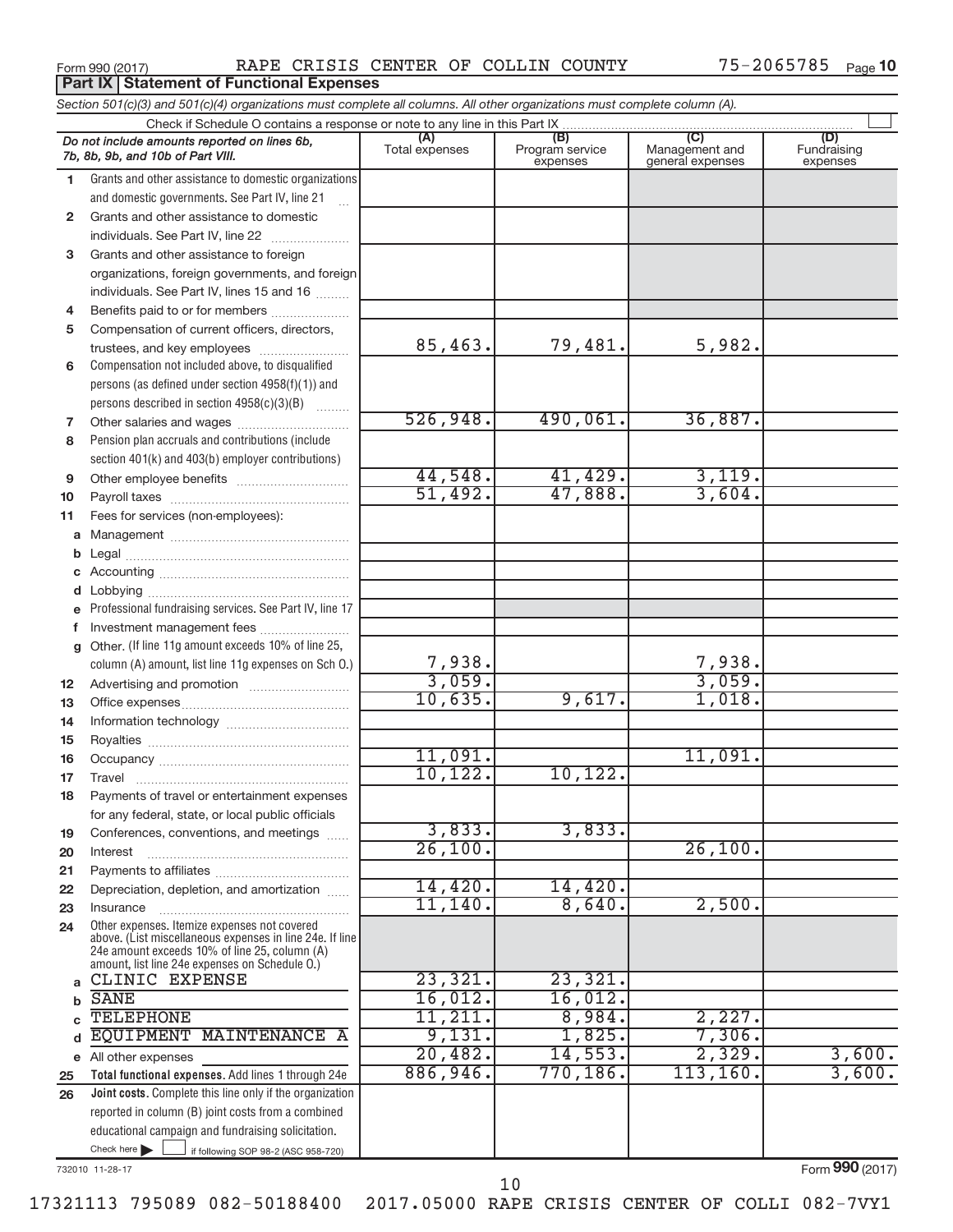**33 34**

| Form 990 (2017) |  |  |  |  | RAPE CRISIS CENTER OF COLLIN COUNTY |  | $75 - 2065785$ Page 11 |  |
|-----------------|--|--|--|--|-------------------------------------|--|------------------------|--|
|-----------------|--|--|--|--|-------------------------------------|--|------------------------|--|

|                                    | Part X | <b>Balance Sheet</b>                                                                                                                                                                                                           |         |          |                          |                 |                    |
|------------------------------------|--------|--------------------------------------------------------------------------------------------------------------------------------------------------------------------------------------------------------------------------------|---------|----------|--------------------------|-----------------|--------------------|
|                                    |        |                                                                                                                                                                                                                                |         |          |                          |                 |                    |
|                                    |        |                                                                                                                                                                                                                                |         |          | (A)<br>Beginning of year |                 | (B)<br>End of year |
|                                    | 1      |                                                                                                                                                                                                                                |         |          | 59, 164.                 | 1               | 49,873.            |
|                                    | 2      |                                                                                                                                                                                                                                |         |          |                          | $\overline{2}$  | 130,071.           |
|                                    | з      |                                                                                                                                                                                                                                |         |          | 66,965.                  | 3               | 233, 219.          |
|                                    | 4      |                                                                                                                                                                                                                                |         |          | 4                        |                 |                    |
|                                    | 5      | Loans and other receivables from current and former officers, directors,                                                                                                                                                       |         |          |                          |                 |                    |
|                                    |        | trustees, key employees, and highest compensated employees. Complete                                                                                                                                                           |         |          |                          |                 |                    |
|                                    |        | Part II of Schedule L                                                                                                                                                                                                          |         | 5        |                          |                 |                    |
|                                    | 6      | Loans and other receivables from other disqualified persons (as defined under                                                                                                                                                  |         |          |                          |                 |                    |
|                                    |        | section $4958(f)(1)$ , persons described in section $4958(c)(3)(B)$ , and contributing                                                                                                                                         |         |          |                          |                 |                    |
|                                    |        | employers and sponsoring organizations of section 501(c)(9) voluntary                                                                                                                                                          |         |          |                          |                 |                    |
|                                    |        | employees' beneficiary organizations (see instr). Complete Part II of Sch L                                                                                                                                                    |         |          |                          | 6               |                    |
| Assets                             | 7      |                                                                                                                                                                                                                                |         |          | $\overline{7}$           |                 |                    |
|                                    | 8      |                                                                                                                                                                                                                                |         |          |                          | 8               |                    |
|                                    | 9      | Prepaid expenses and deferred charges [11] matter continuum matter and referred charges [11] matter continuum matter continuum matter and continuum matter continuum matter continuum matter continuum matter continuum matter |         |          |                          | 9               |                    |
|                                    |        | <b>10a</b> Land, buildings, and equipment: cost or other                                                                                                                                                                       |         |          |                          |                 |                    |
|                                    |        | basis. Complete Part VI of Schedule D  10a                                                                                                                                                                                     |         | 705,522. |                          |                 |                    |
|                                    |        | <b>b</b> Less: accumulated depreciation <b>contains a</b> 10b                                                                                                                                                                  |         | 84,621.  | 635, 321.                | 10 <sub>c</sub> | 620,901.           |
|                                    | 11     |                                                                                                                                                                                                                                |         | 11       |                          |                 |                    |
|                                    | 12     |                                                                                                                                                                                                                                |         | 12       |                          |                 |                    |
|                                    | 13     |                                                                                                                                                                                                                                |         | 13       |                          |                 |                    |
|                                    | 14     |                                                                                                                                                                                                                                |         | 14       |                          |                 |                    |
|                                    | 15     |                                                                                                                                                                                                                                |         | 15       |                          |                 |                    |
|                                    | 16     |                                                                                                                                                                                                                                |         |          | 761,450.                 | 16              | 1,034,064.         |
|                                    | 17     |                                                                                                                                                                                                                                |         |          | 858.                     | 17              | 1,274.             |
|                                    | 18     |                                                                                                                                                                                                                                |         |          |                          | 18              |                    |
|                                    | 19     |                                                                                                                                                                                                                                |         |          |                          | 19              |                    |
|                                    | 20     |                                                                                                                                                                                                                                |         |          |                          | 20              |                    |
|                                    | 21     | Escrow or custodial account liability. Complete Part IV of Schedule D                                                                                                                                                          |         |          |                          | 21              |                    |
|                                    | 22     | Loans and other payables to current and former officers, directors, trustees,                                                                                                                                                  |         |          |                          |                 |                    |
| Liabilities                        |        | key employees, highest compensated employees, and disqualified persons.                                                                                                                                                        |         |          |                          |                 |                    |
|                                    |        |                                                                                                                                                                                                                                |         |          |                          | 22              |                    |
|                                    | 23     | Secured mortgages and notes payable to unrelated third parties <i>manumum</i>                                                                                                                                                  |         |          | 523,916.                 | 23              | 503, 964.          |
|                                    | 24     |                                                                                                                                                                                                                                |         |          |                          | 24              |                    |
|                                    | 25     | Other liabilities (including federal income tax, payables to related third                                                                                                                                                     |         |          |                          |                 |                    |
|                                    |        | parties, and other liabilities not included on lines 17-24). Complete Part X of                                                                                                                                                |         |          |                          |                 |                    |
|                                    |        | Schedule D                                                                                                                                                                                                                     |         |          | 524,774.                 | 25<br>26        | 505, 238.          |
|                                    | 26     | Organizations that follow SFAS 117 (ASC 958), check here $\blacktriangleright \lfloor \underline{X} \rfloor$ and                                                                                                               |         |          |                          |                 |                    |
|                                    |        | complete lines 27 through 29, and lines 33 and 34.                                                                                                                                                                             |         |          |                          |                 |                    |
|                                    | 27     |                                                                                                                                                                                                                                |         |          | 236,676.                 | 27              | 198,441.           |
|                                    | 28     |                                                                                                                                                                                                                                |         |          |                          | 28              | 330, 385.          |
|                                    | 29     | Permanently restricted net assets                                                                                                                                                                                              |         |          |                          | 29              |                    |
|                                    |        | Organizations that do not follow SFAS 117 (ASC 958), check here $\blacktriangleright$                                                                                                                                          |         |          |                          |                 |                    |
| <b>Vet Assets or Fund Balances</b> |        | and complete lines 30 through 34.                                                                                                                                                                                              |         |          |                          |                 |                    |
|                                    | 30     |                                                                                                                                                                                                                                |         |          |                          | 30              |                    |
|                                    | 31     | Paid-in or capital surplus, or land, building, or equipment fund                                                                                                                                                               |         |          |                          | 31              |                    |
|                                    | 32     | Retained earnings, endowment, accumulated income, or other funds                                                                                                                                                               |         |          |                          | 32              |                    |
|                                    |        |                                                                                                                                                                                                                                | 236 676 | $\sim$   | 528826                   |                 |                    |

Form (2017) **990**

**33 34**

 $236,676.$  33 528,826.  $761,450.$   $34$   $1,034,064.$ 

17321113 795089 082-50188400 2017.05000 RAPE CRISIS CENTER OF COLLI 082-7VY1

Total net assets or fund balances ~~~~~~~~~~~~~~~~~~~~~~

Total liabilities and net assets/fund balances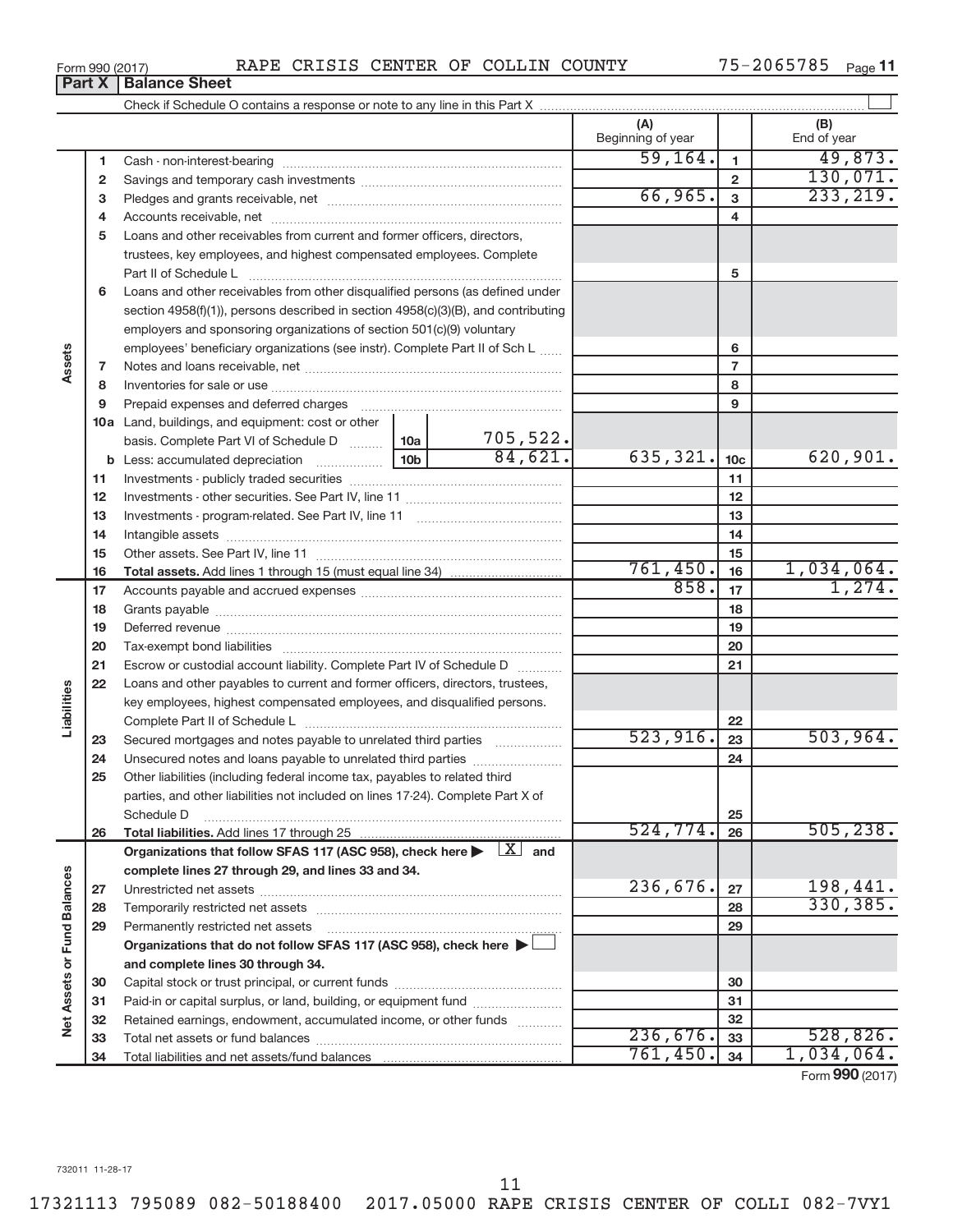|              | RAPE CRISIS CENTER OF COLLIN COUNTY<br>Form 990 (2017)                                                                                                                                                                         |                         | 75-2065785     |     | Page 12             |  |  |  |
|--------------|--------------------------------------------------------------------------------------------------------------------------------------------------------------------------------------------------------------------------------|-------------------------|----------------|-----|---------------------|--|--|--|
|              | Part XII<br><b>Reconciliation of Net Assets</b>                                                                                                                                                                                |                         |                |     |                     |  |  |  |
|              |                                                                                                                                                                                                                                |                         |                |     |                     |  |  |  |
|              |                                                                                                                                                                                                                                |                         |                |     |                     |  |  |  |
| 1            |                                                                                                                                                                                                                                | 1                       | 1,010,759.     |     |                     |  |  |  |
| $\mathbf{2}$ |                                                                                                                                                                                                                                | $\overline{2}$          |                |     | 886,946.            |  |  |  |
| 3            |                                                                                                                                                                                                                                | 3                       |                |     | 123,813.            |  |  |  |
| 4            |                                                                                                                                                                                                                                | $\overline{\mathbf{4}}$ |                |     | 236,676.            |  |  |  |
| 5            | Net unrealized gains (losses) on investments [111] matter in the contract of the contract of the contract of the contract of the contract of the contract of the contract of the contract of the contract of the contract of t | 5                       |                |     |                     |  |  |  |
| 6            | Donated services and use of facilities                                                                                                                                                                                         | 6                       |                |     |                     |  |  |  |
| 7            | Investment expenses                                                                                                                                                                                                            | $\overline{7}$          |                |     |                     |  |  |  |
| 8            |                                                                                                                                                                                                                                | 8                       |                |     | 168, 337.           |  |  |  |
| 9            |                                                                                                                                                                                                                                | 9                       |                |     | $\overline{0}$ .    |  |  |  |
| 10           | Net assets or fund balances at end of year. Combine lines 3 through 9 (must equal Part X, line 33,                                                                                                                             |                         |                |     |                     |  |  |  |
|              | column (B))                                                                                                                                                                                                                    | 10                      |                |     | 528,826.            |  |  |  |
|              | Part XII Financial Statements and Reporting                                                                                                                                                                                    |                         |                |     |                     |  |  |  |
|              |                                                                                                                                                                                                                                |                         |                |     |                     |  |  |  |
|              |                                                                                                                                                                                                                                |                         |                | Yes | No                  |  |  |  |
| 1            | Accounting method used to prepare the Form 990: $\Box$ Cash $\Box X$ Accrual<br>Other                                                                                                                                          |                         |                |     |                     |  |  |  |
|              | If the organization changed its method of accounting from a prior year or checked "Other," explain in Schedule O.                                                                                                              |                         |                |     |                     |  |  |  |
|              |                                                                                                                                                                                                                                |                         | 2a             |     | x                   |  |  |  |
|              | If "Yes," check a box below to indicate whether the financial statements for the year were compiled or reviewed on a                                                                                                           |                         |                |     |                     |  |  |  |
|              | separate basis, consolidated basis, or both:                                                                                                                                                                                   |                         |                |     |                     |  |  |  |
|              | Both consolidated and separate basis<br>Separate basis<br>Consolidated basis                                                                                                                                                   |                         |                |     |                     |  |  |  |
|              |                                                                                                                                                                                                                                |                         | 2 <sub>b</sub> | x   |                     |  |  |  |
|              | If "Yes," check a box below to indicate whether the financial statements for the year were audited on a separate basis,                                                                                                        |                         |                |     |                     |  |  |  |
|              | consolidated basis, or both:                                                                                                                                                                                                   |                         |                |     |                     |  |  |  |
|              | $ \mathbf{X} $ Separate basis<br>Consolidated basis<br>Both consolidated and separate basis                                                                                                                                    |                         |                |     |                     |  |  |  |
|              | c If "Yes" to line 2a or 2b, does the organization have a committee that assumes responsibility for oversight of the audit,                                                                                                    |                         |                |     |                     |  |  |  |
|              |                                                                                                                                                                                                                                |                         | 2 <sub>c</sub> | x   |                     |  |  |  |
|              | If the organization changed either its oversight process or selection process during the tax year, explain in Schedule O.                                                                                                      |                         |                |     |                     |  |  |  |
|              | 3a As a result of a federal award, was the organization required to undergo an audit or audits as set forth in the Single Audit                                                                                                |                         |                |     |                     |  |  |  |
|              | Act and OMB Circular A-133?                                                                                                                                                                                                    |                         | 3a             |     | x                   |  |  |  |
|              | <b>b</b> If "Yes," did the organization undergo the required audit or audits? If the organization did not undergo the required audit                                                                                           |                         |                |     |                     |  |  |  |
|              |                                                                                                                                                                                                                                |                         | 3 <sub>b</sub> |     | $000 \text{ hours}$ |  |  |  |
|              |                                                                                                                                                                                                                                |                         |                |     |                     |  |  |  |

Form (2017) **990**

732012 11-28-17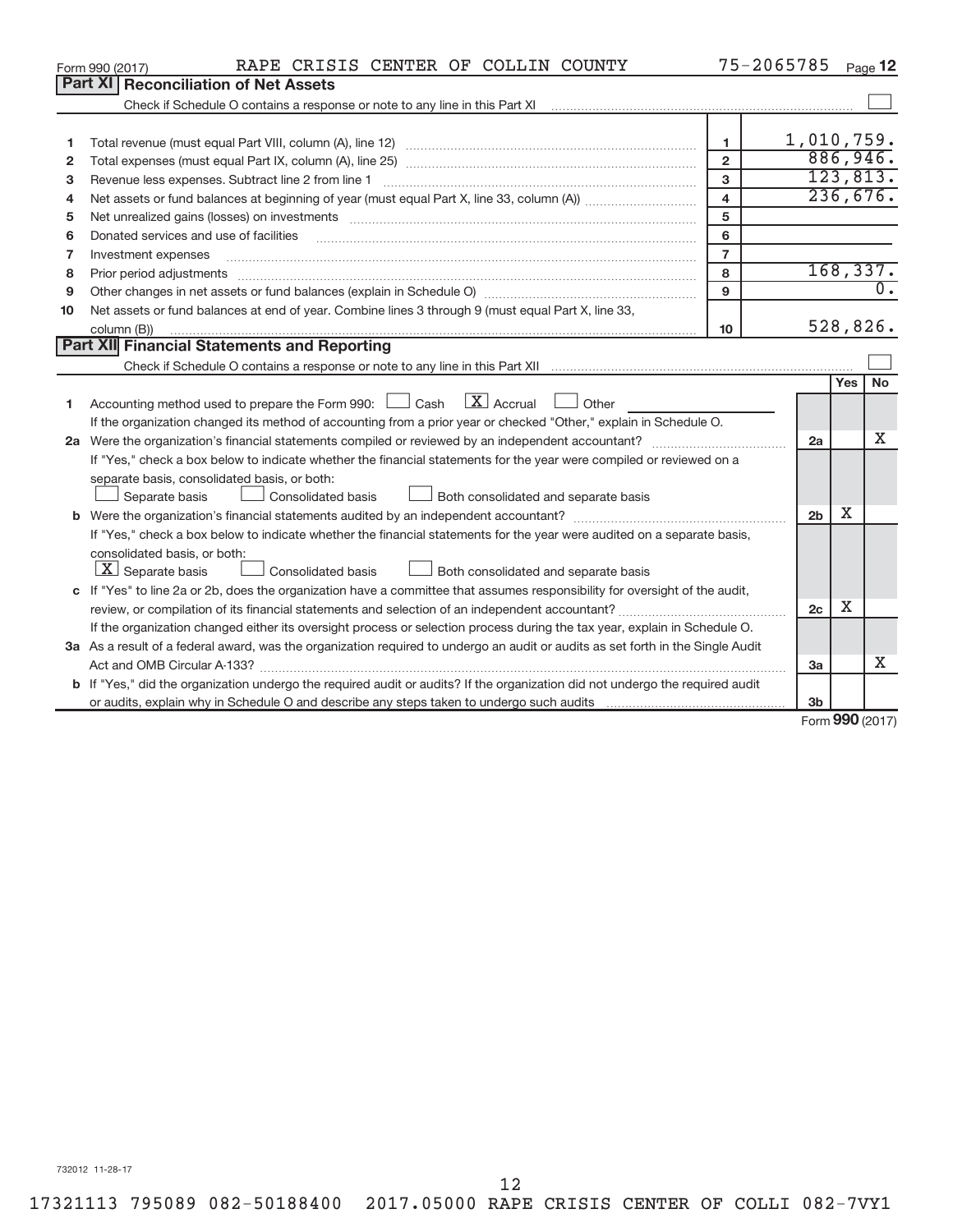| (Form 990 or 990-EZ) |  |  |
|----------------------|--|--|

# Form 990 or 990-EZ)<br>
Complete if the organization is a section 501(c)(3) organization or a section<br> **2017**

**4947(a)(1) nonexempt charitable trust.**

| OMB No. 1545-0047     |
|-----------------------|
|                       |
| <b>Open to Public</b> |

|                |                     | Department of the Treasury<br>Internal Revenue Service |                                                                                    | Attach to Form 990 or Form 990-EZ.<br>Go to www.irs.gov/Form990 for instructions and the latest information.                                                                                                                                                                           |                                 |                                   |                            | <b>Open to Public</b><br>Inspection   |
|----------------|---------------------|--------------------------------------------------------|------------------------------------------------------------------------------------|----------------------------------------------------------------------------------------------------------------------------------------------------------------------------------------------------------------------------------------------------------------------------------------|---------------------------------|-----------------------------------|----------------------------|---------------------------------------|
|                |                     | Name of the organization                               |                                                                                    |                                                                                                                                                                                                                                                                                        |                                 |                                   |                            | <b>Employer identification number</b> |
|                |                     |                                                        |                                                                                    | RAPE CRISIS CENTER OF COLLIN COUNTY                                                                                                                                                                                                                                                    |                                 |                                   |                            | 75-2065785                            |
|                | Part I              |                                                        |                                                                                    | Reason for Public Charity Status (All organizations must complete this part.) See instructions.                                                                                                                                                                                        |                                 |                                   |                            |                                       |
|                |                     |                                                        |                                                                                    | The organization is not a private foundation because it is: (For lines 1 through 12, check only one box.)                                                                                                                                                                              |                                 |                                   |                            |                                       |
| 1              |                     |                                                        |                                                                                    | A church, convention of churches, or association of churches described in section 170(b)(1)(A)(i).                                                                                                                                                                                     |                                 |                                   |                            |                                       |
| 2              |                     |                                                        |                                                                                    | A school described in section 170(b)(1)(A)(ii). (Attach Schedule E (Form 990 or 990-EZ).)                                                                                                                                                                                              |                                 |                                   |                            |                                       |
| з              |                     |                                                        |                                                                                    | A hospital or a cooperative hospital service organization described in section 170(b)(1)(A)(iii).                                                                                                                                                                                      |                                 |                                   |                            |                                       |
| 4              |                     |                                                        |                                                                                    | A medical research organization operated in conjunction with a hospital described in section 170(b)(1)(A)(iii). Enter the hospital's name,                                                                                                                                             |                                 |                                   |                            |                                       |
|                |                     | city, and state:                                       |                                                                                    |                                                                                                                                                                                                                                                                                        |                                 |                                   |                            |                                       |
| 5              |                     |                                                        |                                                                                    | An organization operated for the benefit of a college or university owned or operated by a governmental unit described in                                                                                                                                                              |                                 |                                   |                            |                                       |
|                |                     |                                                        | section 170(b)(1)(A)(iv). (Complete Part II.)                                      |                                                                                                                                                                                                                                                                                        |                                 |                                   |                            |                                       |
| 6              |                     |                                                        |                                                                                    | A federal, state, or local government or governmental unit described in section 170(b)(1)(A)(v).                                                                                                                                                                                       |                                 |                                   |                            |                                       |
| $\overline{7}$ | $\lfloor x \rfloor$ |                                                        |                                                                                    | An organization that normally receives a substantial part of its support from a governmental unit or from the general public described in                                                                                                                                              |                                 |                                   |                            |                                       |
|                |                     |                                                        | section 170(b)(1)(A)(vi). (Complete Part II.)                                      |                                                                                                                                                                                                                                                                                        |                                 |                                   |                            |                                       |
| 8              |                     |                                                        |                                                                                    | A community trust described in section 170(b)(1)(A)(vi). (Complete Part II.)                                                                                                                                                                                                           |                                 |                                   |                            |                                       |
| 9              |                     |                                                        |                                                                                    | An agricultural research organization described in section 170(b)(1)(A)(ix) operated in conjunction with a land-grant college                                                                                                                                                          |                                 |                                   |                            |                                       |
|                |                     |                                                        |                                                                                    | or university or a non-land-grant college of agriculture (see instructions). Enter the name, city, and state of the college or                                                                                                                                                         |                                 |                                   |                            |                                       |
| 10             |                     | university:                                            |                                                                                    |                                                                                                                                                                                                                                                                                        |                                 |                                   |                            |                                       |
|                |                     |                                                        |                                                                                    | An organization that normally receives: (1) more than 33 1/3% of its support from contributions, membership fees, and gross receipts from                                                                                                                                              |                                 |                                   |                            |                                       |
|                |                     |                                                        |                                                                                    | activities related to its exempt functions - subject to certain exceptions, and (2) no more than 33 1/3% of its support from gross investment<br>income and unrelated business taxable income (less section 511 tax) from businesses acquired by the organization after June 30, 1975. |                                 |                                   |                            |                                       |
|                |                     |                                                        | See section 509(a)(2). (Complete Part III.)                                        |                                                                                                                                                                                                                                                                                        |                                 |                                   |                            |                                       |
| 11             |                     |                                                        |                                                                                    | An organization organized and operated exclusively to test for public safety. See section 509(a)(4).                                                                                                                                                                                   |                                 |                                   |                            |                                       |
| 12             |                     |                                                        |                                                                                    | An organization organized and operated exclusively for the benefit of, to perform the functions of, or to carry out the purposes of one or                                                                                                                                             |                                 |                                   |                            |                                       |
|                |                     |                                                        |                                                                                    | more publicly supported organizations described in section 509(a)(1) or section 509(a)(2). See section 509(a)(3). Check the box in                                                                                                                                                     |                                 |                                   |                            |                                       |
|                |                     |                                                        |                                                                                    | lines 12a through 12d that describes the type of supporting organization and complete lines 12e, 12f, and 12g.                                                                                                                                                                         |                                 |                                   |                            |                                       |
| a              |                     |                                                        |                                                                                    | Type I. A supporting organization operated, supervised, or controlled by its supported organization(s), typically by giving                                                                                                                                                            |                                 |                                   |                            |                                       |
|                |                     |                                                        |                                                                                    | the supported organization(s) the power to regularly appoint or elect a majority of the directors or trustees of the supporting                                                                                                                                                        |                                 |                                   |                            |                                       |
|                |                     |                                                        | organization. You must complete Part IV, Sections A and B.                         |                                                                                                                                                                                                                                                                                        |                                 |                                   |                            |                                       |
| b              |                     |                                                        |                                                                                    | Type II. A supporting organization supervised or controlled in connection with its supported organization(s), by having                                                                                                                                                                |                                 |                                   |                            |                                       |
|                |                     |                                                        |                                                                                    | control or management of the supporting organization vested in the same persons that control or manage the supported                                                                                                                                                                   |                                 |                                   |                            |                                       |
|                |                     |                                                        | organization(s). You must complete Part IV, Sections A and C.                      |                                                                                                                                                                                                                                                                                        |                                 |                                   |                            |                                       |
| c              |                     |                                                        |                                                                                    | Type III functionally integrated. A supporting organization operated in connection with, and functionally integrated with,                                                                                                                                                             |                                 |                                   |                            |                                       |
|                |                     |                                                        |                                                                                    | its supported organization(s) (see instructions). You must complete Part IV, Sections A, D, and E.                                                                                                                                                                                     |                                 |                                   |                            |                                       |
| d              |                     |                                                        |                                                                                    | Type III non-functionally integrated. A supporting organization operated in connection with its supported organization(s)                                                                                                                                                              |                                 |                                   |                            |                                       |
|                |                     |                                                        |                                                                                    | that is not functionally integrated. The organization generally must satisfy a distribution requirement and an attentiveness                                                                                                                                                           |                                 |                                   |                            |                                       |
|                |                     |                                                        |                                                                                    | requirement (see instructions). You must complete Part IV, Sections A and D, and Part V.                                                                                                                                                                                               |                                 |                                   |                            |                                       |
| е              |                     |                                                        |                                                                                    | Check this box if the organization received a written determination from the IRS that it is a Type I, Type II, Type III                                                                                                                                                                |                                 |                                   |                            |                                       |
|                |                     |                                                        |                                                                                    | functionally integrated, or Type III non-functionally integrated supporting organization.                                                                                                                                                                                              |                                 |                                   |                            |                                       |
|                |                     |                                                        |                                                                                    |                                                                                                                                                                                                                                                                                        |                                 |                                   |                            |                                       |
|                |                     | (i) Name of supported                                  | Provide the following information about the supported organization(s).<br>(ii) EIN | (iii) Type of organization                                                                                                                                                                                                                                                             | (iv) Is the organization listed |                                   | (v) Amount of monetary     | (vi) Amount of other                  |
|                |                     | organization                                           |                                                                                    | (described on lines 1-10                                                                                                                                                                                                                                                               | Yes                             | in your governing document?<br>No | support (see instructions) | support (see instructions)            |
|                |                     |                                                        |                                                                                    | above (see instructions))                                                                                                                                                                                                                                                              |                                 |                                   |                            |                                       |
|                |                     |                                                        |                                                                                    |                                                                                                                                                                                                                                                                                        |                                 |                                   |                            |                                       |
|                |                     |                                                        |                                                                                    |                                                                                                                                                                                                                                                                                        |                                 |                                   |                            |                                       |
|                |                     |                                                        |                                                                                    |                                                                                                                                                                                                                                                                                        |                                 |                                   |                            |                                       |
|                |                     |                                                        |                                                                                    |                                                                                                                                                                                                                                                                                        |                                 |                                   |                            |                                       |
|                |                     |                                                        |                                                                                    |                                                                                                                                                                                                                                                                                        |                                 |                                   |                            |                                       |
|                |                     |                                                        |                                                                                    |                                                                                                                                                                                                                                                                                        |                                 |                                   |                            |                                       |
|                |                     |                                                        |                                                                                    |                                                                                                                                                                                                                                                                                        |                                 |                                   |                            |                                       |
|                |                     |                                                        |                                                                                    |                                                                                                                                                                                                                                                                                        |                                 |                                   |                            |                                       |
|                |                     |                                                        |                                                                                    |                                                                                                                                                                                                                                                                                        |                                 |                                   |                            |                                       |
| Total          |                     |                                                        |                                                                                    |                                                                                                                                                                                                                                                                                        |                                 |                                   |                            |                                       |

LHA For Paperwork Reduction Act Notice, see the Instructions for Form 990 or 990-EZ. 732021 10-06-17 Schedule A (Form 990 or 990-EZ) 2017 13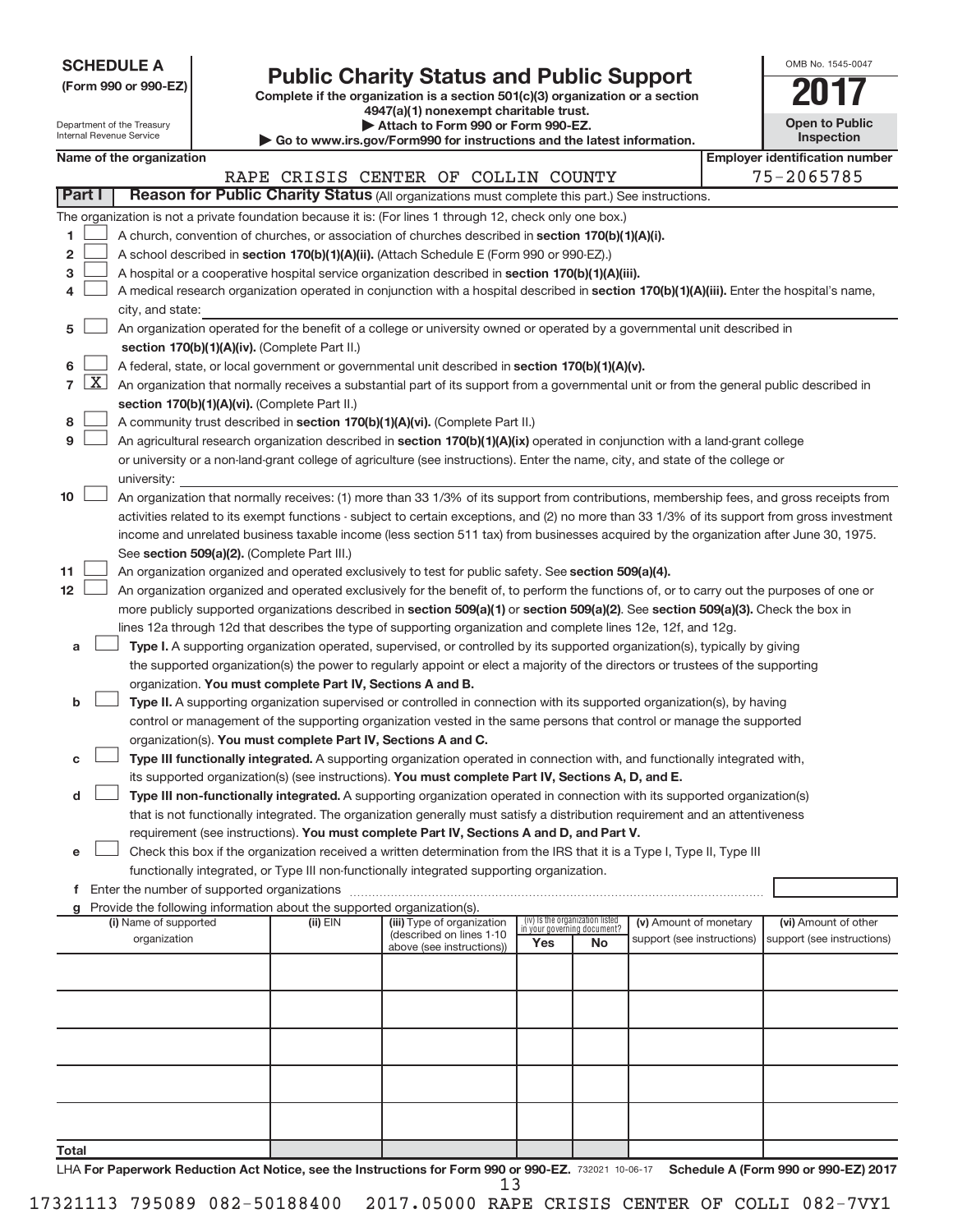#### 75-2065785 Page 2 Schedule A (Form 990 or 990-EZ) 2017 RAPE CRISIS CENTER OF COLLIN COUNTY 75-2065785 Page

(Complete only if you checked the box on line 5, 7, or 8 of Part I or if the organization failed to qualify under Part III. If the organization fails to qualify under the tests listed below, please complete Part III.) **Part II** | Support Schedule for Organizations Described in Sections 170(b)(1)(A)(iv) and 170(b)(1)(A)(vi)

| <b>Section A. Public Support</b>                                                                                                                                                                                              |                                     |                       |                         |            |                                      |               |
|-------------------------------------------------------------------------------------------------------------------------------------------------------------------------------------------------------------------------------|-------------------------------------|-----------------------|-------------------------|------------|--------------------------------------|---------------|
| Calendar year (or fiscal year beginning in)                                                                                                                                                                                   | (a) 2013                            | (b) 2014              | $(c)$ 2015              | $(d)$ 2016 | (e) 2017                             | (f) Total     |
| 1 Gifts, grants, contributions, and                                                                                                                                                                                           |                                     |                       |                         |            |                                      |               |
| membership fees received. (Do not                                                                                                                                                                                             |                                     |                       |                         |            |                                      |               |
| include any "unusual grants.")                                                                                                                                                                                                | 579, 235.                           | 460,186.              | 426, 247.               | 705,400.   | 1,027,241.                           | 3,198,309.    |
| 2 Tax revenues levied for the organ-                                                                                                                                                                                          |                                     |                       |                         |            |                                      |               |
| ization's benefit and either paid to                                                                                                                                                                                          |                                     |                       |                         |            |                                      |               |
| or expended on its behalf                                                                                                                                                                                                     |                                     |                       |                         |            |                                      |               |
| 3 The value of services or facilities                                                                                                                                                                                         |                                     |                       |                         |            |                                      |               |
| furnished by a governmental unit to                                                                                                                                                                                           |                                     |                       |                         |            |                                      |               |
| the organization without charge                                                                                                                                                                                               |                                     |                       |                         |            |                                      |               |
| 4 Total. Add lines 1 through 3                                                                                                                                                                                                | 579, 235.                           | 460, 186.             | 426, 247.               | 705,400.   | 1,027,241                            | 3,198,309.    |
| 5 The portion of total contributions                                                                                                                                                                                          |                                     |                       |                         |            |                                      |               |
| by each person (other than a                                                                                                                                                                                                  |                                     |                       |                         |            |                                      |               |
| governmental unit or publicly                                                                                                                                                                                                 |                                     |                       |                         |            |                                      |               |
| supported organization) included                                                                                                                                                                                              |                                     |                       |                         |            |                                      |               |
| on line 1 that exceeds 2% of the                                                                                                                                                                                              |                                     |                       |                         |            |                                      |               |
| amount shown on line 11,                                                                                                                                                                                                      |                                     |                       |                         |            |                                      |               |
| column (f)                                                                                                                                                                                                                    |                                     |                       |                         |            |                                      | 35,916.       |
| 6 Public support. Subtract line 5 from line 4.                                                                                                                                                                                |                                     |                       |                         |            |                                      | 3, 162, 393.  |
| <b>Section B. Total Support</b>                                                                                                                                                                                               |                                     |                       |                         |            |                                      |               |
| Calendar year (or fiscal year beginning in)                                                                                                                                                                                   | (a) 2013<br>$\overline{579}$ , 235. | (b) 2014<br>460, 186. | $(c)$ 2015<br>426, 247. | $(d)$ 2016 | (e) 2017                             | (f) Total     |
| <b>7</b> Amounts from line 4                                                                                                                                                                                                  |                                     |                       |                         | 705,400.   | 1,027,241                            | 3,198,309.    |
| 8 Gross income from interest.                                                                                                                                                                                                 |                                     |                       |                         |            |                                      |               |
| dividends, payments received on                                                                                                                                                                                               |                                     |                       |                         |            |                                      |               |
| securities loans, rents, royalties,                                                                                                                                                                                           | 714.                                | 859.                  | 622.                    | 243.       | 460.                                 |               |
| and income from similar sources                                                                                                                                                                                               |                                     |                       |                         |            |                                      | 2,898.        |
| <b>9</b> Net income from unrelated business                                                                                                                                                                                   |                                     |                       |                         |            |                                      |               |
| activities, whether or not the                                                                                                                                                                                                |                                     |                       |                         |            |                                      |               |
| business is regularly carried on                                                                                                                                                                                              |                                     |                       |                         |            |                                      |               |
| 10 Other income. Do not include gain                                                                                                                                                                                          |                                     |                       |                         |            |                                      |               |
| or loss from the sale of capital                                                                                                                                                                                              |                                     |                       |                         | 1,697.     | 1,305.                               | 3,002.        |
| assets (Explain in Part VI.)<br>11 Total support. Add lines 7 through 10                                                                                                                                                      |                                     |                       |                         |            |                                      | 3,204,209.    |
| <b>12</b> Gross receipts from related activities, etc. (see instructions)                                                                                                                                                     |                                     |                       |                         |            | 12                                   | 12,437.       |
| 13 First five years. If the Form 990 is for the organization's first, second, third, fourth, or fifth tax year as a section 501(c)(3)                                                                                         |                                     |                       |                         |            |                                      |               |
| organization, check this box and stop here                                                                                                                                                                                    |                                     |                       |                         |            |                                      |               |
| <b>Section C. Computation of Public Support Percentage</b>                                                                                                                                                                    |                                     |                       |                         |            |                                      |               |
|                                                                                                                                                                                                                               |                                     |                       |                         |            | 14                                   | 98.69<br>%    |
|                                                                                                                                                                                                                               |                                     |                       |                         |            | 15                                   | 99.87<br>$\%$ |
| 16a 33 1/3% support test - 2017. If the organization did not check the box on line 13, and line 14 is 33 1/3% or more, check this box and                                                                                     |                                     |                       |                         |            |                                      |               |
| stop here. The organization qualifies as a publicly supported organization manufaction manufacture or the organization manufacture or the organization manufacture or the organization of the state of the state of the state |                                     |                       |                         |            |                                      | $\mathbf{X}$  |
| b 33 1/3% support test - 2016. If the organization did not check a box on line 13 or 16a, and line 15 is 33 1/3% or more, check this box                                                                                      |                                     |                       |                         |            |                                      |               |
|                                                                                                                                                                                                                               |                                     |                       |                         |            |                                      |               |
| 17a 10% -facts-and-circumstances test - 2017. If the organization did not check a box on line 13, 16a, or 16b, and line 14 is 10% or more,                                                                                    |                                     |                       |                         |            |                                      |               |
| and if the organization meets the "facts-and-circumstances" test, check this box and stop here. Explain in Part VI how the organization                                                                                       |                                     |                       |                         |            |                                      |               |
| meets the "facts-and-circumstances" test. The organization qualifies as a publicly supported organization <i>manumumumumum</i>                                                                                                |                                     |                       |                         |            |                                      |               |
| b 10% -facts-and-circumstances test - 2016. If the organization did not check a box on line 13, 16a, 16b, or 17a, and line 15 is 10% or                                                                                       |                                     |                       |                         |            |                                      |               |
| more, and if the organization meets the "facts-and-circumstances" test, check this box and stop here. Explain in Part VI how the                                                                                              |                                     |                       |                         |            |                                      |               |
| organization meets the "facts-and-circumstances" test. The organization qualifies as a publicly supported organization                                                                                                        |                                     |                       |                         |            |                                      |               |
| 18 Private foundation. If the organization did not check a box on line 13, 16a, 16b, 17a, or 17b, check this box and see instructions                                                                                         |                                     |                       |                         |            |                                      |               |
|                                                                                                                                                                                                                               |                                     |                       |                         |            | Schedule A (Form 990 or 990-EZ) 2017 |               |

732022 10-06-17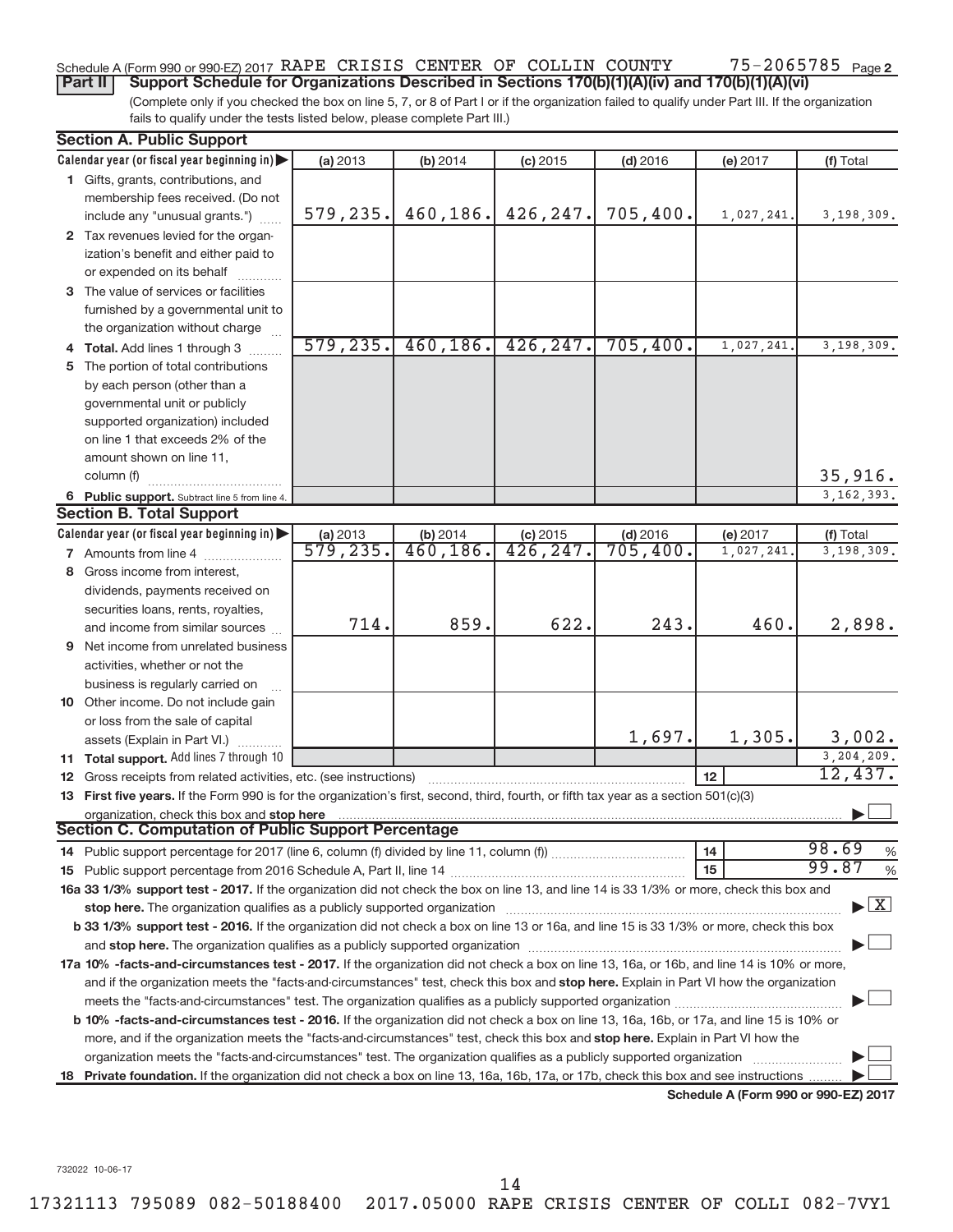## Schedule A (Form 990 or 990-EZ) 2017 RAPE CRISIS CENTER OF COLLIN COUNTY 75-2065785 Page **Part III | Support Schedule for Organizations Described in Section 509(a)(2)**

(Complete only if you checked the box on line 10 of Part I or if the organization failed to qualify under Part II. If the organization fails to qualify under the tests listed below, please complete Part II.)

| <b>Section A. Public Support</b>                                                                                                                                                                                               |          |          |            |            |          |                                      |
|--------------------------------------------------------------------------------------------------------------------------------------------------------------------------------------------------------------------------------|----------|----------|------------|------------|----------|--------------------------------------|
| Calendar year (or fiscal year beginning in)                                                                                                                                                                                    | (a) 2013 | (b) 2014 | $(c)$ 2015 | $(d)$ 2016 | (e) 2017 | (f) Total                            |
| 1 Gifts, grants, contributions, and                                                                                                                                                                                            |          |          |            |            |          |                                      |
| membership fees received. (Do not                                                                                                                                                                                              |          |          |            |            |          |                                      |
| include any "unusual grants.")                                                                                                                                                                                                 |          |          |            |            |          |                                      |
| 2 Gross receipts from admissions,<br>merchandise sold or services per-<br>formed, or facilities furnished in<br>any activity that is related to the<br>organization's tax-exempt purpose                                       |          |          |            |            |          |                                      |
| 3 Gross receipts from activities that                                                                                                                                                                                          |          |          |            |            |          |                                      |
| are not an unrelated trade or bus-                                                                                                                                                                                             |          |          |            |            |          |                                      |
| iness under section 513                                                                                                                                                                                                        |          |          |            |            |          |                                      |
| 4 Tax revenues levied for the organ-                                                                                                                                                                                           |          |          |            |            |          |                                      |
| ization's benefit and either paid to                                                                                                                                                                                           |          |          |            |            |          |                                      |
| or expended on its behalf                                                                                                                                                                                                      |          |          |            |            |          |                                      |
| 5 The value of services or facilities                                                                                                                                                                                          |          |          |            |            |          |                                      |
| furnished by a governmental unit to                                                                                                                                                                                            |          |          |            |            |          |                                      |
| the organization without charge                                                                                                                                                                                                |          |          |            |            |          |                                      |
| 6 Total. Add lines 1 through 5                                                                                                                                                                                                 |          |          |            |            |          |                                      |
| 7a Amounts included on lines 1, 2, and                                                                                                                                                                                         |          |          |            |            |          |                                      |
| 3 received from disqualified persons                                                                                                                                                                                           |          |          |            |            |          |                                      |
| <b>b</b> Amounts included on lines 2 and 3 received<br>from other than disqualified persons that<br>exceed the greater of \$5,000 or 1% of the<br>amount on line 13 for the year                                               |          |          |            |            |          |                                      |
| c Add lines 7a and 7b                                                                                                                                                                                                          |          |          |            |            |          |                                      |
| 8 Public support. (Subtract line 7c from line 6.)                                                                                                                                                                              |          |          |            |            |          |                                      |
| <b>Section B. Total Support</b>                                                                                                                                                                                                |          |          |            |            |          |                                      |
| Calendar year (or fiscal year beginning in)                                                                                                                                                                                    | (a) 2013 | (b) 2014 | $(c)$ 2015 | $(d)$ 2016 | (e) 2017 | (f) Total                            |
| 9 Amounts from line 6                                                                                                                                                                                                          |          |          |            |            |          |                                      |
| <b>10a</b> Gross income from interest,<br>dividends, payments received on<br>securities loans, rents, royalties,<br>and income from similar sources                                                                            |          |          |            |            |          |                                      |
| <b>b</b> Unrelated business taxable income<br>(less section 511 taxes) from businesses<br>acquired after June 30, 1975                                                                                                         |          |          |            |            |          |                                      |
|                                                                                                                                                                                                                                |          |          |            |            |          |                                      |
| c Add lines 10a and 10b<br><b>11</b> Net income from unrelated business<br>activities not included in line 10b,<br>whether or not the business is<br>regularly carried on                                                      |          |          |            |            |          |                                      |
| 12 Other income. Do not include gain<br>or loss from the sale of capital<br>assets (Explain in Part VI.)                                                                                                                       |          |          |            |            |          |                                      |
| <b>13</b> Total support. (Add lines 9, 10c, 11, and 12.)                                                                                                                                                                       |          |          |            |            |          |                                      |
| 14 First five years. If the Form 990 is for the organization's first, second, third, fourth, or fifth tax year as a section 501(c)(3) organization,                                                                            |          |          |            |            |          |                                      |
| check this box and stop here manufactured and stop here and stop here are manufactured and stop here and stop here and stop here and stop here and stop here and stop here and stop here are all the stop of the stop of the s |          |          |            |            |          |                                      |
| <b>Section C. Computation of Public Support Percentage</b>                                                                                                                                                                     |          |          |            |            |          |                                      |
|                                                                                                                                                                                                                                |          |          |            |            | 15       | %                                    |
|                                                                                                                                                                                                                                |          |          |            |            | 16       | %                                    |
| <b>Section D. Computation of Investment Income Percentage</b>                                                                                                                                                                  |          |          |            |            |          |                                      |
|                                                                                                                                                                                                                                |          |          |            |            | 17       | %                                    |
| 18 Investment income percentage from 2016 Schedule A, Part III, line 17                                                                                                                                                        |          |          |            |            | 18       | %                                    |
| 19a 33 1/3% support tests - 2017. If the organization did not check the box on line 14, and line 15 is more than 33 1/3%, and line 17 is not                                                                                   |          |          |            |            |          |                                      |
| more than 33 1/3%, check this box and stop here. The organization qualifies as a publicly supported organization                                                                                                               |          |          |            |            |          |                                      |
| b 33 1/3% support tests - 2016. If the organization did not check a box on line 14 or line 19a, and line 16 is more than 33 1/3%, and                                                                                          |          |          |            |            |          |                                      |
| line 18 is not more than 33 1/3%, check this box and stop here. The organization qualifies as a publicly supported organization                                                                                                |          |          |            |            |          |                                      |
|                                                                                                                                                                                                                                |          |          |            |            |          |                                      |
| 732023 10-06-17                                                                                                                                                                                                                |          |          |            |            |          | Schedule A (Form 990 or 990-EZ) 2017 |
|                                                                                                                                                                                                                                |          |          | 15         |            |          |                                      |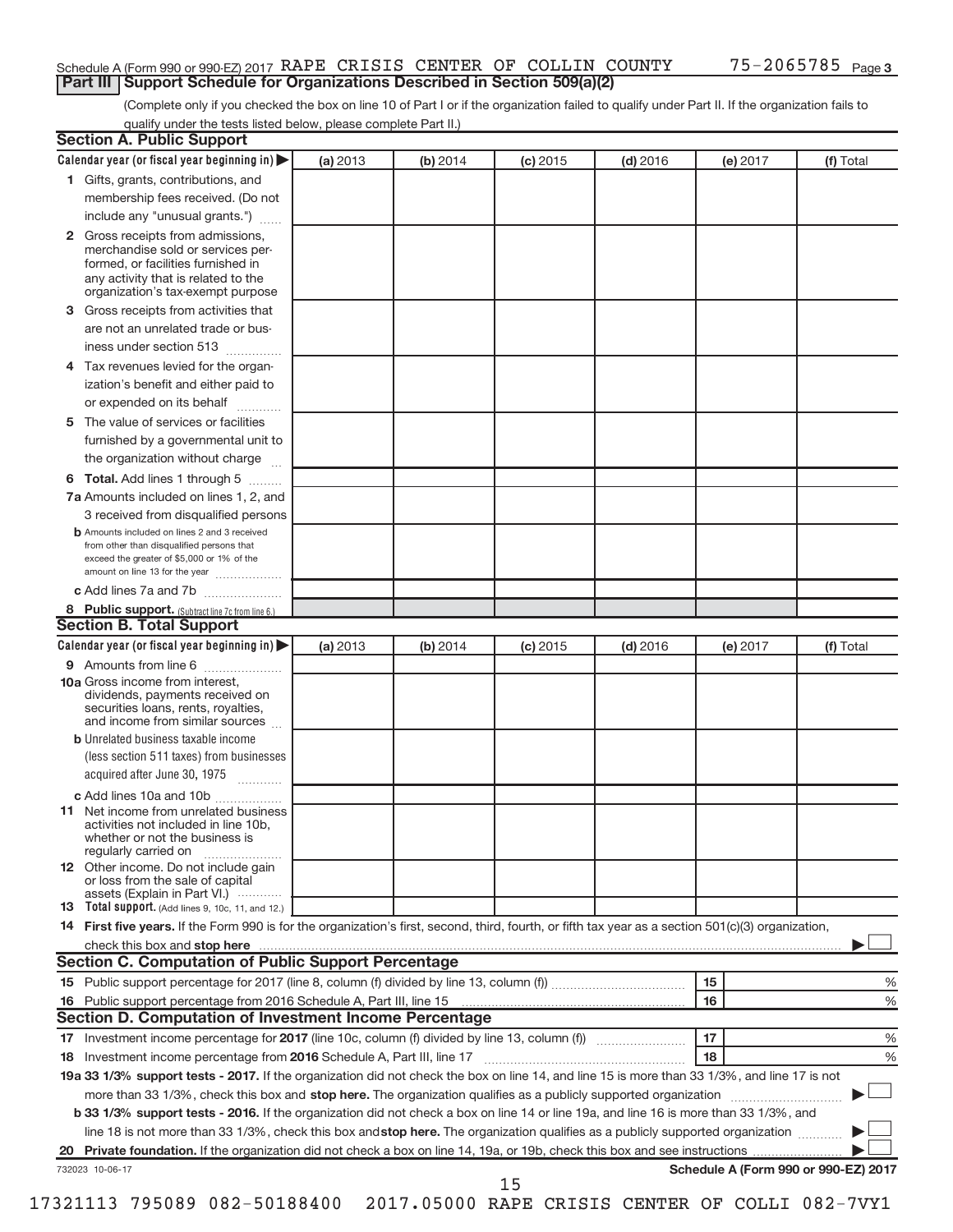**1**

**2**

**3a**

**3b**

**3c**

**4a**

**4b**

**4c**

**5a**

**5b 5c**

**6**

**7**

**8**

**9a**

**9b**

**9c**

**10a**

**10b**

**Yes No**

# **Part IV Supporting Organizations**

(Complete only if you checked a box in line 12 on Part I. If you checked 12a of Part I, complete Sections A and B. If you checked 12b of Part I, complete Sections A and C. If you checked 12c of Part I, complete Sections A, D, and E. If you checked 12d of Part I, complete Sections A and D, and complete Part V.)

## **Section A. All Supporting Organizations**

- **1** Are all of the organization's supported organizations listed by name in the organization's governing documents? If "No," describe in Part VI how the supported organizations are designated. If designated by *class or purpose, describe the designation. If historic and continuing relationship, explain.*
- **2** Did the organization have any supported organization that does not have an IRS determination of status under section 509(a)(1) or (2)? If "Yes," explain in Part **VI** how the organization determined that the supported *organization was described in section 509(a)(1) or (2).*
- **3a** Did the organization have a supported organization described in section 501(c)(4), (5), or (6)? If "Yes," answer *(b) and (c) below.*
- **b** Did the organization confirm that each supported organization qualified under section 501(c)(4), (5), or (6) and satisfied the public support tests under section 509(a)(2)? If "Yes," describe in Part VI when and how the *organization made the determination.*
- **c** Did the organization ensure that all support to such organizations was used exclusively for section 170(c)(2)(B) purposes? If "Yes," explain in Part VI what controls the organization put in place to ensure such use.
- **4 a** *If* Was any supported organization not organized in the United States ("foreign supported organization")? *"Yes," and if you checked 12a or 12b in Part I, answer (b) and (c) below.*
- **b** Did the organization have ultimate control and discretion in deciding whether to make grants to the foreign supported organization? If "Yes," describe in Part VI how the organization had such control and discretion *despite being controlled or supervised by or in connection with its supported organizations.*
- **c** Did the organization support any foreign supported organization that does not have an IRS determination under sections 501(c)(3) and 509(a)(1) or (2)? If "Yes," explain in Part VI what controls the organization used *to ensure that all support to the foreign supported organization was used exclusively for section 170(c)(2)(B) purposes.*
- **5a** Did the organization add, substitute, or remove any supported organizations during the tax year? If "Yes," answer (b) and (c) below (if applicable). Also, provide detail in **Part VI,** including (i) the names and EIN *numbers of the supported organizations added, substituted, or removed; (ii) the reasons for each such action; (iii) the authority under the organization's organizing document authorizing such action; and (iv) how the action was accomplished (such as by amendment to the organizing document).*
- **b** Type I or Type II only. Was any added or substituted supported organization part of a class already designated in the organization's organizing document?
- **c Substitutions only.**  Was the substitution the result of an event beyond the organization's control?
- **6** Did the organization provide support (whether in the form of grants or the provision of services or facilities) to **Part VI.** support or benefit one or more of the filing organization's supported organizations? If "Yes," provide detail in anyone other than (i) its supported organizations, (ii) individuals that are part of the charitable class benefited by one or more of its supported organizations, or (iii) other supporting organizations that also
- **7** Did the organization provide a grant, loan, compensation, or other similar payment to a substantial contributor regard to a substantial contributor? If "Yes," complete Part I of Schedule L (Form 990 or 990-EZ). (defined in section 4958(c)(3)(C)), a family member of a substantial contributor, or a 35% controlled entity with
- **8** Did the organization make a loan to a disqualified person (as defined in section 4958) not described in line 7? *If "Yes," complete Part I of Schedule L (Form 990 or 990-EZ).*
- **9 a** Was the organization controlled directly or indirectly at any time during the tax year by one or more in section 509(a)(1) or (2))? If "Yes," provide detail in **Part VI.** disqualified persons as defined in section 4946 (other than foundation managers and organizations described
- **b** Did one or more disqualified persons (as defined in line 9a) hold a controlling interest in any entity in which the supporting organization had an interest? If "Yes," provide detail in Part VI.
- **c** Did a disqualified person (as defined in line 9a) have an ownership interest in, or derive any personal benefit from, assets in which the supporting organization also had an interest? If "Yes," provide detail in Part VI.
- **10 a** Was the organization subject to the excess business holdings rules of section 4943 because of section supporting organizations)? If "Yes," answer 10b below. 4943(f) (regarding certain Type II supporting organizations, and all Type III non-functionally integrated
	- **b** Did the organization have any excess business holdings in the tax year? (Use Schedule C, Form 4720, to *determine whether the organization had excess business holdings.)*

732024 10-06-17

**Schedule A (Form 990 or 990-EZ) 2017**

17321113 795089 082-50188400 2017.05000 RAPE CRISIS CENTER OF COLLI 082-7VY1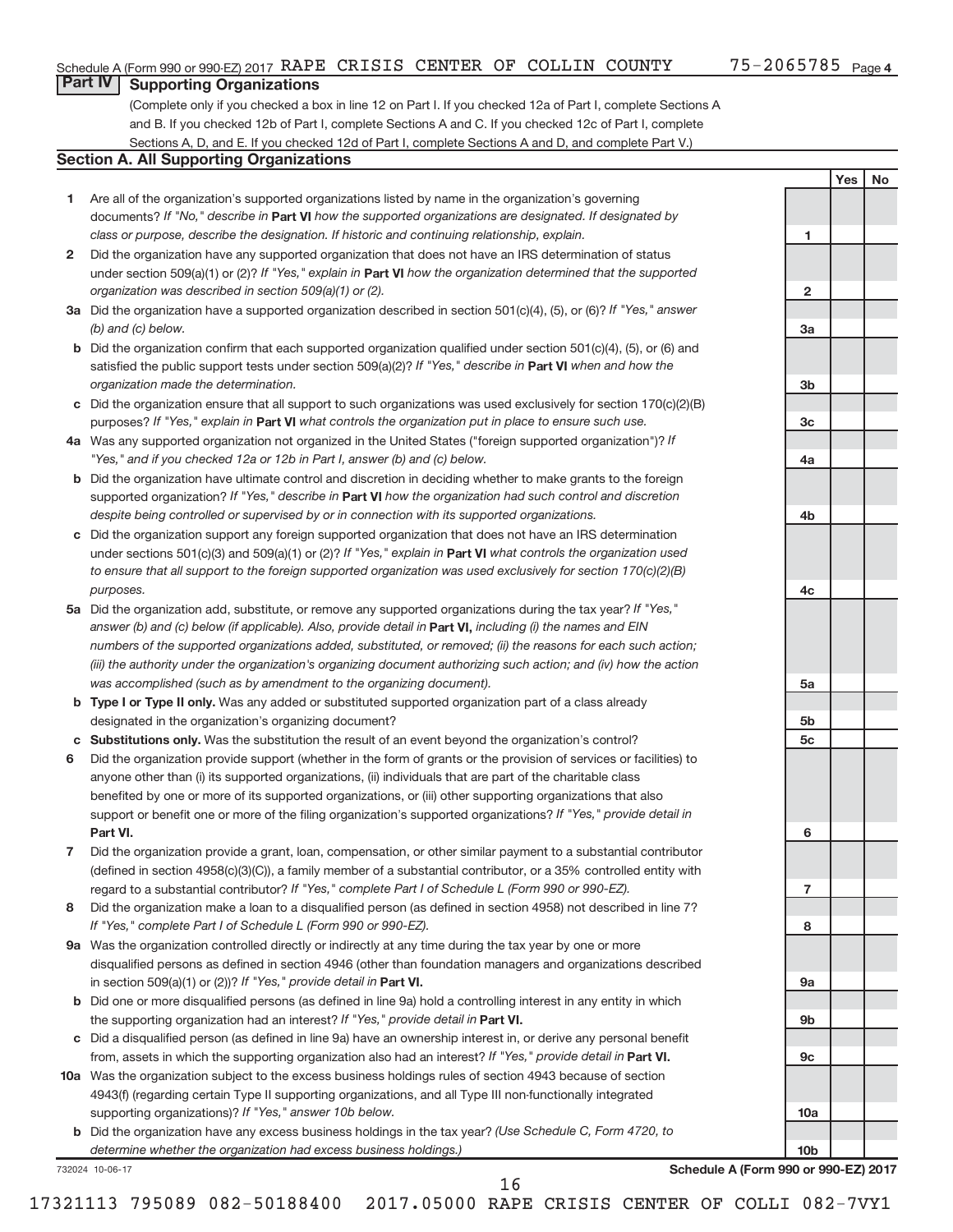### Schedule A (Form 990 or 990-EZ) 2017 RAPE CRISIS CENTER OF COLLIIN COUNTY 7 3D−2U65785 Page **Part IV Supporting Organizations** *(continued)* RAPE CRISIS CENTER OF COLLIN COUNTY 75-2065785

|              |                                                                                                                                 |                 | Yes        | No |
|--------------|---------------------------------------------------------------------------------------------------------------------------------|-----------------|------------|----|
| 11           | Has the organization accepted a gift or contribution from any of the following persons?                                         |                 |            |    |
|              | a A person who directly or indirectly controls, either alone or together with persons described in (b) and (c)                  |                 |            |    |
|              | below, the governing body of a supported organization?                                                                          | 11a             |            |    |
|              | <b>b</b> A family member of a person described in (a) above?                                                                    | 11 <sub>b</sub> |            |    |
|              | A 35% controlled entity of a person described in (a) or (b) above? If "Yes" to a, b, or c, provide detail in Part VI.           | 11c             |            |    |
|              | <b>Section B. Type I Supporting Organizations</b>                                                                               |                 |            |    |
|              |                                                                                                                                 |                 | Yes        | No |
| 1            | Did the directors, trustees, or membership of one or more supported organizations have the power to                             |                 |            |    |
|              | regularly appoint or elect at least a majority of the organization's directors or trustees at all times during the              |                 |            |    |
|              | tax year? If "No," describe in Part VI how the supported organization(s) effectively operated, supervised, or                   |                 |            |    |
|              | controlled the organization's activities. If the organization had more than one supported organization,                         |                 |            |    |
|              | describe how the powers to appoint and/or remove directors or trustees were allocated among the supported                       |                 |            |    |
|              | organizations and what conditions or restrictions, if any, applied to such powers during the tax year.                          | 1               |            |    |
| $\mathbf{2}$ | Did the organization operate for the benefit of any supported organization other than the supported                             |                 |            |    |
|              | organization(s) that operated, supervised, or controlled the supporting organization? If "Yes," explain in                      |                 |            |    |
|              | Part VI how providing such benefit carried out the purposes of the supported organization(s) that operated,                     |                 |            |    |
|              | supervised, or controlled the supporting organization.                                                                          | $\overline{2}$  |            |    |
|              | <b>Section C. Type II Supporting Organizations</b>                                                                              |                 |            |    |
|              |                                                                                                                                 |                 | <b>Yes</b> | No |
| 1            | Were a majority of the organization's directors or trustees during the tax year also a majority of the directors                |                 |            |    |
|              | or trustees of each of the organization's supported organization(s)? If "No," describe in Part VI how control                   |                 |            |    |
|              | or management of the supporting organization was vested in the same persons that controlled or managed                          |                 |            |    |
|              | the supported organization(s).                                                                                                  | 1               |            |    |
|              | Section D. All Type III Supporting Organizations                                                                                |                 |            |    |
|              |                                                                                                                                 |                 | Yes        | No |
| 1            | Did the organization provide to each of its supported organizations, by the last day of the fifth month of the                  |                 |            |    |
|              | organization's tax year, (i) a written notice describing the type and amount of support provided during the prior tax           |                 |            |    |
|              | year, (ii) a copy of the Form 990 that was most recently filed as of the date of notification, and (iii) copies of the          |                 |            |    |
|              | organization's governing documents in effect on the date of notification, to the extent not previously provided?                | 1               |            |    |
| $\mathbf{2}$ | Were any of the organization's officers, directors, or trustees either (i) appointed or elected by the supported                |                 |            |    |
|              | organization(s) or (ii) serving on the governing body of a supported organization? If "No," explain in <b>Part VI</b> how       |                 |            |    |
|              | the organization maintained a close and continuous working relationship with the supported organization(s).                     | $\mathbf{2}$    |            |    |
| 3            | By reason of the relationship described in (2), did the organization's supported organizations have a                           |                 |            |    |
|              | significant voice in the organization's investment policies and in directing the use of the organization's                      |                 |            |    |
|              | income or assets at all times during the tax year? If "Yes," describe in Part VI the role the organization's                    |                 |            |    |
|              | supported organizations played in this regard.                                                                                  | 3               |            |    |
|              | Section E. Type III Functionally Integrated Supporting Organizations                                                            |                 |            |    |
| 1            | Check the box next to the method that the organization used to satisfy the Integral Part Test during the yealsee instructions). |                 |            |    |
| а            | The organization satisfied the Activities Test. Complete line 2 below.                                                          |                 |            |    |
| b            | The organization is the parent of each of its supported organizations. Complete line 3 below.                                   |                 |            |    |
| с            | The organization supported a governmental entity. Describe in Part VI how you supported a government entity (see instructions). |                 |            |    |
| 2            | Activities Test. Answer (a) and (b) below.                                                                                      |                 | Yes        | No |
| a            | Did substantially all of the organization's activities during the tax year directly further the exempt purposes of              |                 |            |    |
|              | the supported organization(s) to which the organization was responsive? If "Yes," then in Part VI identify                      |                 |            |    |
|              | those supported organizations and explain how these activities directly furthered their exempt purposes,                        |                 |            |    |
|              | how the organization was responsive to those supported organizations, and how the organization determined                       |                 |            |    |
|              | that these activities constituted substantially all of its activities.                                                          | 2a              |            |    |
|              | <b>b</b> Did the activities described in (a) constitute activities that, but for the organization's involvement, one or more    |                 |            |    |
|              | of the organization's supported organization(s) would have been engaged in? If "Yes," explain in Part VI the                    |                 |            |    |
|              | reasons for the organization's position that its supported organization(s) would have engaged in these                          |                 |            |    |
|              | activities but for the organization's involvement.                                                                              | 2 <sub>b</sub>  |            |    |
| 3            | Parent of Supported Organizations. Answer (a) and (b) below.                                                                    |                 |            |    |
| a            | Did the organization have the power to regularly appoint or elect a majority of the officers, directors, or                     |                 |            |    |
|              | trustees of each of the supported organizations? Provide details in Part VI.                                                    | 3a              |            |    |
| b            | Did the organization exercise a substantial degree of direction over the policies, programs, and activities of each             |                 |            |    |
|              | of its supported organizations? If "Yes," describe in Part VI the role played by the organization in this regard.               | 3b              |            |    |
|              | Schedule A (Form 990 or 990-EZ) 2017<br>732025 10-06-17                                                                         |                 |            |    |
|              | 17                                                                                                                              |                 |            |    |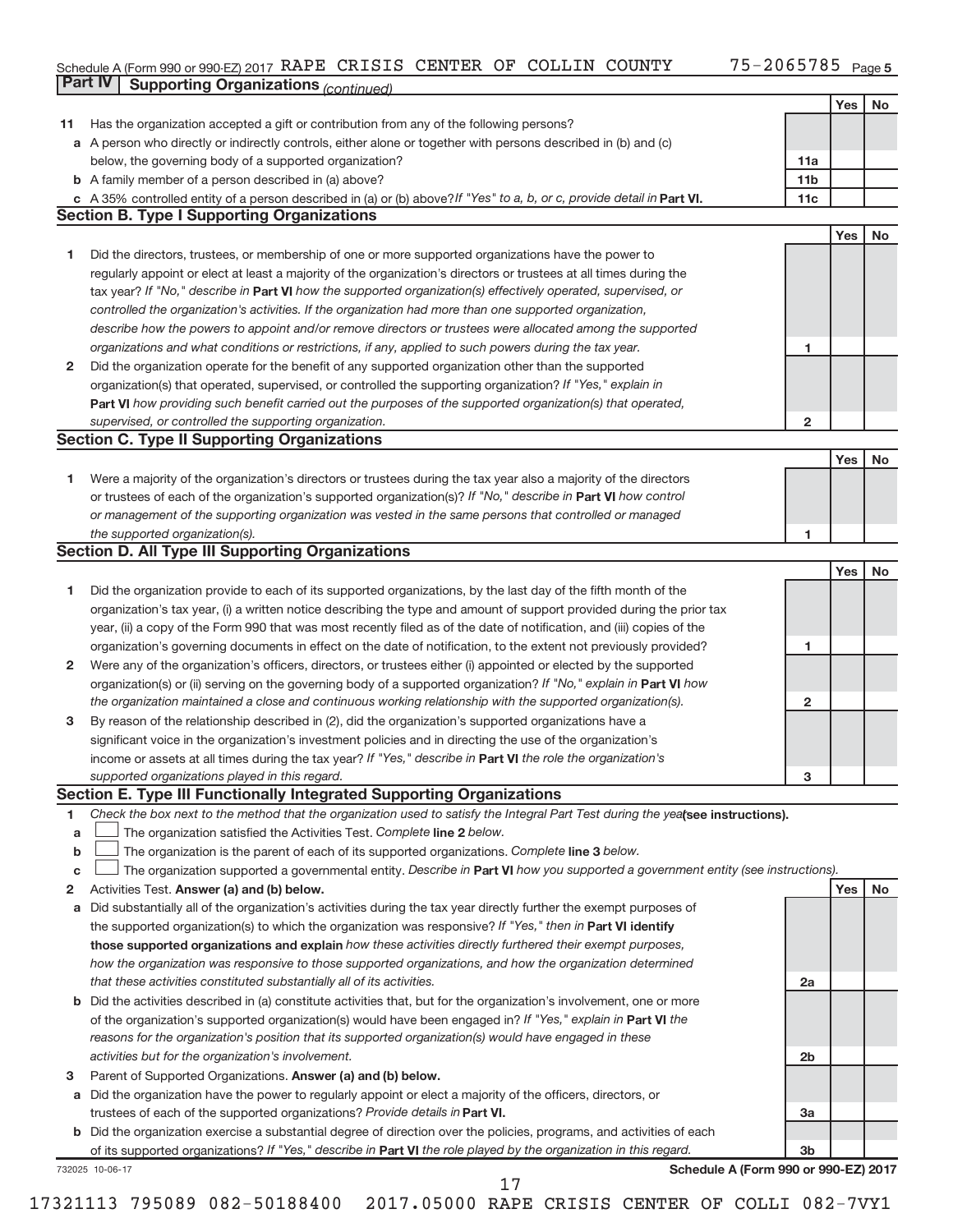## Schedule A (Form 990 or 990-EZ) 2017 RAPE CRISIS CENTER OF COLLIN COUNTY 75-2065785 Page **Part V Type III Non-Functionally Integrated 509(a)(3) Supporting Organizations**

1 **Letter See instructions.** All Check here if the organization satisfied the Integral Part Test as a qualifying trust on Nov. 20, 1970 (explain in Part VI.) See instructions. All other Type III non-functionally integrated supporting organizations must complete Sections A through E.

|              | Section A - Adjusted Net Income                                              |                | (A) Prior Year | (B) Current Year<br>(optional) |
|--------------|------------------------------------------------------------------------------|----------------|----------------|--------------------------------|
| 1            | Net short-term capital gain                                                  | 1              |                |                                |
| $\mathbf{2}$ | Recoveries of prior-year distributions                                       | $\overline{2}$ |                |                                |
| з            | Other gross income (see instructions)                                        | 3              |                |                                |
| 4            | Add lines 1 through 3                                                        | 4              |                |                                |
| 5            | Depreciation and depletion                                                   | 5              |                |                                |
| 6            | Portion of operating expenses paid or incurred for production or             |                |                |                                |
|              | collection of gross income or for management, conservation, or               |                |                |                                |
|              | maintenance of property held for production of income (see instructions)     | 6              |                |                                |
| 7            | Other expenses (see instructions)                                            | $\overline{7}$ |                |                                |
| 8            | Adjusted Net Income (subtract lines 5, 6, and 7 from line 4)                 | 8              |                |                                |
|              | <b>Section B - Minimum Asset Amount</b>                                      |                | (A) Prior Year | (B) Current Year<br>(optional) |
| 1.           | Aggregate fair market value of all non-exempt-use assets (see                |                |                |                                |
|              | instructions for short tax year or assets held for part of year):            |                |                |                                |
|              | <b>a</b> Average monthly value of securities                                 | 1a             |                |                                |
|              | <b>b</b> Average monthly cash balances                                       | 1 <sub>b</sub> |                |                                |
|              | <b>c</b> Fair market value of other non-exempt-use assets                    | 1c             |                |                                |
|              | d Total (add lines 1a, 1b, and 1c)                                           | 1d             |                |                                |
|              | e Discount claimed for blockage or other                                     |                |                |                                |
|              | factors (explain in detail in Part VI):                                      |                |                |                                |
| 2            | Acquisition indebtedness applicable to non-exempt-use assets                 | $\mathbf{2}$   |                |                                |
| 3            | Subtract line 2 from line 1d                                                 | 3              |                |                                |
| 4            | Cash deemed held for exempt use. Enter 1-1/2% of line 3 (for greater amount, |                |                |                                |
|              | see instructions)                                                            | 4              |                |                                |
| 5            | Net value of non-exempt-use assets (subtract line 4 from line 3)             | 5              |                |                                |
| 6            | Multiply line 5 by .035                                                      | 6              |                |                                |
| 7            | Recoveries of prior-year distributions                                       | $\overline{7}$ |                |                                |
| 8            | Minimum Asset Amount (add line 7 to line 6)                                  | 8              |                |                                |
|              | <b>Section C - Distributable Amount</b>                                      |                |                | <b>Current Year</b>            |
| 1.           | Adjusted net income for prior year (from Section A, line 8, Column A)        | 1              |                |                                |
| $\mathbf{2}$ | Enter 85% of line 1                                                          | $\overline{2}$ |                |                                |
| 3            | Minimum asset amount for prior year (from Section B, line 8, Column A)       | 3              |                |                                |
| 4            | Enter greater of line 2 or line 3                                            | 4              |                |                                |
| 5            | Income tax imposed in prior year                                             | 5              |                |                                |
| 6            | Distributable Amount. Subtract line 5 from line 4, unless subject to         |                |                |                                |
|              | emergency temporary reduction (see instructions)                             | 6              |                |                                |
|              | $\sim$                                                                       |                |                |                                |

**7** Check here if the current year is the organization's first as a non-functionally integrated Type III supporting organization (see instructions).

**Schedule A (Form 990 or 990-EZ) 2017**

732026 10-06-17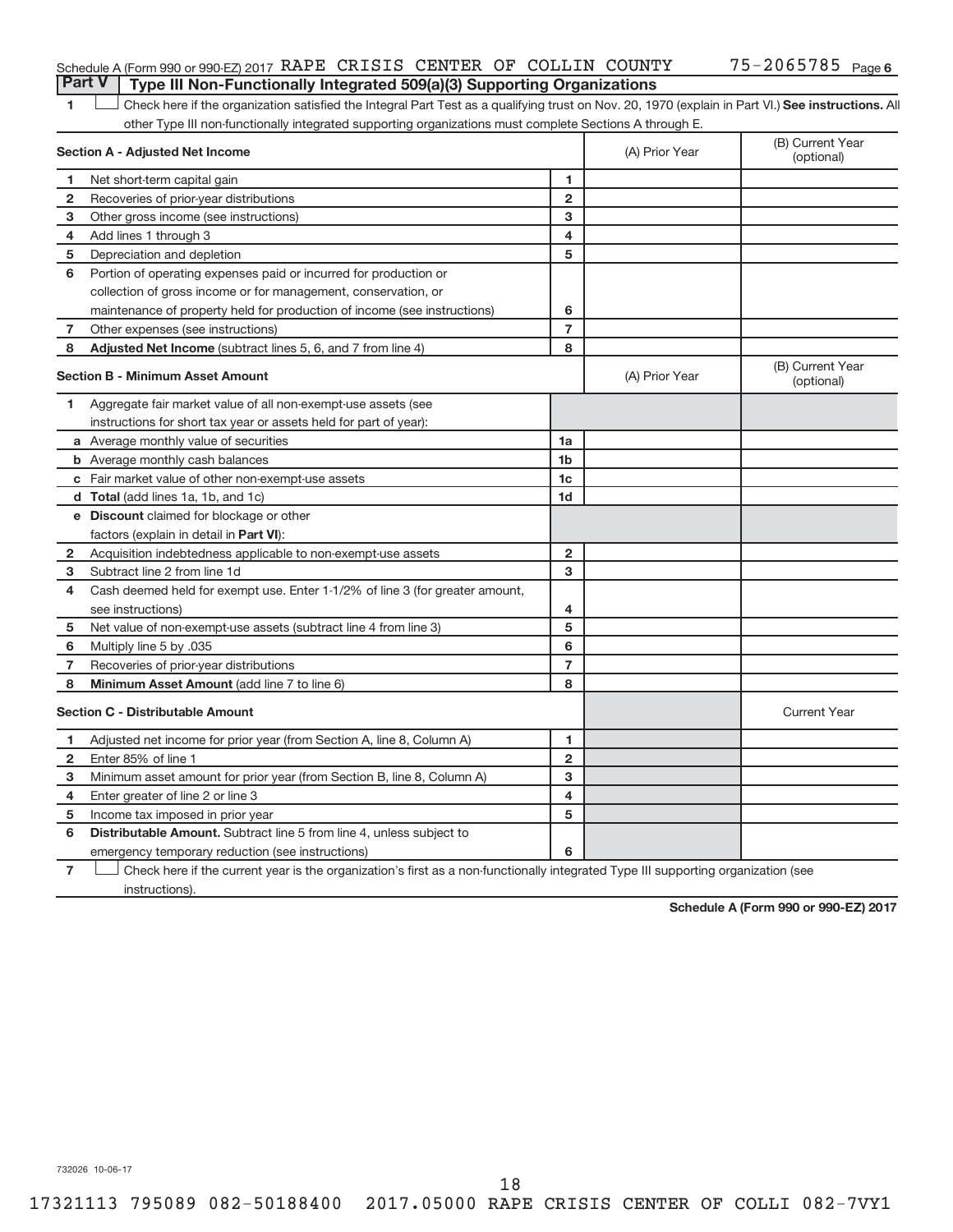#### Schedule A (Form 990 or 990-EZ) 2017 RAPE CRISIS CENTER OF COLLIIN COUNTY 7 3D−2U65785 Page RAPE CRISIS CENTER OF COLLIN COUNTY 75-2065785

| <b>Part V</b>  | Type III Non-Functionally Integrated 509(a)(3) Supporting Organizations (continued)        |                                    |                                               |                                                         |  |  |  |
|----------------|--------------------------------------------------------------------------------------------|------------------------------------|-----------------------------------------------|---------------------------------------------------------|--|--|--|
|                | <b>Section D - Distributions</b>                                                           |                                    |                                               | <b>Current Year</b>                                     |  |  |  |
| 1              | Amounts paid to supported organizations to accomplish exempt purposes                      |                                    |                                               |                                                         |  |  |  |
| $\mathbf{2}$   | Amounts paid to perform activity that directly furthers exempt purposes of supported       |                                    |                                               |                                                         |  |  |  |
|                | organizations, in excess of income from activity                                           |                                    |                                               |                                                         |  |  |  |
| 3              | Administrative expenses paid to accomplish exempt purposes of supported organizations      |                                    |                                               |                                                         |  |  |  |
| 4              | Amounts paid to acquire exempt-use assets                                                  |                                    |                                               |                                                         |  |  |  |
| 5              | Qualified set-aside amounts (prior IRS approval required)                                  |                                    |                                               |                                                         |  |  |  |
| 6              | Other distributions (describe in <b>Part VI</b> ). See instructions.                       |                                    |                                               |                                                         |  |  |  |
| 7              | <b>Total annual distributions.</b> Add lines 1 through 6.                                  |                                    |                                               |                                                         |  |  |  |
| 8              | Distributions to attentive supported organizations to which the organization is responsive |                                    |                                               |                                                         |  |  |  |
|                | (provide details in Part VI). See instructions.                                            |                                    |                                               |                                                         |  |  |  |
| 9              | Distributable amount for 2017 from Section C, line 6                                       |                                    |                                               |                                                         |  |  |  |
| 10             | Line 8 amount divided by line 9 amount                                                     |                                    |                                               |                                                         |  |  |  |
|                | Section E - Distribution Allocations (see instructions)                                    | (i)<br><b>Excess Distributions</b> | (ii)<br><b>Underdistributions</b><br>Pre-2017 | (iii)<br><b>Distributable</b><br><b>Amount for 2017</b> |  |  |  |
| 1              | Distributable amount for 2017 from Section C, line 6                                       |                                    |                                               |                                                         |  |  |  |
| $\mathbf{2}$   | Underdistributions, if any, for years prior to 2017 (reason-                               |                                    |                                               |                                                         |  |  |  |
|                | able cause required- explain in Part VI). See instructions.                                |                                    |                                               |                                                         |  |  |  |
| 3              | Excess distributions carryover, if any, to 2017                                            |                                    |                                               |                                                         |  |  |  |
| a              |                                                                                            |                                    |                                               |                                                         |  |  |  |
|                | <b>b</b> From 2013                                                                         |                                    |                                               |                                                         |  |  |  |
|                | c From 2014                                                                                |                                    |                                               |                                                         |  |  |  |
|                | d From 2015                                                                                |                                    |                                               |                                                         |  |  |  |
|                | e From 2016                                                                                |                                    |                                               |                                                         |  |  |  |
|                | f Total of lines 3a through e                                                              |                                    |                                               |                                                         |  |  |  |
|                | g Applied to underdistributions of prior years                                             |                                    |                                               |                                                         |  |  |  |
|                | h Applied to 2017 distributable amount                                                     |                                    |                                               |                                                         |  |  |  |
| Ť.             | Carryover from 2012 not applied (see instructions)                                         |                                    |                                               |                                                         |  |  |  |
|                | Remainder. Subtract lines 3g, 3h, and 3i from 3f.                                          |                                    |                                               |                                                         |  |  |  |
| 4              | Distributions for 2017 from Section D,                                                     |                                    |                                               |                                                         |  |  |  |
|                | line $7:$                                                                                  |                                    |                                               |                                                         |  |  |  |
|                | a Applied to underdistributions of prior years                                             |                                    |                                               |                                                         |  |  |  |
|                | <b>b</b> Applied to 2017 distributable amount                                              |                                    |                                               |                                                         |  |  |  |
| c              | Remainder. Subtract lines 4a and 4b from 4.                                                |                                    |                                               |                                                         |  |  |  |
| 5              | Remaining underdistributions for years prior to 2017, if                                   |                                    |                                               |                                                         |  |  |  |
|                | any. Subtract lines 3g and 4a from line 2. For result greater                              |                                    |                                               |                                                         |  |  |  |
|                | than zero, explain in Part VI. See instructions.                                           |                                    |                                               |                                                         |  |  |  |
| 6              | Remaining underdistributions for 2017. Subtract lines 3h                                   |                                    |                                               |                                                         |  |  |  |
|                | and 4b from line 1. For result greater than zero, explain in                               |                                    |                                               |                                                         |  |  |  |
|                | <b>Part VI.</b> See instructions.                                                          |                                    |                                               |                                                         |  |  |  |
| $\overline{7}$ | Excess distributions carryover to 2018. Add lines 3j                                       |                                    |                                               |                                                         |  |  |  |
|                | and 4c.                                                                                    |                                    |                                               |                                                         |  |  |  |
| 8              | Breakdown of line 7:                                                                       |                                    |                                               |                                                         |  |  |  |
|                | a Excess from 2013                                                                         |                                    |                                               |                                                         |  |  |  |
|                | <b>b</b> Excess from 2014                                                                  |                                    |                                               |                                                         |  |  |  |
|                | c Excess from 2015                                                                         |                                    |                                               |                                                         |  |  |  |
|                | d Excess from 2016                                                                         |                                    |                                               |                                                         |  |  |  |
|                | e Excess from 2017                                                                         |                                    |                                               |                                                         |  |  |  |

**Schedule A (Form 990 or 990-EZ) 2017**

732027 10-06-17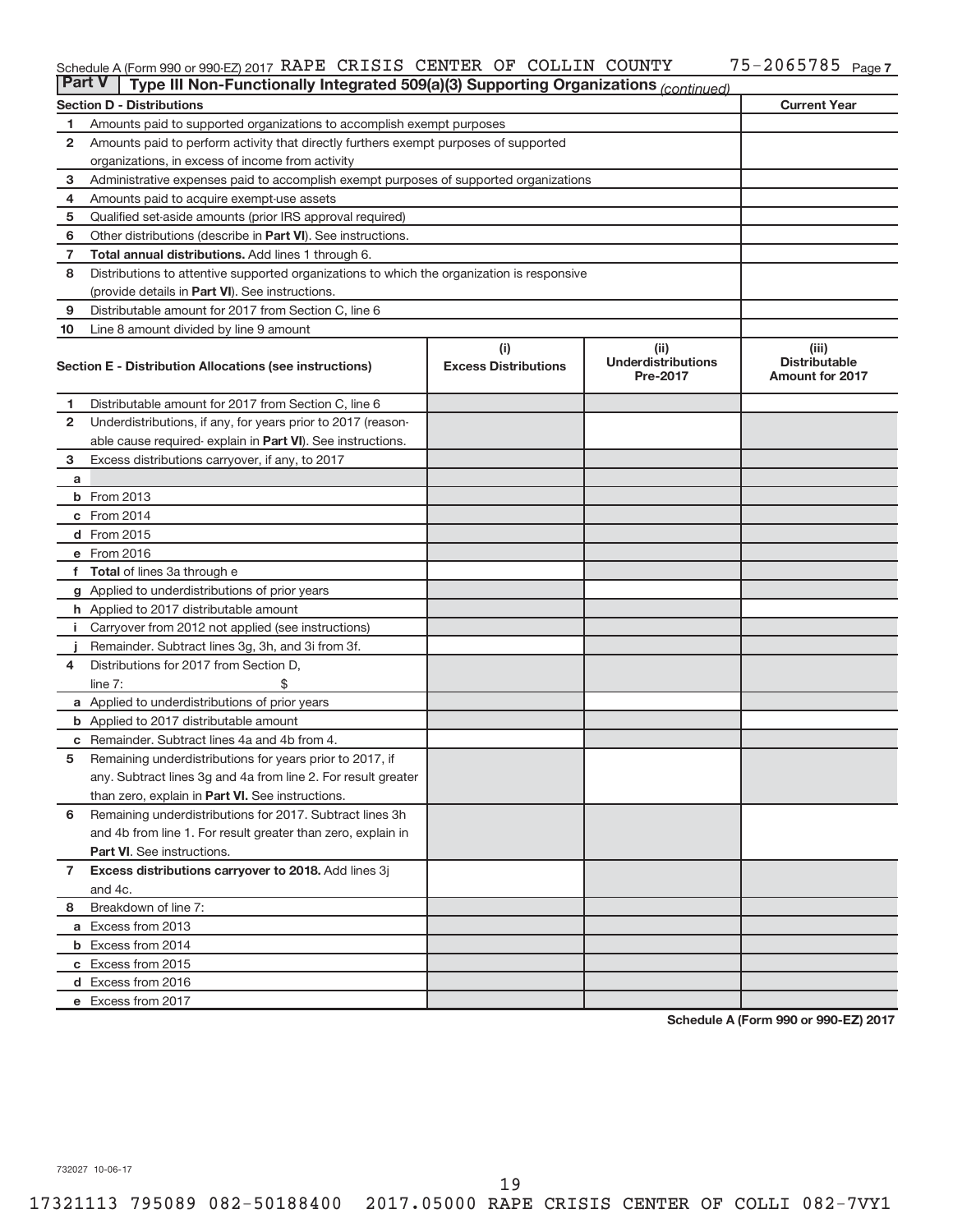| <b>Part VI</b>  | Schedule A (Form 990 or 990-EZ) 2017 RAPE CRISIS CENTER OF COLLIN COUNTY<br>Supplemental Information. Provide the explanations required by Part II, line 10; Part II, line 17a or 17b; Part III, line 12;                                                                           |  |    |  | 75-2065785 Page 8                    |
|-----------------|-------------------------------------------------------------------------------------------------------------------------------------------------------------------------------------------------------------------------------------------------------------------------------------|--|----|--|--------------------------------------|
|                 | Part IV, Section A, lines 1, 2, 3b, 3c, 4b, 4c, 5a, 6, 9a, 9b, 9c, 11a, 11b, and 11c; Part IV, Section B, lines 1 and 2; Part IV, Section C,                                                                                                                                        |  |    |  |                                      |
|                 | line 1; Part IV, Section D, lines 2 and 3; Part IV, Section E, lines 1c, 2a, 2b, 3a, and 3b; Part V, line 1; Part V, Section B, line 1e; Part V,<br>Section D, lines 5, 6, and 8; and Part V, Section E, lines 2, 5, and 6. Also complete this part for any additional information. |  |    |  |                                      |
|                 | (See instructions.)                                                                                                                                                                                                                                                                 |  |    |  |                                      |
|                 |                                                                                                                                                                                                                                                                                     |  |    |  |                                      |
|                 |                                                                                                                                                                                                                                                                                     |  |    |  |                                      |
|                 |                                                                                                                                                                                                                                                                                     |  |    |  |                                      |
|                 |                                                                                                                                                                                                                                                                                     |  |    |  |                                      |
|                 |                                                                                                                                                                                                                                                                                     |  |    |  |                                      |
|                 |                                                                                                                                                                                                                                                                                     |  |    |  |                                      |
|                 |                                                                                                                                                                                                                                                                                     |  |    |  |                                      |
|                 |                                                                                                                                                                                                                                                                                     |  |    |  |                                      |
|                 |                                                                                                                                                                                                                                                                                     |  |    |  |                                      |
|                 |                                                                                                                                                                                                                                                                                     |  |    |  |                                      |
|                 |                                                                                                                                                                                                                                                                                     |  |    |  |                                      |
|                 |                                                                                                                                                                                                                                                                                     |  |    |  |                                      |
|                 |                                                                                                                                                                                                                                                                                     |  |    |  |                                      |
|                 |                                                                                                                                                                                                                                                                                     |  |    |  |                                      |
|                 |                                                                                                                                                                                                                                                                                     |  |    |  |                                      |
|                 |                                                                                                                                                                                                                                                                                     |  |    |  |                                      |
|                 |                                                                                                                                                                                                                                                                                     |  |    |  |                                      |
|                 |                                                                                                                                                                                                                                                                                     |  |    |  |                                      |
|                 |                                                                                                                                                                                                                                                                                     |  |    |  |                                      |
|                 |                                                                                                                                                                                                                                                                                     |  |    |  |                                      |
|                 |                                                                                                                                                                                                                                                                                     |  |    |  |                                      |
|                 |                                                                                                                                                                                                                                                                                     |  |    |  |                                      |
|                 |                                                                                                                                                                                                                                                                                     |  |    |  |                                      |
|                 |                                                                                                                                                                                                                                                                                     |  |    |  |                                      |
|                 |                                                                                                                                                                                                                                                                                     |  |    |  |                                      |
|                 |                                                                                                                                                                                                                                                                                     |  |    |  |                                      |
|                 |                                                                                                                                                                                                                                                                                     |  |    |  |                                      |
|                 |                                                                                                                                                                                                                                                                                     |  |    |  |                                      |
|                 |                                                                                                                                                                                                                                                                                     |  |    |  |                                      |
|                 |                                                                                                                                                                                                                                                                                     |  |    |  |                                      |
|                 |                                                                                                                                                                                                                                                                                     |  |    |  |                                      |
|                 |                                                                                                                                                                                                                                                                                     |  |    |  |                                      |
|                 |                                                                                                                                                                                                                                                                                     |  |    |  |                                      |
|                 |                                                                                                                                                                                                                                                                                     |  |    |  |                                      |
|                 |                                                                                                                                                                                                                                                                                     |  |    |  |                                      |
|                 |                                                                                                                                                                                                                                                                                     |  |    |  |                                      |
|                 |                                                                                                                                                                                                                                                                                     |  |    |  |                                      |
|                 |                                                                                                                                                                                                                                                                                     |  |    |  |                                      |
|                 |                                                                                                                                                                                                                                                                                     |  |    |  |                                      |
|                 |                                                                                                                                                                                                                                                                                     |  |    |  |                                      |
|                 |                                                                                                                                                                                                                                                                                     |  |    |  |                                      |
|                 |                                                                                                                                                                                                                                                                                     |  |    |  |                                      |
|                 |                                                                                                                                                                                                                                                                                     |  |    |  |                                      |
|                 |                                                                                                                                                                                                                                                                                     |  |    |  |                                      |
|                 |                                                                                                                                                                                                                                                                                     |  |    |  |                                      |
|                 |                                                                                                                                                                                                                                                                                     |  |    |  |                                      |
|                 |                                                                                                                                                                                                                                                                                     |  |    |  |                                      |
|                 |                                                                                                                                                                                                                                                                                     |  |    |  |                                      |
|                 |                                                                                                                                                                                                                                                                                     |  |    |  |                                      |
|                 |                                                                                                                                                                                                                                                                                     |  |    |  |                                      |
| 732028 10-06-17 |                                                                                                                                                                                                                                                                                     |  |    |  | Schedule A (Form 990 or 990-EZ) 2017 |
|                 | 17321113 795089 082-50188400 2017.05000 RAPE CRISIS CENTER OF COLLI 082-7VY1                                                                                                                                                                                                        |  | 20 |  |                                      |
|                 |                                                                                                                                                                                                                                                                                     |  |    |  |                                      |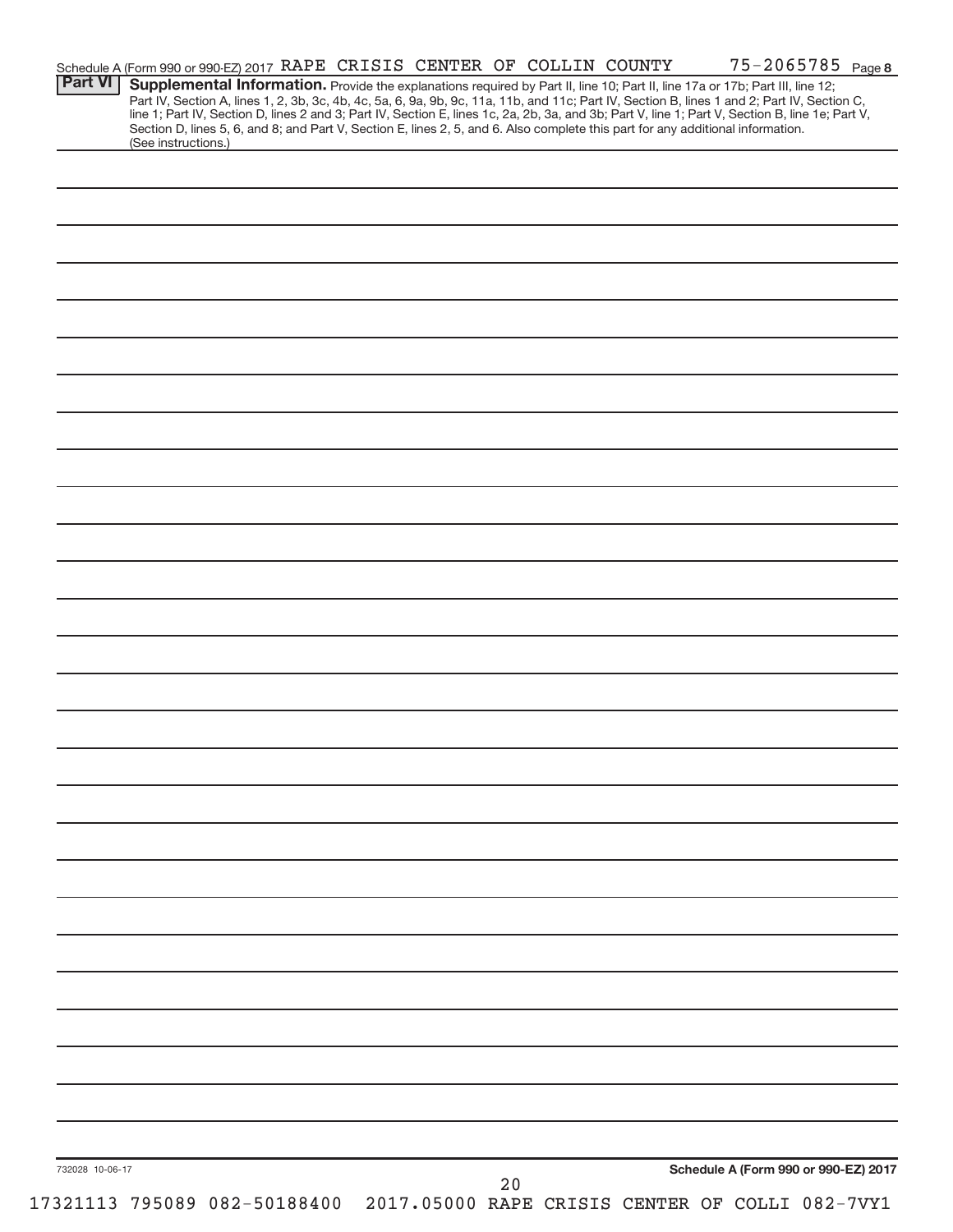Department of the Treasury Internal Revenue Service **(Form 990, 990-EZ,**

|  |  | ** PUBLIC DISCLOSURE COPY ** |  |  |
|--|--|------------------------------|--|--|
|--|--|------------------------------|--|--|

# **Schedule B Schedule of Contributors**

**or 990-PF) | Attach to Form 990, Form 990-EZ, or Form 990-PF. | Go to www.irs.gov/Form990 for the latest information.** OMB No. 1545-0047

**2017**

**Name of the organization Employer identification number**

|                                       | RAPE CRISIS CENTER OF COLLIN COUNTY                                       | 75-2065785 |
|---------------------------------------|---------------------------------------------------------------------------|------------|
| <b>Organization type (check one):</b> |                                                                           |            |
| Filers of:                            | Section:                                                                  |            |
| Form 990 or 990-EZ                    | $\boxed{\textbf{X}}$ 501(c)( 3) (enter number) organization               |            |
|                                       | 4947(a)(1) nonexempt charitable trust not treated as a private foundation |            |
|                                       | 527 political organization                                                |            |
| Form 990-PF                           | 501(c)(3) exempt private foundation                                       |            |
|                                       | 4947(a)(1) nonexempt charitable trust treated as a private foundation     |            |
|                                       | 501(c)(3) taxable private foundation                                      |            |
|                                       |                                                                           |            |

Check if your organization is covered by the General Rule or a Special Rule. **Note:**  Only a section 501(c)(7), (8), or (10) organization can check boxes for both the General Rule and a Special Rule. See instructions.

## **General Rule**

 $\begin{array}{c} \hline \end{array}$ 

 $\begin{array}{c} \hline \end{array}$ 

For an organization filing Form 990, 990-EZ, or 990-PF that received, during the year, contributions totaling \$5,000 or more (in money or property) from any one contributor. Complete Parts I and II. See instructions for determining a contributor's total contributions.

### **Special Rules**

any one contributor, during the year, total contributions of the greater of (1) \$5,000; or (2) 2% of the amount on (i) Form 990, Part VIII, line 1h;  $\boxed{\text{X}}$  For an organization described in section 501(c)(3) filing Form 990 or 990-EZ that met the 33 1/3% support test of the regulations under sections 509(a)(1) and 170(b)(1)(A)(vi), that checked Schedule A (Form 990 or 990-EZ), Part II, line 13, 16a, or 16b, and that received from or (ii) Form 990-EZ, line 1. Complete Parts I and II.

year, total contributions of more than \$1,000 *exclusively* for religious, charitable, scientific, literary, or educational purposes, or for For an organization described in section 501(c)(7), (8), or (10) filing Form 990 or 990-EZ that received from any one contributor, during the the prevention of cruelty to children or animals. Complete Parts I, II, and III.  $\begin{array}{c} \hline \end{array}$ 

purpose. Don't complete any of the parts unless the General Rule applies to this organization because it received nonexclusively year, contributions exclusively for religious, charitable, etc., purposes, but no such contributions totaled more than \$1,000. If this box is checked, enter here the total contributions that were received during the year for an exclusively religious, charitable, etc., For an organization described in section 501(c)(7), (8), or (10) filing Form 990 or 990-EZ that received from any one contributor, during the religious, charitable, etc., contributions totaling \$5,000 or more during the year  $\ldots$  $\ldots$  $\ldots$  $\ldots$  $\ldots$  $\ldots$ 

**Caution:**  An organization that isn't covered by the General Rule and/or the Special Rules doesn't file Schedule B (Form 990, 990-EZ, or 990-PF),  **must** but it answer "No" on Part IV, line 2, of its Form 990; or check the box on line H of its Form 990-EZ or on its Form 990-PF, Part I, line 2, to certify that it doesn't meet the filing requirements of Schedule B (Form 990, 990-EZ, or 990-PF).

LHA For Paperwork Reduction Act Notice, see the instructions for Form 990, 990-EZ, or 990-PF. Schedule B (Form 990, 990-EZ, or 990-PF) (2017)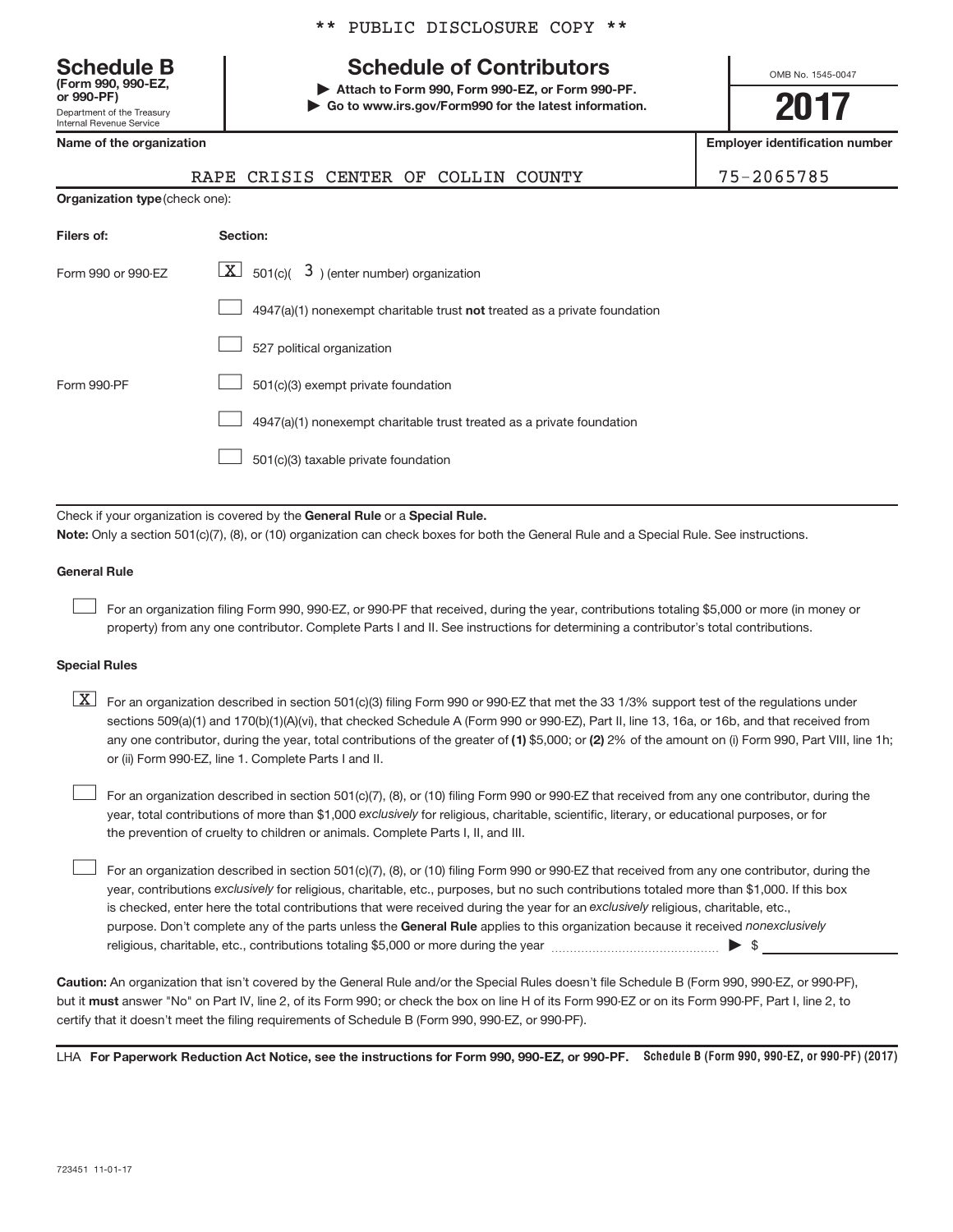**Name of organization Employer identification number**

# RAPE CRISIS CENTER OF COLLIN COUNTY 75-2065785

Part I Contributors (see instructions). Use duplicate copies of Part I if additional space is needed.

| (a)<br>No.           | (b)<br>Name, address, and ZIP + 4 | (c)<br><b>Total contributions</b> | (d)<br>Type of contribution                                                                                                                                  |
|----------------------|-----------------------------------|-----------------------------------|--------------------------------------------------------------------------------------------------------------------------------------------------------------|
| 1                    |                                   | 100,000.<br>\$                    | X<br>Person<br>Payroll<br><b>Noncash</b><br>(Complete Part II for<br>noncash contributions.)                                                                 |
| (a)<br>No.           | (b)<br>Name, address, and ZIP + 4 | (c)<br><b>Total contributions</b> | (d)<br>Type of contribution                                                                                                                                  |
| $\overline{a}$       |                                   | 131,568.<br>\$                    | x<br>Person<br>Payroll<br><b>Noncash</b><br>(Complete Part II for<br>noncash contributions.)                                                                 |
| (a)<br>No.           | (b)<br>Name, address, and ZIP + 4 | (c)<br><b>Total contributions</b> | (d)<br>Type of contribution                                                                                                                                  |
| 3                    |                                   | 26,874.<br>\$                     | X<br>Person<br>Payroll<br><b>Noncash</b><br>(Complete Part II for<br>noncash contributions.)                                                                 |
| (a)<br>No.           | (b)<br>Name, address, and ZIP + 4 | (c)<br><b>Total contributions</b> | (d)<br>Type of contribution                                                                                                                                  |
| 4                    |                                   | 38,358.<br>\$                     | х<br>Person<br>Payroll<br><b>Noncash</b><br>(Complete Part II for<br>noncash contributions.)                                                                 |
| (a)<br>No.           | (b)<br>Name, address, and ZIP + 4 | (c)<br><b>Total contributions</b> | (d)<br>Type of contribution                                                                                                                                  |
| 5                    |                                   | 402,891.<br>\$                    | $\overline{\text{X}}$<br>Person<br>Payroll<br>Noncash<br>(Complete Part II for<br>noncash contributions.)                                                    |
| (a)<br>No.           | (b)<br>Name, address, and ZIP + 4 | (c)<br><b>Total contributions</b> | (d)<br>Type of contribution                                                                                                                                  |
| 6<br>723452 11-01-17 |                                   | 216,032.<br>\$                    | $\overline{\text{X}}$<br>Person<br>Payroll<br>Noncash<br>(Complete Part II for<br>noncash contributions.)<br>Schedule B (Form 990, 990-EZ, or 990-PF) (2017) |
|                      | 22                                |                                   |                                                                                                                                                              |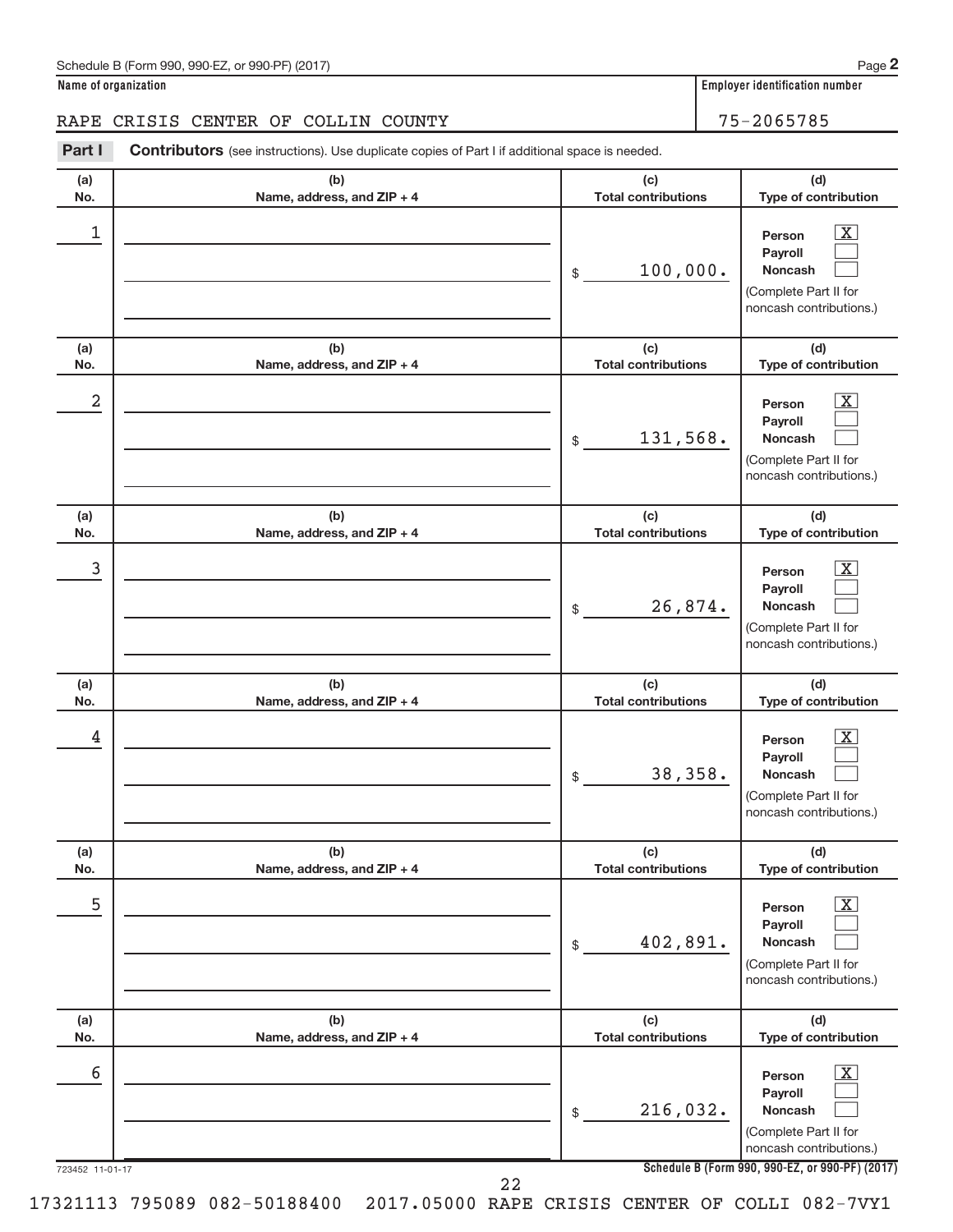# RAPE CRISIS CENTER OF COLLIN COUNTY 75-2065785

Part II Noncash Property (see instructions). Use duplicate copies of Part II if additional space is needed.

| (a)                          |                                              | (c)                                             |                                                 |
|------------------------------|----------------------------------------------|-------------------------------------------------|-------------------------------------------------|
| No.<br>from<br>Part I        | (b)<br>Description of noncash property given | FMV (or estimate)<br>(See instructions.)        | (d)<br>Date received                            |
|                              |                                              |                                                 |                                                 |
|                              |                                              | $\frac{1}{2}$                                   |                                                 |
| (a)<br>No.<br>from<br>Part I | (b)<br>Description of noncash property given | (c)<br>FMV (or estimate)<br>(See instructions.) | (d)<br>Date received                            |
|                              |                                              | $\frac{1}{2}$                                   |                                                 |
| (a)                          |                                              |                                                 |                                                 |
| No.<br>from<br>Part I        | (b)<br>Description of noncash property given | (c)<br>FMV (or estimate)<br>(See instructions.) | (d)<br>Date received                            |
|                              |                                              |                                                 |                                                 |
|                              |                                              | $\frac{1}{2}$                                   |                                                 |
| (a)<br>No.<br>from<br>Part I | (b)<br>Description of noncash property given | (c)<br>FMV (or estimate)<br>(See instructions.) | (d)<br>Date received                            |
|                              |                                              |                                                 |                                                 |
|                              |                                              | $\mathsf{s}\_$                                  |                                                 |
| (a)<br>No.<br>from<br>Part I | (b)<br>Description of noncash property given | (c)<br>FMV (or estimate)<br>(See instructions.) | (d)<br>Date received                            |
|                              |                                              |                                                 |                                                 |
|                              |                                              | \$                                              |                                                 |
| (a)<br>No.<br>from<br>Part I | (b)<br>Description of noncash property given | (c)<br>FMV (or estimate)<br>(See instructions.) | (d)<br>Date received                            |
|                              |                                              |                                                 |                                                 |
|                              |                                              | \$                                              |                                                 |
| 723453 11-01-17              | 23                                           |                                                 | Schedule B (Form 990, 990-EZ, or 990-PF) (2017) |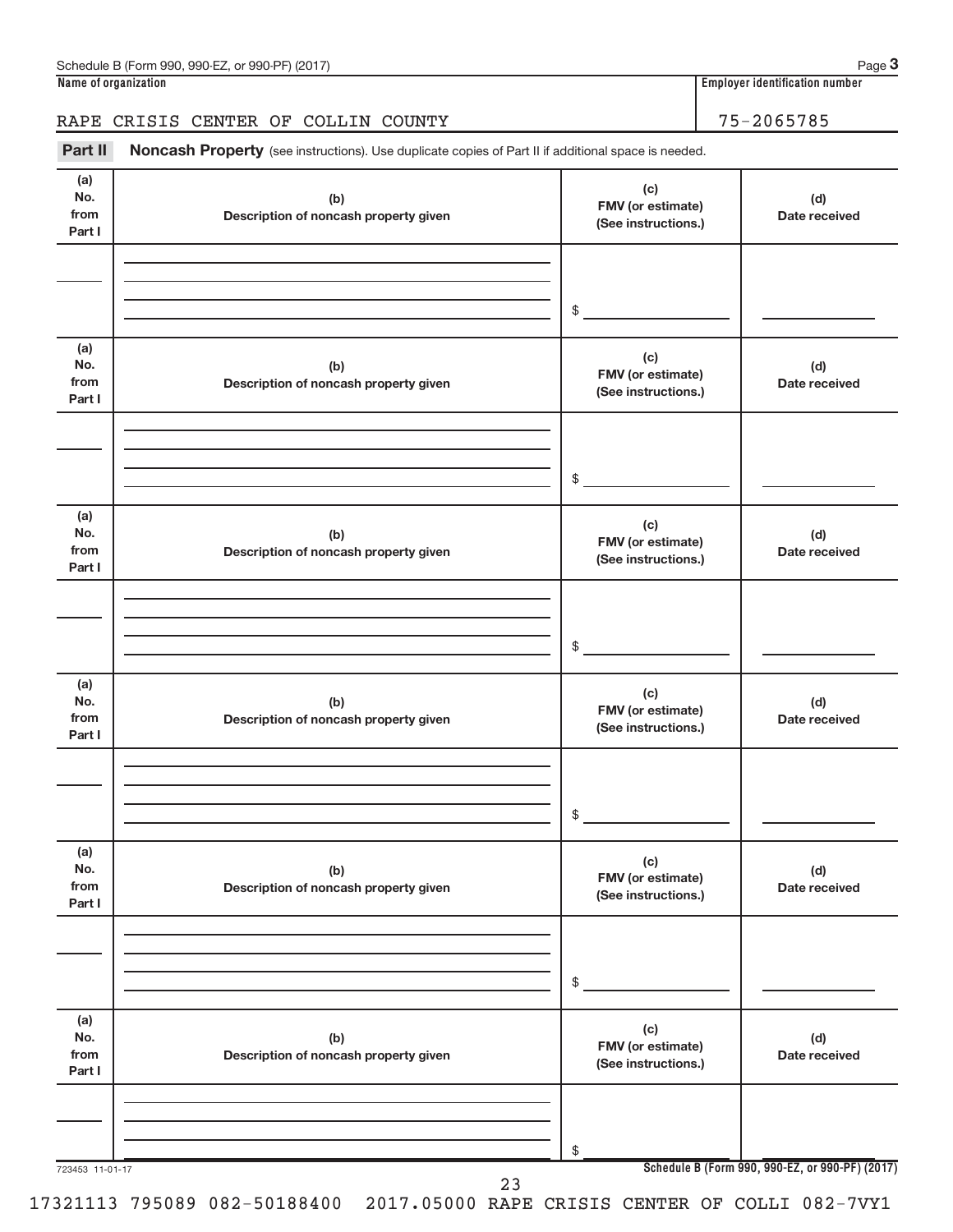| Name of organization      | Schedule B (Form 990, 990-EZ, or 990-PF) (2017)                                                                                                                                                                                                                                 |                                          | Page 4<br><b>Employer identification number</b>                                                                                                                     |  |  |  |  |  |
|---------------------------|---------------------------------------------------------------------------------------------------------------------------------------------------------------------------------------------------------------------------------------------------------------------------------|------------------------------------------|---------------------------------------------------------------------------------------------------------------------------------------------------------------------|--|--|--|--|--|
|                           |                                                                                                                                                                                                                                                                                 |                                          |                                                                                                                                                                     |  |  |  |  |  |
| <b>Part III</b>           | RAPE CRISIS CENTER OF COLLIN COUNTY                                                                                                                                                                                                                                             |                                          | 75-2065785<br>Exclusively religious, charitable, etc., contributions to organizations described in section 501(c)(7), (8), or (10) that total more than \$1,000 for |  |  |  |  |  |
|                           | the year from any one contributor. Complete columns (a) through (e) and the following line entry. For organizations<br>completing Part III, enter the total of exclusively religious, charitable, etc., contributions of \$1,000 or less for the year. (Enter this info. once.) |                                          |                                                                                                                                                                     |  |  |  |  |  |
|                           | Use duplicate copies of Part III if additional space is needed.                                                                                                                                                                                                                 |                                          |                                                                                                                                                                     |  |  |  |  |  |
| (a) No.<br>from<br>Part I | (b) Purpose of gift                                                                                                                                                                                                                                                             | (c) Use of gift                          | (d) Description of how gift is held                                                                                                                                 |  |  |  |  |  |
|                           |                                                                                                                                                                                                                                                                                 |                                          |                                                                                                                                                                     |  |  |  |  |  |
|                           |                                                                                                                                                                                                                                                                                 |                                          |                                                                                                                                                                     |  |  |  |  |  |
|                           |                                                                                                                                                                                                                                                                                 |                                          |                                                                                                                                                                     |  |  |  |  |  |
|                           |                                                                                                                                                                                                                                                                                 | (e) Transfer of gift                     |                                                                                                                                                                     |  |  |  |  |  |
|                           | Transferee's name, address, and ZIP + 4                                                                                                                                                                                                                                         |                                          | Relationship of transferor to transferee                                                                                                                            |  |  |  |  |  |
|                           |                                                                                                                                                                                                                                                                                 |                                          |                                                                                                                                                                     |  |  |  |  |  |
|                           |                                                                                                                                                                                                                                                                                 |                                          |                                                                                                                                                                     |  |  |  |  |  |
| (a) No.                   |                                                                                                                                                                                                                                                                                 |                                          |                                                                                                                                                                     |  |  |  |  |  |
| from<br>Part I            | (b) Purpose of gift                                                                                                                                                                                                                                                             | (c) Use of gift                          | (d) Description of how gift is held                                                                                                                                 |  |  |  |  |  |
|                           |                                                                                                                                                                                                                                                                                 |                                          |                                                                                                                                                                     |  |  |  |  |  |
|                           |                                                                                                                                                                                                                                                                                 |                                          |                                                                                                                                                                     |  |  |  |  |  |
|                           |                                                                                                                                                                                                                                                                                 |                                          |                                                                                                                                                                     |  |  |  |  |  |
|                           | (e) Transfer of gift                                                                                                                                                                                                                                                            |                                          |                                                                                                                                                                     |  |  |  |  |  |
|                           | Transferee's name, address, and ZIP + 4                                                                                                                                                                                                                                         |                                          | Relationship of transferor to transferee                                                                                                                            |  |  |  |  |  |
|                           |                                                                                                                                                                                                                                                                                 |                                          |                                                                                                                                                                     |  |  |  |  |  |
|                           |                                                                                                                                                                                                                                                                                 |                                          |                                                                                                                                                                     |  |  |  |  |  |
|                           |                                                                                                                                                                                                                                                                                 |                                          |                                                                                                                                                                     |  |  |  |  |  |
| (a) No.<br>from<br>Part I | (b) Purpose of gift                                                                                                                                                                                                                                                             | (c) Use of gift                          | (d) Description of how gift is held                                                                                                                                 |  |  |  |  |  |
|                           |                                                                                                                                                                                                                                                                                 |                                          |                                                                                                                                                                     |  |  |  |  |  |
|                           |                                                                                                                                                                                                                                                                                 |                                          |                                                                                                                                                                     |  |  |  |  |  |
|                           |                                                                                                                                                                                                                                                                                 |                                          |                                                                                                                                                                     |  |  |  |  |  |
|                           | (e) Transfer of gift                                                                                                                                                                                                                                                            |                                          |                                                                                                                                                                     |  |  |  |  |  |
|                           | Transferee's name, address, and ZIP + 4<br>Relationship of transferor to transferee                                                                                                                                                                                             |                                          |                                                                                                                                                                     |  |  |  |  |  |
|                           |                                                                                                                                                                                                                                                                                 |                                          |                                                                                                                                                                     |  |  |  |  |  |
|                           |                                                                                                                                                                                                                                                                                 |                                          |                                                                                                                                                                     |  |  |  |  |  |
|                           |                                                                                                                                                                                                                                                                                 |                                          |                                                                                                                                                                     |  |  |  |  |  |
| (a) No.<br>from           | (b) Purpose of gift                                                                                                                                                                                                                                                             | (c) Use of gift                          | (d) Description of how gift is held                                                                                                                                 |  |  |  |  |  |
| Part I                    |                                                                                                                                                                                                                                                                                 |                                          |                                                                                                                                                                     |  |  |  |  |  |
|                           |                                                                                                                                                                                                                                                                                 |                                          |                                                                                                                                                                     |  |  |  |  |  |
|                           |                                                                                                                                                                                                                                                                                 |                                          |                                                                                                                                                                     |  |  |  |  |  |
|                           | (e) Transfer of gift                                                                                                                                                                                                                                                            |                                          |                                                                                                                                                                     |  |  |  |  |  |
|                           | Transferee's name, address, and ZIP + 4                                                                                                                                                                                                                                         | Relationship of transferor to transferee |                                                                                                                                                                     |  |  |  |  |  |
|                           |                                                                                                                                                                                                                                                                                 |                                          |                                                                                                                                                                     |  |  |  |  |  |
|                           |                                                                                                                                                                                                                                                                                 |                                          |                                                                                                                                                                     |  |  |  |  |  |
|                           |                                                                                                                                                                                                                                                                                 |                                          |                                                                                                                                                                     |  |  |  |  |  |
| 723454 11-01-17           |                                                                                                                                                                                                                                                                                 |                                          | Schedule B (Form 990, 990-EZ, or 990-PF) (2017)                                                                                                                     |  |  |  |  |  |
|                           |                                                                                                                                                                                                                                                                                 | 24                                       |                                                                                                                                                                     |  |  |  |  |  |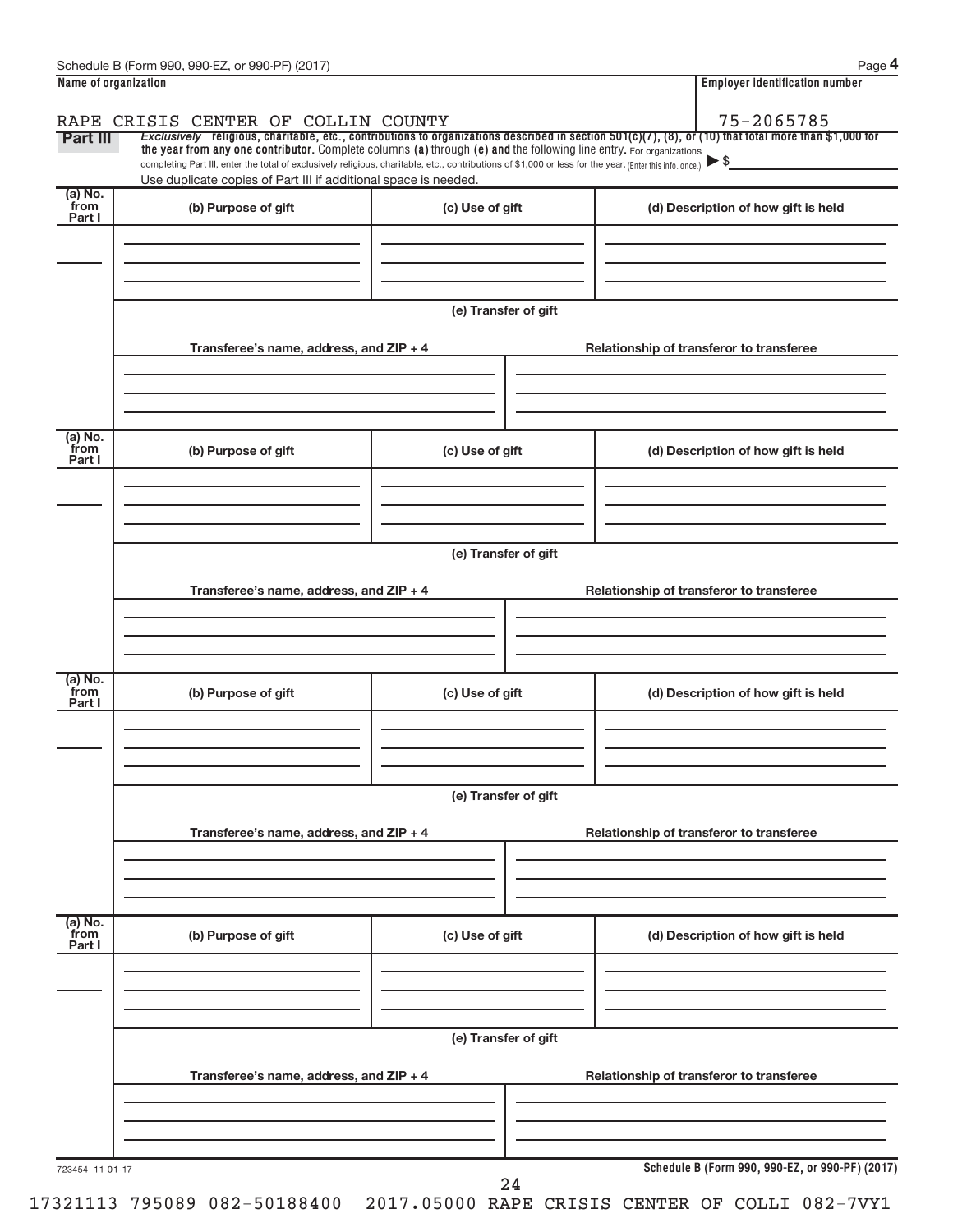| <b>SCHEDULE D</b> |  |
|-------------------|--|
|-------------------|--|

# **SCHEDULE D Supplemental Financial Statements**<br> **Form 990 2017**<br> **Part IV** line 6.7.8.9.10, 11a, 11b, 11c, 11d, 11e, 11f, 12a, or 12b

**(Form 990) | Complete if the organization answered "Yes" on Form 990, Part IV, line 6, 7, 8, 9, 10, 11a, 11b, 11c, 11d, 11e, 11f, 12a, or 12b.**

**| Attach to Form 990. |Go to www.irs.gov/Form990 for instructions and the latest information.**



Department of the Treasury Internal Revenue Service

**Name of the organization**<br>RAPE CRISIS CENTER OF COLLIN COUNTY **Employer identification number**<br>75-2065785

|        | RAPE CRISIS CENTER OF COLLIN COUNTY                                                                                                                                                                                           | 75-2065785                      |
|--------|-------------------------------------------------------------------------------------------------------------------------------------------------------------------------------------------------------------------------------|---------------------------------|
| Part I | Organizations Maintaining Donor Advised Funds or Other Similar Funds or Accounts. Complete if the                                                                                                                             |                                 |
|        | organization answered "Yes" on Form 990, Part IV, line 6.                                                                                                                                                                     |                                 |
|        | (a) Donor advised funds                                                                                                                                                                                                       | (b) Funds and other accounts    |
| 1      |                                                                                                                                                                                                                               |                                 |
| 2      | Aggregate value of contributions to (during year)                                                                                                                                                                             |                                 |
| з      | Aggregate value of grants from (during year)                                                                                                                                                                                  |                                 |
| 4      |                                                                                                                                                                                                                               |                                 |
| 5      | Did the organization inform all donors and donor advisors in writing that the assets held in donor advised funds                                                                                                              |                                 |
|        |                                                                                                                                                                                                                               | Yes<br>No                       |
| 6      | Did the organization inform all grantees, donors, and donor advisors in writing that grant funds can be used only                                                                                                             |                                 |
|        | for charitable purposes and not for the benefit of the donor or donor advisor, or for any other purpose conferring                                                                                                            |                                 |
|        | impermissible private benefit?                                                                                                                                                                                                | Yes<br>No                       |
|        | Conservation Easements. Complete if the organization answered "Yes" on Form 990, Part IV, line 7.<br>Part II                                                                                                                  |                                 |
| 1      | Purpose(s) of conservation easements held by the organization (check all that apply).                                                                                                                                         |                                 |
|        | Preservation of land for public use (e.g., recreation or education)<br>Preservation of a historically important land area                                                                                                     |                                 |
|        | Protection of natural habitat<br>Preservation of a certified historic structure                                                                                                                                               |                                 |
|        | Preservation of open space                                                                                                                                                                                                    |                                 |
| 2      | Complete lines 2a through 2d if the organization held a qualified conservation contribution in the form of a conservation easement on the last                                                                                |                                 |
|        | day of the tax year.                                                                                                                                                                                                          | Held at the End of the Tax Year |
|        |                                                                                                                                                                                                                               | 2a                              |
|        | Total acreage restricted by conservation easements                                                                                                                                                                            | 2 <sub>b</sub>                  |
|        |                                                                                                                                                                                                                               | 2c                              |
|        | d Number of conservation easements included in (c) acquired after 7/25/06, and not on a historic structure                                                                                                                    |                                 |
|        | listed in the National Register [111] Marshall Register [11] Marshall Register [11] Marshall Register [11] Marshall Register [11] Marshall Register [11] Marshall Register [11] Marshall Register [11] Marshall Register [11] | 2d                              |
| з      | Number of conservation easements modified, transferred, released, extinguished, or terminated by the organization during the tax                                                                                              |                                 |
|        | year                                                                                                                                                                                                                          |                                 |
| 4      | Number of states where property subject to conservation easement is located >                                                                                                                                                 |                                 |
| 5      |                                                                                                                                                                                                                               |                                 |
|        | Does the organization have a written policy regarding the periodic monitoring, inspection, handling of                                                                                                                        | Yes<br>No                       |
|        | Staff and volunteer hours devoted to monitoring, inspecting, handling of violations, and enforcing conservation easements during the year                                                                                     |                                 |
| 6      |                                                                                                                                                                                                                               |                                 |
|        | Amount of expenses incurred in monitoring, inspecting, handling of violations, and enforcing conservation easements during the year                                                                                           |                                 |
| 7      | $\blacktriangleright$ \$                                                                                                                                                                                                      |                                 |
|        |                                                                                                                                                                                                                               |                                 |
| 8      | Does each conservation easement reported on line 2(d) above satisfy the requirements of section 170(h)(4)(B)(i)                                                                                                               |                                 |
|        |                                                                                                                                                                                                                               | Yes<br>No                       |
| 9      | In Part XIII, describe how the organization reports conservation easements in its revenue and expense statement, and balance sheet, and                                                                                       |                                 |
|        | include, if applicable, the text of the footnote to the organization's financial statements that describes the organization's accounting for                                                                                  |                                 |
|        | conservation easements.<br>Organizations Maintaining Collections of Art, Historical Treasures, or Other Similar Assets.<br>Part III                                                                                           |                                 |
|        | Complete if the organization answered "Yes" on Form 990, Part IV, line 8.                                                                                                                                                     |                                 |
|        |                                                                                                                                                                                                                               |                                 |
|        | 1a If the organization elected, as permitted under SFAS 116 (ASC 958), not to report in its revenue statement and balance sheet works of art,                                                                                 |                                 |
|        | historical treasures, or other similar assets held for public exhibition, education, or research in furtherance of public service, provide, in Part XIII,                                                                     |                                 |
|        | the text of the footnote to its financial statements that describes these items.                                                                                                                                              |                                 |
|        | b If the organization elected, as permitted under SFAS 116 (ASC 958), to report in its revenue statement and balance sheet works of art, historical                                                                           |                                 |
|        | treasures, or other similar assets held for public exhibition, education, or research in furtherance of public service, provide the following amounts                                                                         |                                 |
|        | relating to these items:                                                                                                                                                                                                      |                                 |
|        |                                                                                                                                                                                                                               | \$                              |
|        | (ii) Assets included in Form 990, Part X                                                                                                                                                                                      | $\triangleright$ s              |
| 2      | If the organization received or held works of art, historical treasures, or other similar assets for financial gain, provide                                                                                                  |                                 |
|        | the following amounts required to be reported under SFAS 116 (ASC 958) relating to these items:                                                                                                                               |                                 |
|        |                                                                                                                                                                                                                               | - \$                            |
|        | b Assets included in Form 990, Part X [[CONDITED INTERNATION IN ASSETS IN ASSETS INCLUDED ASSETS IN A LOCAL DETAILS IN A LOCAL DETAILS IN A LOCAL DETAILS IN A LOCAL DETAILS IN A LOCAL DETAILS IN A LOCAL DETAILS IN A LOCAL | $\blacktriangleright$ s         |
|        | LHA For Paperwork Reduction Act Notice, see the Instructions for Form 990.                                                                                                                                                    | Schedule D (Form 990) 2017      |
|        | 732051 10-09-17                                                                                                                                                                                                               |                                 |
|        | 25                                                                                                                                                                                                                            |                                 |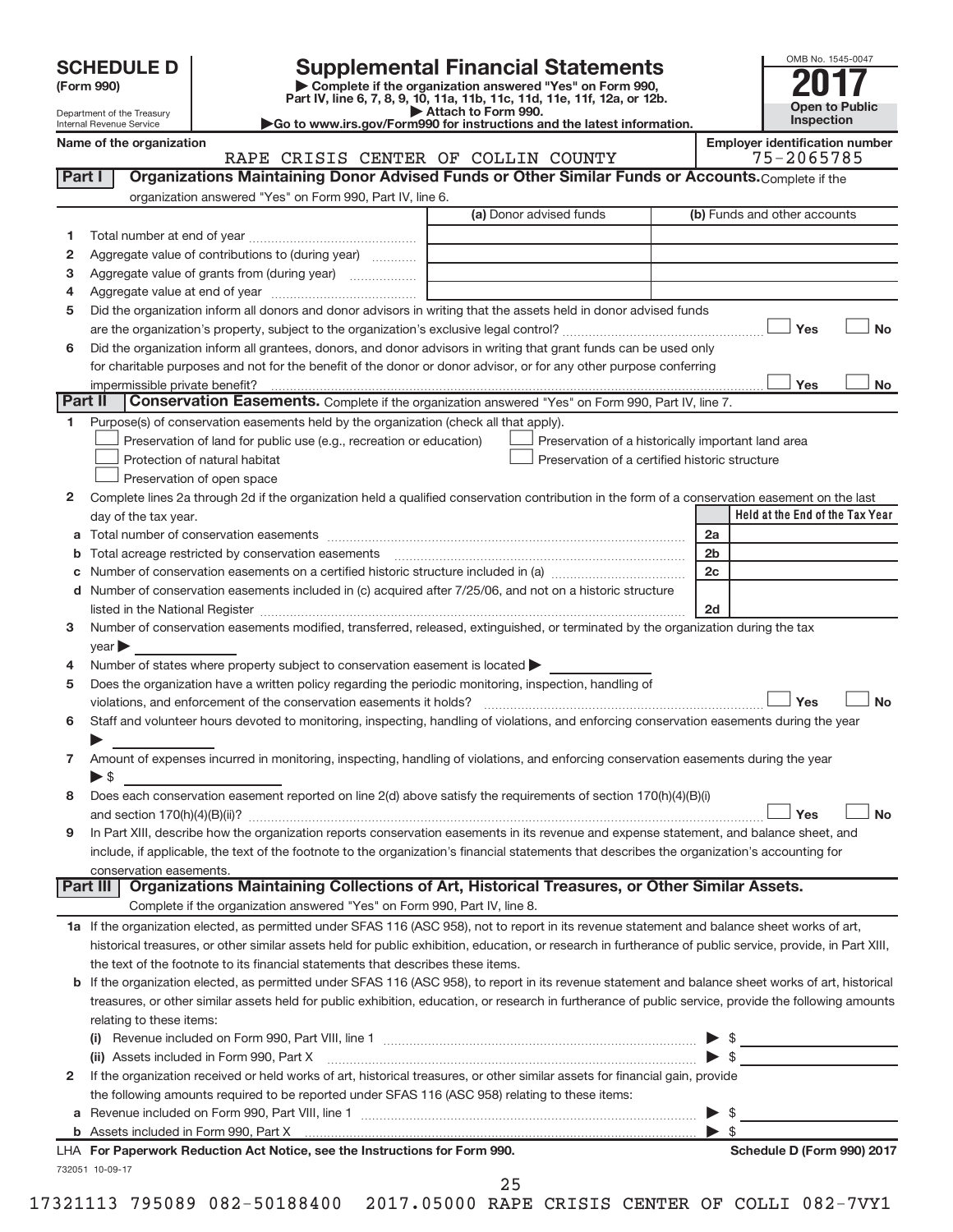|    | Schedule D (Form 990) 2017                                                                                                                                                                                                     | RAPE CRISIS CENTER OF COLLIN COUNTY |   |                |                           |                                      | 75-2065785 Page 2          |           |                         |
|----|--------------------------------------------------------------------------------------------------------------------------------------------------------------------------------------------------------------------------------|-------------------------------------|---|----------------|---------------------------|--------------------------------------|----------------------------|-----------|-------------------------|
|    | Part III<br>Organizations Maintaining Collections of Art, Historical Treasures, or Other Similar Assets (continued)                                                                                                            |                                     |   |                |                           |                                      |                            |           |                         |
| 3  | Using the organization's acquisition, accession, and other records, check any of the following that are a significant use of its collection items                                                                              |                                     |   |                |                           |                                      |                            |           |                         |
|    | (check all that apply):                                                                                                                                                                                                        |                                     |   |                |                           |                                      |                            |           |                         |
| a  | Public exhibition                                                                                                                                                                                                              |                                     |   |                | Loan or exchange programs |                                      |                            |           |                         |
| b  | Scholarly research                                                                                                                                                                                                             |                                     |   | Other          |                           |                                      |                            |           |                         |
| C  | Preservation for future generations                                                                                                                                                                                            |                                     |   |                |                           |                                      |                            |           |                         |
| 4  | Provide a description of the organization's collections and explain how they further the organization's exempt purpose in Part XIII.                                                                                           |                                     |   |                |                           |                                      |                            |           |                         |
| 5  | During the year, did the organization solicit or receive donations of art, historical treasures, or other similar assets                                                                                                       |                                     |   |                |                           |                                      |                            |           |                         |
|    |                                                                                                                                                                                                                                |                                     |   |                |                           |                                      | Yes                        |           | No                      |
|    | <b>Part IV</b><br><b>Escrow and Custodial Arrangements.</b> Complete if the organization answered "Yes" on Form 990, Part IV, line 9, or<br>reported an amount on Form 990, Part X, line 21.                                   |                                     |   |                |                           |                                      |                            |           |                         |
|    | 1a Is the organization an agent, trustee, custodian or other intermediary for contributions or other assets not included                                                                                                       |                                     |   |                |                           |                                      |                            |           |                         |
|    |                                                                                                                                                                                                                                |                                     |   |                |                           |                                      | Yes                        |           | <b>No</b>               |
|    | b If "Yes," explain the arrangement in Part XIII and complete the following table:                                                                                                                                             |                                     |   |                |                           |                                      |                            |           |                         |
|    |                                                                                                                                                                                                                                |                                     |   |                |                           |                                      | Amount                     |           |                         |
| С  | Beginning balance measurements and contain a series of the series of the series of the series of the series of                                                                                                                 |                                     |   |                |                           | 1c                                   |                            |           |                         |
|    | Additions during the year manufactured and an anti-                                                                                                                                                                            |                                     |   |                |                           | 1d                                   |                            |           |                         |
|    | Distributions during the year measurement contains and all the year measurement of the state of the state of the state of the state of the state of the state of the state of the state of the state of the state of the state |                                     |   |                |                           | 1e                                   |                            |           |                         |
|    |                                                                                                                                                                                                                                |                                     |   |                |                           | 1f                                   |                            |           |                         |
|    | 2a Did the organization include an amount on Form 990, Part X, line 21, for escrow or custodial account liability?                                                                                                             |                                     |   |                |                           |                                      | Yes                        |           | No                      |
|    | <b>b</b> If "Yes," explain the arrangement in Part XIII. Check here if the explanation has been provided on Part XIII                                                                                                          |                                     |   |                |                           |                                      |                            |           |                         |
|    | Endowment Funds. Complete if the organization answered "Yes" on Form 990, Part IV, line 10.<br>Part V                                                                                                                          |                                     |   |                |                           |                                      |                            |           |                         |
|    |                                                                                                                                                                                                                                | (a) Current year                    |   | (b) Prior year | (c) Two years back        | $\vert$ (d) Three years back $\vert$ | (e) Four years back        |           |                         |
| ٦а | Beginning of year balance                                                                                                                                                                                                      | 0.                                  |   |                |                           |                                      |                            |           |                         |
|    |                                                                                                                                                                                                                                | 442,616.                            |   |                |                           |                                      |                            |           |                         |
|    | Net investment earnings, gains, and losses                                                                                                                                                                                     |                                     |   |                |                           |                                      |                            |           |                         |
|    | Grants or scholarships                                                                                                                                                                                                         |                                     |   |                |                           |                                      |                            |           |                         |
|    | e Other expenditures for facilities                                                                                                                                                                                            |                                     |   |                |                           |                                      |                            |           |                         |
|    |                                                                                                                                                                                                                                | 112,231.                            |   |                |                           |                                      |                            |           |                         |
|    | f Administrative expenses                                                                                                                                                                                                      |                                     |   |                |                           |                                      |                            |           |                         |
| g  |                                                                                                                                                                                                                                | 330, 385.                           |   |                |                           |                                      |                            |           |                         |
| 2  | Provide the estimated percentage of the current year end balance (line 1g, column (a)) held as:                                                                                                                                |                                     |   |                |                           |                                      |                            |           |                         |
| а  | Board designated or quasi-endowment >                                                                                                                                                                                          |                                     | ℅ |                |                           |                                      |                            |           |                         |
|    | Permanent endowment                                                                                                                                                                                                            | %                                   |   |                |                           |                                      |                            |           |                         |
|    | Temporarily restricted endowment $\blacktriangleright 100.00$                                                                                                                                                                  | %                                   |   |                |                           |                                      |                            |           |                         |
|    | The percentages on lines 2a, 2b, and 2c should equal 100%.                                                                                                                                                                     |                                     |   |                |                           |                                      |                            |           |                         |
|    | 3a Are there endowment funds not in the possession of the organization that are held and administered for the organization                                                                                                     |                                     |   |                |                           |                                      |                            |           |                         |
|    | by:<br>(i)                                                                                                                                                                                                                     |                                     |   |                |                           |                                      |                            | Yes       | No<br>х                 |
|    |                                                                                                                                                                                                                                |                                     |   |                |                           |                                      | 3a(i)<br>3a(ii)            |           | $\overline{\textbf{X}}$ |
|    |                                                                                                                                                                                                                                |                                     |   |                |                           |                                      | 3 <sub>b</sub>             |           |                         |
|    | Describe in Part XIII the intended uses of the organization's endowment funds.                                                                                                                                                 |                                     |   |                |                           |                                      |                            |           |                         |
|    | Land, Buildings, and Equipment.<br><b>Part VI</b>                                                                                                                                                                              |                                     |   |                |                           |                                      |                            |           |                         |
|    | Complete if the organization answered "Yes" on Form 990, Part IV, line 11a. See Form 990, Part X, line 10.                                                                                                                     |                                     |   |                |                           |                                      |                            |           |                         |
|    | Description of property                                                                                                                                                                                                        | (a) Cost or other                   |   |                | (b) Cost or other         | (c) Accumulated                      | (d) Book value             |           |                         |
|    |                                                                                                                                                                                                                                | basis (investment)                  |   |                | basis (other)             | depreciation                         |                            |           |                         |
|    |                                                                                                                                                                                                                                |                                     |   |                | 101,787.                  |                                      |                            |           | 101,787.                |
| b  |                                                                                                                                                                                                                                |                                     |   |                | 576,794.                  | 57,680.                              |                            | 519, 114. |                         |
|    |                                                                                                                                                                                                                                |                                     |   |                |                           |                                      |                            |           |                         |
|    |                                                                                                                                                                                                                                |                                     |   |                | 26,941.                   | 26,941.                              |                            |           | 0.                      |
|    |                                                                                                                                                                                                                                |                                     |   |                |                           |                                      |                            |           |                         |
|    | Total. Add lines 1a through 1e. (Column (d) must equal Form 990, Part X, column (B), line 10c.)                                                                                                                                |                                     |   |                |                           |                                      |                            |           | 620,901.                |
|    |                                                                                                                                                                                                                                |                                     |   |                |                           |                                      | Schedule D (Form 990) 2017 |           |                         |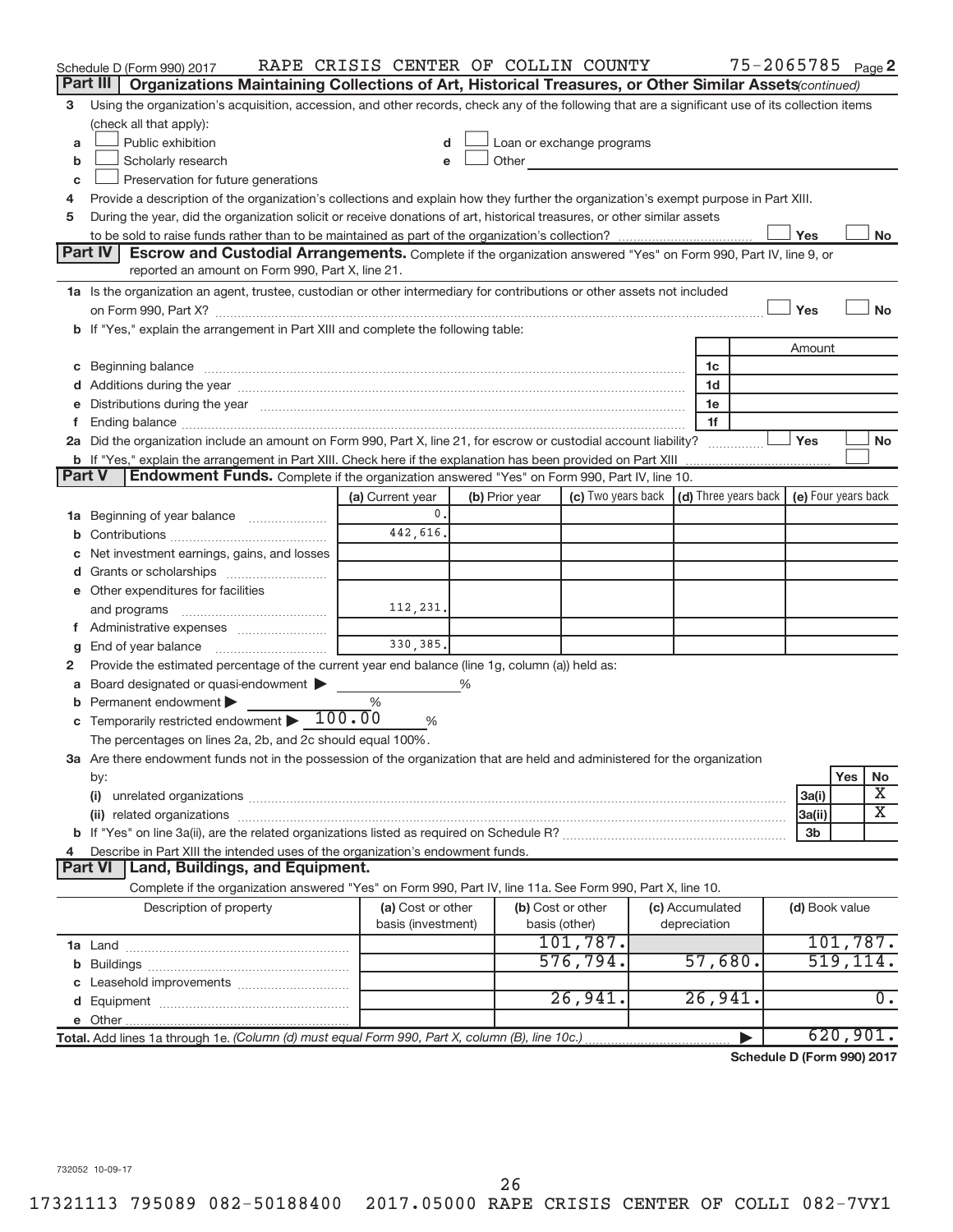|                  | Schedule D (Form 990) 2017                                                                                        |                              |                 | RAPE CRISIS CENTER OF COLLIN COUNTY | 75-2065785 Page 3                                                                                                                                    |   |
|------------------|-------------------------------------------------------------------------------------------------------------------|------------------------------|-----------------|-------------------------------------|------------------------------------------------------------------------------------------------------------------------------------------------------|---|
| <b>Part VIII</b> | <b>Investments - Other Securities.</b>                                                                            |                              |                 |                                     |                                                                                                                                                      |   |
|                  | Complete if the organization answered "Yes" on Form 990, Part IV, line 11b. See Form 990, Part X, line 12.        |                              |                 |                                     |                                                                                                                                                      |   |
|                  | (a) Description of security or category (including name of security)                                              |                              | (b) Book value  |                                     | (c) Method of valuation: Cost or end-of-year market value                                                                                            |   |
|                  | (1) Financial derivatives                                                                                         |                              |                 |                                     |                                                                                                                                                      |   |
|                  | (2) Closely-held equity interests                                                                                 |                              |                 |                                     |                                                                                                                                                      |   |
| (3) Other        |                                                                                                                   |                              |                 |                                     |                                                                                                                                                      |   |
| (A)              |                                                                                                                   |                              |                 |                                     |                                                                                                                                                      |   |
| (B)              |                                                                                                                   |                              |                 |                                     |                                                                                                                                                      |   |
| (C)              |                                                                                                                   |                              |                 |                                     |                                                                                                                                                      |   |
| (D)              |                                                                                                                   |                              |                 |                                     |                                                                                                                                                      |   |
| (E)<br>(F)       |                                                                                                                   |                              |                 |                                     |                                                                                                                                                      |   |
| (G)              |                                                                                                                   |                              |                 |                                     |                                                                                                                                                      |   |
| (H)              |                                                                                                                   |                              |                 |                                     |                                                                                                                                                      |   |
|                  | Total. (Col. (b) must equal Form 990, Part X, col. (B) line 12.)                                                  |                              |                 |                                     |                                                                                                                                                      |   |
|                  | Part VIII Investments - Program Related.                                                                          |                              |                 |                                     |                                                                                                                                                      |   |
|                  | Complete if the organization answered "Yes" on Form 990, Part IV, line 11c. See Form 990, Part X, line 13.        |                              |                 |                                     |                                                                                                                                                      |   |
|                  | (a) Description of investment                                                                                     |                              | (b) Book value  |                                     | (c) Method of valuation: Cost or end-of-year market value                                                                                            |   |
| (1)              |                                                                                                                   |                              |                 |                                     |                                                                                                                                                      |   |
| (2)              |                                                                                                                   |                              |                 |                                     |                                                                                                                                                      |   |
| (3)              |                                                                                                                   |                              |                 |                                     |                                                                                                                                                      |   |
| (4)              |                                                                                                                   |                              |                 |                                     |                                                                                                                                                      |   |
| (5)              |                                                                                                                   |                              |                 |                                     |                                                                                                                                                      |   |
| (6)              |                                                                                                                   |                              |                 |                                     |                                                                                                                                                      |   |
| (7)              |                                                                                                                   |                              |                 |                                     |                                                                                                                                                      |   |
| (8)              |                                                                                                                   |                              |                 |                                     |                                                                                                                                                      |   |
| (9)              |                                                                                                                   |                              |                 |                                     |                                                                                                                                                      |   |
|                  | Total. (Col. (b) must equal Form 990, Part X, col. (B) line $13.$ )                                               |                              |                 |                                     |                                                                                                                                                      |   |
| Part IX          | <b>Other Assets.</b>                                                                                              |                              |                 |                                     |                                                                                                                                                      |   |
|                  | Complete if the organization answered "Yes" on Form 990, Part IV, line 11d. See Form 990, Part X, line 15.        |                              | (a) Description |                                     | (b) Book value                                                                                                                                       |   |
|                  |                                                                                                                   |                              |                 |                                     |                                                                                                                                                      |   |
| (1)              |                                                                                                                   |                              |                 |                                     |                                                                                                                                                      |   |
| (2)              |                                                                                                                   |                              |                 |                                     |                                                                                                                                                      |   |
| (3)<br>(4)       |                                                                                                                   |                              |                 |                                     |                                                                                                                                                      |   |
| (5)              |                                                                                                                   |                              |                 |                                     |                                                                                                                                                      |   |
| (6)              |                                                                                                                   |                              |                 |                                     |                                                                                                                                                      |   |
| (7)              |                                                                                                                   |                              |                 |                                     |                                                                                                                                                      |   |
| (8)              |                                                                                                                   |                              |                 |                                     |                                                                                                                                                      |   |
| (9)              |                                                                                                                   |                              |                 |                                     |                                                                                                                                                      |   |
|                  | Total. (Column (b) must equal Form 990, Part X, col. (B) line 15.)                                                |                              |                 |                                     |                                                                                                                                                      |   |
| Part X           | <b>Other Liabilities.</b>                                                                                         |                              |                 |                                     |                                                                                                                                                      |   |
|                  | Complete if the organization answered "Yes" on Form 990, Part IV, line 11e or 11f. See Form 990, Part X, line 25. |                              |                 |                                     |                                                                                                                                                      |   |
| 1.               |                                                                                                                   | (a) Description of liability |                 | (b) Book value                      |                                                                                                                                                      |   |
| (1)              | Federal income taxes                                                                                              |                              |                 |                                     |                                                                                                                                                      |   |
| (2)              |                                                                                                                   |                              |                 |                                     |                                                                                                                                                      |   |
| (3)              |                                                                                                                   |                              |                 |                                     |                                                                                                                                                      |   |
| (4)              |                                                                                                                   |                              |                 |                                     |                                                                                                                                                      |   |
| (5)              |                                                                                                                   |                              |                 |                                     |                                                                                                                                                      |   |
| (6)              |                                                                                                                   |                              |                 |                                     |                                                                                                                                                      |   |
| (7)              |                                                                                                                   |                              |                 |                                     |                                                                                                                                                      |   |
| (8)              |                                                                                                                   |                              |                 |                                     |                                                                                                                                                      |   |
| (9)              |                                                                                                                   |                              |                 |                                     |                                                                                                                                                      |   |
|                  | Total. (Column (b) must equal Form 990, Part X, col. (B) line 25.)                                                |                              |                 |                                     |                                                                                                                                                      |   |
|                  |                                                                                                                   |                              |                 |                                     | 2. Liability for uncertain tax positions. In Part XIII, provide the text of the footnote to the organization's financial statements that reports the |   |
|                  |                                                                                                                   |                              |                 |                                     | organization's liability for uncertain tax positions under FIN 48 (ASC 740). Check here if the text of the footnote has been provided in Part XIII   | X |
|                  |                                                                                                                   |                              |                 |                                     | Schedule D (Form 990) 2017                                                                                                                           |   |

732053 10-09-17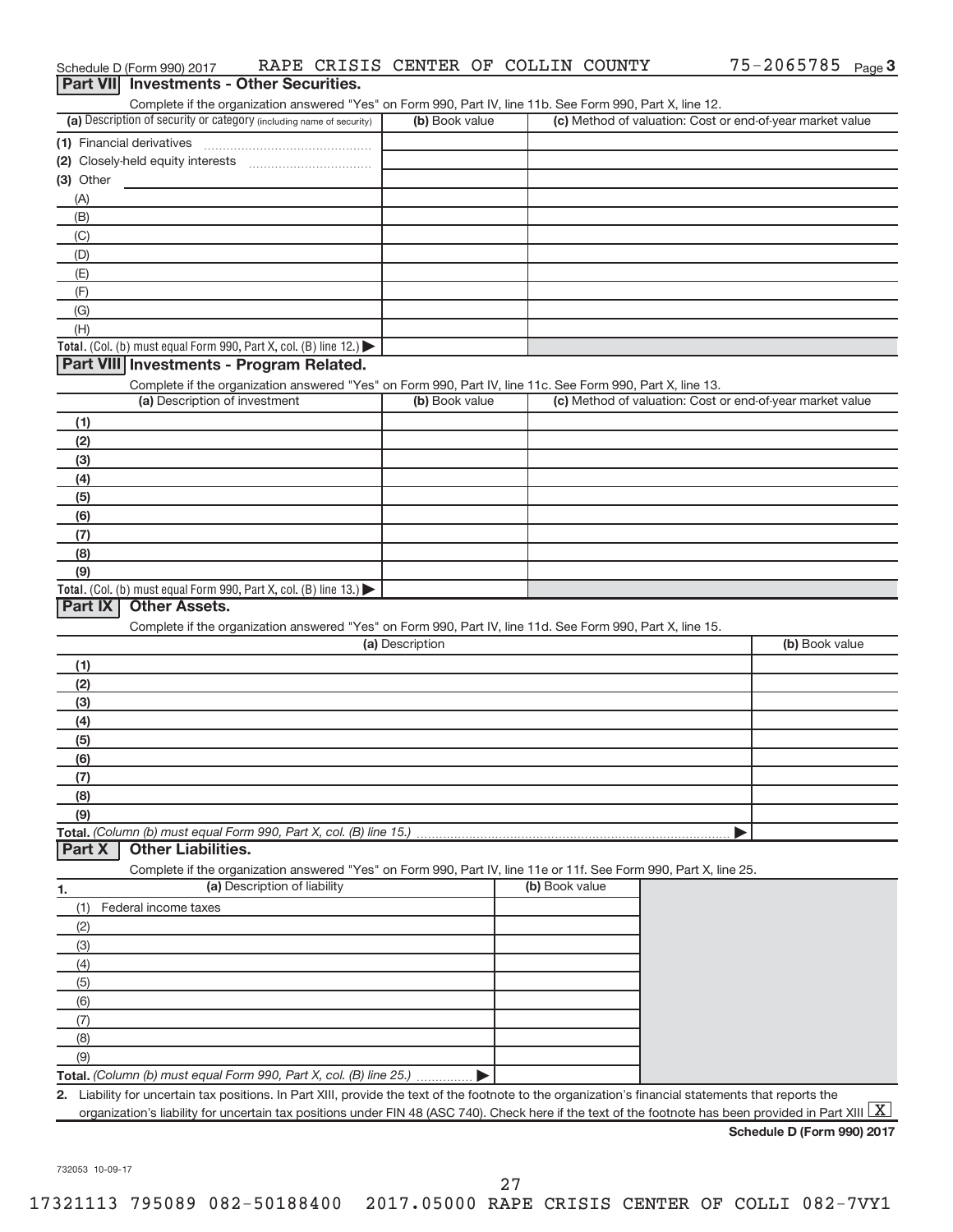|   | RAPE CRISIS CENTER OF COLLIN COUNTY<br>Schedule D (Form 990) 2017                                               |                |            |                | $75 - 2065785$ Page 4 |
|---|-----------------------------------------------------------------------------------------------------------------|----------------|------------|----------------|-----------------------|
|   | Reconciliation of Revenue per Audited Financial Statements With Revenue per Return.<br>Part XI                  |                |            |                |                       |
|   | Complete if the organization answered "Yes" on Form 990, Part IV, line 12a.                                     |                |            |                |                       |
| 1 | Total revenue, gains, and other support per audited financial statements                                        |                |            | $\mathbf{1}$   | 1,028,656.            |
| 2 | Amounts included on line 1 but not on Form 990, Part VIII, line 12:                                             |                |            |                |                       |
| a | Net unrealized gains (losses) on investments [111] [12] matter and the unrealized gains (losses) on investments | 2a             |            |                |                       |
| b |                                                                                                                 | 2 <sub>b</sub> |            |                |                       |
| с |                                                                                                                 |                |            |                |                       |
| d |                                                                                                                 | 2d             |            |                |                       |
| e |                                                                                                                 |                |            | 2e             | 0.                    |
| 3 |                                                                                                                 |                |            | 3              | 1,028,656.            |
| 4 | Amounts included on Form 990, Part VIII, line 12, but not on line 1:                                            |                |            |                |                       |
| a |                                                                                                                 | 4a             |            |                |                       |
| b |                                                                                                                 | 4 <sub>h</sub> | $-17,897.$ |                |                       |
| C | Add lines 4a and 4b                                                                                             |                |            | 4c             | $-17,897.$            |
|   |                                                                                                                 |                |            | 5              | 1,010,759.            |
|   |                                                                                                                 |                |            |                |                       |
|   | Part XII   Reconciliation of Expenses per Audited Financial Statements With Expenses per Return.                |                |            |                |                       |
|   | Complete if the organization answered "Yes" on Form 990, Part IV, line 12a.                                     |                |            |                |                       |
| 1 |                                                                                                                 |                |            | $\blacksquare$ | 904,843.              |
| 2 | Amounts included on line 1 but not on Form 990, Part IX, line 25:                                               |                |            |                |                       |
| a |                                                                                                                 | 2a             |            |                |                       |
| b | Prior year adjustments [11,111] Prior year adjustments [11,111] All material materials and the contract of the  | 2 <sub>b</sub> |            |                |                       |
| с |                                                                                                                 | 2c             |            |                |                       |
| d |                                                                                                                 | 2d             | 17,897.    |                |                       |
| е |                                                                                                                 |                |            | 2e             | 17,897.               |
| 3 |                                                                                                                 |                |            | 3              | 886,946.              |
| 4 | Amounts included on Form 990, Part IX, line 25, but not on line 1:                                              |                |            |                |                       |
| a |                                                                                                                 | 4a             |            |                |                       |
| b |                                                                                                                 | 4 <sub>h</sub> |            |                |                       |
|   | Add lines 4a and 4b                                                                                             |                |            | 4с             | 0.                    |
|   | Part XIII Supplemental Information.                                                                             |                |            | 5              | 886,946.              |

Provide the descriptions required for Part II, lines 3, 5, and 9; Part III, lines 1a and 4; Part IV, lines 1b and 2b; Part V, line 4; Part X, line 2; Part XI, lines 2d and 4b; and Part XII, lines 2d and 4b. Also complete this part to provide any additional information.

# PART X, LINE 2:

| RAPE CRISIS CENTER OF COLLIN COUNTY DBA: THE TURNING POINT IS EXEMPT FROM   |
|-----------------------------------------------------------------------------|
| FEDERAL INCOME TAXES UNDER SECTION $501(C)(3)$ OF THE INTERNAL REVENUE CODE |
| AND THEREFORE HAS MADE NO PROVISION FOR FEDERAL INCOME TAXES IN THE         |
| ACCOMPANYING FINANCIAL STATEMENTS. HOWEVER, THE ORGANIZATION IS SUBJECT TO  |
| FEDERAL EXCISE TAX AND UNRELATED BUSINESS INCOME TAXES. IN ADDITION, THE    |
| ORGANIZATION HAS BEEN DETERMINED BY THE INTERNAL REVENUE SERVICE NOT TO BE  |
| A "PRIVATE FOUNDATION" WITHIN THE MEANING OF SECTION 509(A) OF THE          |
| INTERNAL REVENUE CODE. THERE WAS NO UNRELATED BUSINESS INCOME OR KNOWN      |
| FEDERAL EXCISE TAXES FOR THE YEARS ENDED DECEMBER 31, 2017 AND 2016,        |
| RESPECTIVELY.                                                               |
|                                                                             |

732054 10-09-17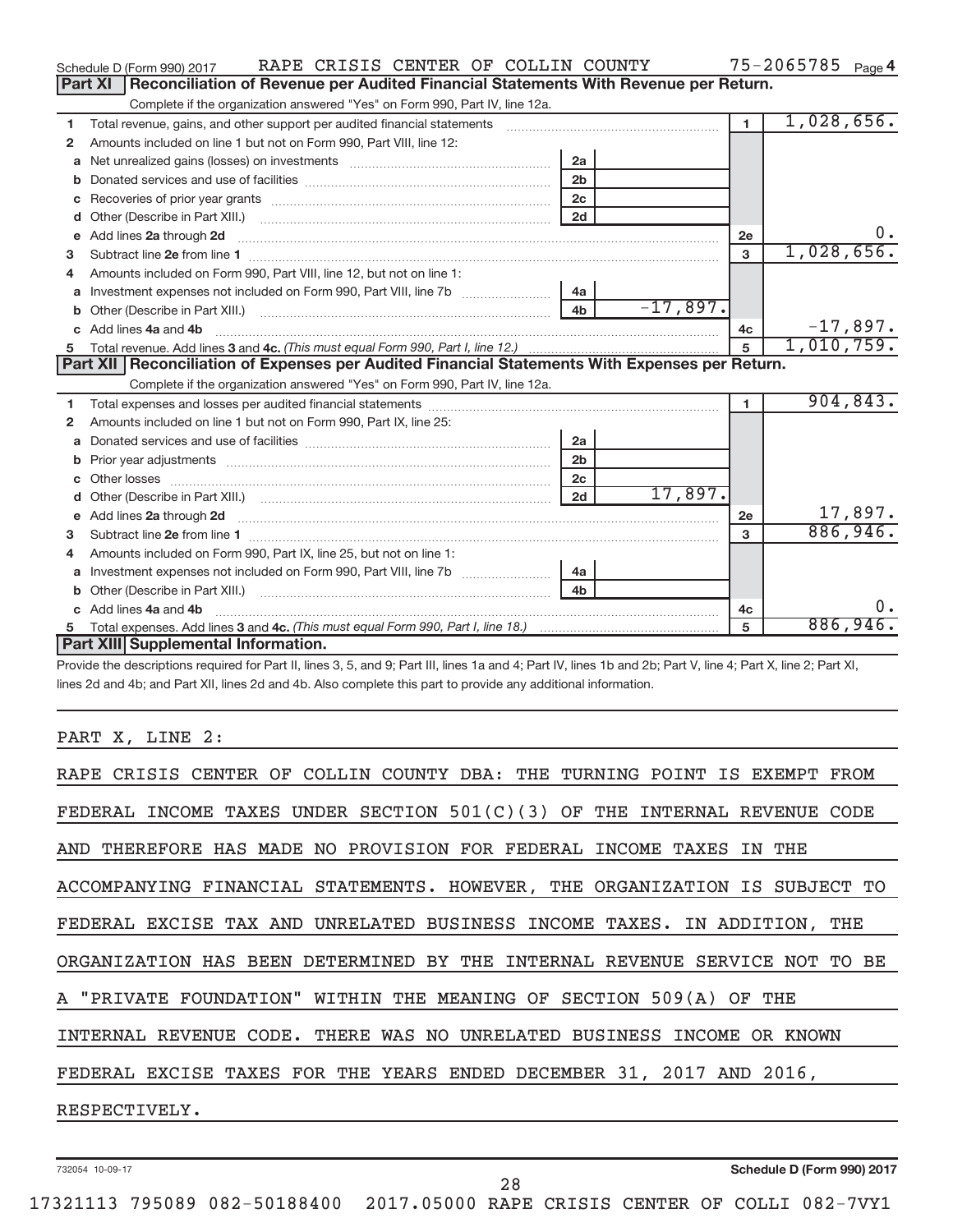| Part XIII Supplemental Information (continued)<br>THE ORGANIZATION HAS APPROPRIATE SUPPORT FOR ANY TAX POSITIONS TAKEN<br>AFFECTING ITS ANNUAL FILING REQUIREMENTS, AND AS SUCH, DOES NOT HAVE ANY |  |
|----------------------------------------------------------------------------------------------------------------------------------------------------------------------------------------------------|--|
|                                                                                                                                                                                                    |  |
|                                                                                                                                                                                                    |  |
| UNCERTAIN TAX POSITIONS THAT ARE MATERIAL TO THE FINANCIAL STATEMENTS.                                                                                                                             |  |
|                                                                                                                                                                                                    |  |
| PART XI, LINE 4B - OTHER ADJUSTMENTS:                                                                                                                                                              |  |
| $-17,897.$<br>EVENT EXPENSES INCLUDED WITH REVENUE                                                                                                                                                 |  |
| PART XII, LINE 2D - OTHER ADJUSTMENTS:                                                                                                                                                             |  |
| 17,897.<br>EVENT EXPENSES INCLUDED WITH REVENUE                                                                                                                                                    |  |
|                                                                                                                                                                                                    |  |
|                                                                                                                                                                                                    |  |
|                                                                                                                                                                                                    |  |
|                                                                                                                                                                                                    |  |
|                                                                                                                                                                                                    |  |
|                                                                                                                                                                                                    |  |
|                                                                                                                                                                                                    |  |
|                                                                                                                                                                                                    |  |
|                                                                                                                                                                                                    |  |
|                                                                                                                                                                                                    |  |
|                                                                                                                                                                                                    |  |
|                                                                                                                                                                                                    |  |
|                                                                                                                                                                                                    |  |
|                                                                                                                                                                                                    |  |
|                                                                                                                                                                                                    |  |
|                                                                                                                                                                                                    |  |
|                                                                                                                                                                                                    |  |
|                                                                                                                                                                                                    |  |
| Schedule D (Form 990) 2017<br>732055 10-09-17<br>29                                                                                                                                                |  |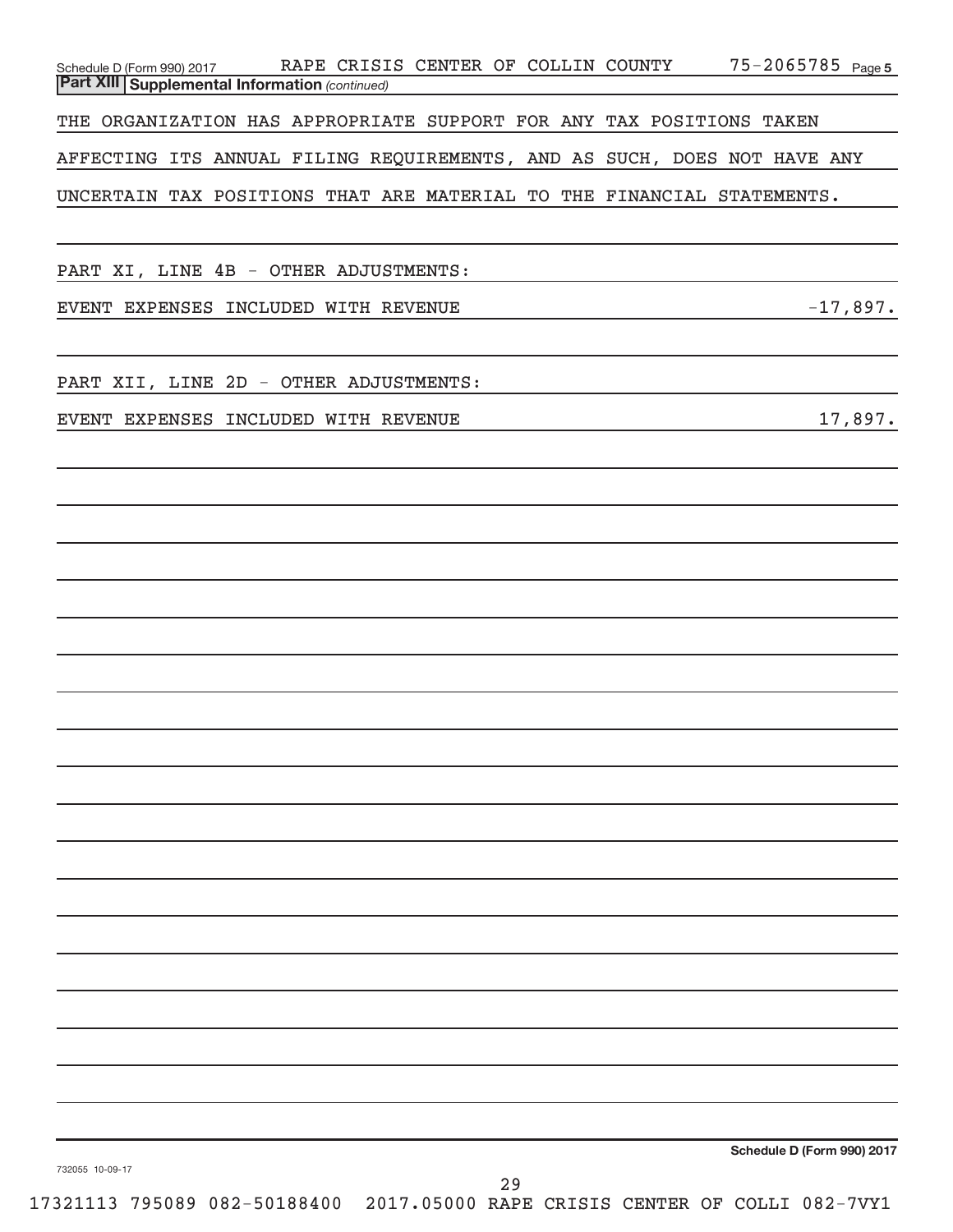| <b>Employer identification number</b><br>75-2065785<br>RAPE CRISIS CENTER OF COLLIN COUNTY<br>Part I<br>Fundraising Activities. Complete if the organization answered "Yes" on Form 990, Part IV, line 17. Form 990-EZ filers are not<br>required to complete this part.<br>1 Indicate whether the organization raised funds through any of the following activities. Check all that apply.<br>Mail solicitations<br>Solicitation of non-government grants<br>a<br>е<br>Internet and email solicitations<br>Solicitation of government grants<br>f<br>b<br>Phone solicitations<br>Special fundraising events<br>c<br>q<br>In-person solicitations<br>d<br>2 a Did the organization have a written or oral agreement with any individual (including officers, directors, trustees, or<br>Yes<br><b>No</b><br>key employees listed in Form 990, Part VII) or entity in connection with professional fundraising services?<br>b If "Yes," list the 10 highest paid individuals or entities (fundraisers) pursuant to agreements under which the fundraiser is to be<br>compensated at least \$5,000 by the organization.<br>(v) Amount paid<br>(iii) Did<br>fundraiser<br>(vi) Amount paid<br>(i) Name and address of individual<br>(iv) Gross receipts<br>to (or retained by)<br>to (or retained by)<br>(ii) Activity<br>have custody<br>fundraiser<br>or entity (fundraiser)<br>from activity<br>or control of<br>organization<br>listed in col. (i)<br>contributions?<br>Yes<br>No | <b>SCHEDULE G</b><br>(Form 990 or 990-EZ)<br>Department of the Treasury<br>Internal Revenue Service | <b>Supplemental Information Regarding Fundraising or Gaming Activities</b><br>Complete if the organization answered "Yes" on Form 990, Part IV, line 17, 18, or 19, or if the<br>organization entered more than \$15,000 on Form 990-EZ, line 6a.<br>Attach to Form 990 or Form 990-EZ.<br>$\triangleright$ Go to www.irs.gov/Form990 for the latest instructions. |  |  | OMB No. 1545-0047<br><b>Open to Public</b><br>Inspection |
|------------------------------------------------------------------------------------------------------------------------------------------------------------------------------------------------------------------------------------------------------------------------------------------------------------------------------------------------------------------------------------------------------------------------------------------------------------------------------------------------------------------------------------------------------------------------------------------------------------------------------------------------------------------------------------------------------------------------------------------------------------------------------------------------------------------------------------------------------------------------------------------------------------------------------------------------------------------------------------------------------------------------------------------------------------------------------------------------------------------------------------------------------------------------------------------------------------------------------------------------------------------------------------------------------------------------------------------------------------------------------------------------------------------------------------------------------------------------------------|-----------------------------------------------------------------------------------------------------|--------------------------------------------------------------------------------------------------------------------------------------------------------------------------------------------------------------------------------------------------------------------------------------------------------------------------------------------------------------------|--|--|----------------------------------------------------------|
|                                                                                                                                                                                                                                                                                                                                                                                                                                                                                                                                                                                                                                                                                                                                                                                                                                                                                                                                                                                                                                                                                                                                                                                                                                                                                                                                                                                                                                                                                    | Name of the organization                                                                            |                                                                                                                                                                                                                                                                                                                                                                    |  |  |                                                          |
|                                                                                                                                                                                                                                                                                                                                                                                                                                                                                                                                                                                                                                                                                                                                                                                                                                                                                                                                                                                                                                                                                                                                                                                                                                                                                                                                                                                                                                                                                    |                                                                                                     |                                                                                                                                                                                                                                                                                                                                                                    |  |  |                                                          |
|                                                                                                                                                                                                                                                                                                                                                                                                                                                                                                                                                                                                                                                                                                                                                                                                                                                                                                                                                                                                                                                                                                                                                                                                                                                                                                                                                                                                                                                                                    |                                                                                                     |                                                                                                                                                                                                                                                                                                                                                                    |  |  |                                                          |
|                                                                                                                                                                                                                                                                                                                                                                                                                                                                                                                                                                                                                                                                                                                                                                                                                                                                                                                                                                                                                                                                                                                                                                                                                                                                                                                                                                                                                                                                                    |                                                                                                     |                                                                                                                                                                                                                                                                                                                                                                    |  |  |                                                          |
|                                                                                                                                                                                                                                                                                                                                                                                                                                                                                                                                                                                                                                                                                                                                                                                                                                                                                                                                                                                                                                                                                                                                                                                                                                                                                                                                                                                                                                                                                    |                                                                                                     |                                                                                                                                                                                                                                                                                                                                                                    |  |  |                                                          |
|                                                                                                                                                                                                                                                                                                                                                                                                                                                                                                                                                                                                                                                                                                                                                                                                                                                                                                                                                                                                                                                                                                                                                                                                                                                                                                                                                                                                                                                                                    |                                                                                                     |                                                                                                                                                                                                                                                                                                                                                                    |  |  |                                                          |
|                                                                                                                                                                                                                                                                                                                                                                                                                                                                                                                                                                                                                                                                                                                                                                                                                                                                                                                                                                                                                                                                                                                                                                                                                                                                                                                                                                                                                                                                                    |                                                                                                     |                                                                                                                                                                                                                                                                                                                                                                    |  |  |                                                          |
|                                                                                                                                                                                                                                                                                                                                                                                                                                                                                                                                                                                                                                                                                                                                                                                                                                                                                                                                                                                                                                                                                                                                                                                                                                                                                                                                                                                                                                                                                    |                                                                                                     |                                                                                                                                                                                                                                                                                                                                                                    |  |  |                                                          |
|                                                                                                                                                                                                                                                                                                                                                                                                                                                                                                                                                                                                                                                                                                                                                                                                                                                                                                                                                                                                                                                                                                                                                                                                                                                                                                                                                                                                                                                                                    |                                                                                                     |                                                                                                                                                                                                                                                                                                                                                                    |  |  |                                                          |
|                                                                                                                                                                                                                                                                                                                                                                                                                                                                                                                                                                                                                                                                                                                                                                                                                                                                                                                                                                                                                                                                                                                                                                                                                                                                                                                                                                                                                                                                                    |                                                                                                     |                                                                                                                                                                                                                                                                                                                                                                    |  |  |                                                          |
|                                                                                                                                                                                                                                                                                                                                                                                                                                                                                                                                                                                                                                                                                                                                                                                                                                                                                                                                                                                                                                                                                                                                                                                                                                                                                                                                                                                                                                                                                    |                                                                                                     |                                                                                                                                                                                                                                                                                                                                                                    |  |  |                                                          |
|                                                                                                                                                                                                                                                                                                                                                                                                                                                                                                                                                                                                                                                                                                                                                                                                                                                                                                                                                                                                                                                                                                                                                                                                                                                                                                                                                                                                                                                                                    |                                                                                                     |                                                                                                                                                                                                                                                                                                                                                                    |  |  |                                                          |
|                                                                                                                                                                                                                                                                                                                                                                                                                                                                                                                                                                                                                                                                                                                                                                                                                                                                                                                                                                                                                                                                                                                                                                                                                                                                                                                                                                                                                                                                                    |                                                                                                     |                                                                                                                                                                                                                                                                                                                                                                    |  |  |                                                          |
|                                                                                                                                                                                                                                                                                                                                                                                                                                                                                                                                                                                                                                                                                                                                                                                                                                                                                                                                                                                                                                                                                                                                                                                                                                                                                                                                                                                                                                                                                    |                                                                                                     |                                                                                                                                                                                                                                                                                                                                                                    |  |  |                                                          |
|                                                                                                                                                                                                                                                                                                                                                                                                                                                                                                                                                                                                                                                                                                                                                                                                                                                                                                                                                                                                                                                                                                                                                                                                                                                                                                                                                                                                                                                                                    | Total                                                                                               |                                                                                                                                                                                                                                                                                                                                                                    |  |  |                                                          |
| 3 List all states in which the organization is registered or licensed to solicit contributions or has been notified it is exempt from registration<br>or licensing.                                                                                                                                                                                                                                                                                                                                                                                                                                                                                                                                                                                                                                                                                                                                                                                                                                                                                                                                                                                                                                                                                                                                                                                                                                                                                                                |                                                                                                     |                                                                                                                                                                                                                                                                                                                                                                    |  |  |                                                          |
|                                                                                                                                                                                                                                                                                                                                                                                                                                                                                                                                                                                                                                                                                                                                                                                                                                                                                                                                                                                                                                                                                                                                                                                                                                                                                                                                                                                                                                                                                    |                                                                                                     |                                                                                                                                                                                                                                                                                                                                                                    |  |  |                                                          |
|                                                                                                                                                                                                                                                                                                                                                                                                                                                                                                                                                                                                                                                                                                                                                                                                                                                                                                                                                                                                                                                                                                                                                                                                                                                                                                                                                                                                                                                                                    |                                                                                                     |                                                                                                                                                                                                                                                                                                                                                                    |  |  |                                                          |
|                                                                                                                                                                                                                                                                                                                                                                                                                                                                                                                                                                                                                                                                                                                                                                                                                                                                                                                                                                                                                                                                                                                                                                                                                                                                                                                                                                                                                                                                                    |                                                                                                     |                                                                                                                                                                                                                                                                                                                                                                    |  |  |                                                          |
|                                                                                                                                                                                                                                                                                                                                                                                                                                                                                                                                                                                                                                                                                                                                                                                                                                                                                                                                                                                                                                                                                                                                                                                                                                                                                                                                                                                                                                                                                    |                                                                                                     |                                                                                                                                                                                                                                                                                                                                                                    |  |  |                                                          |
|                                                                                                                                                                                                                                                                                                                                                                                                                                                                                                                                                                                                                                                                                                                                                                                                                                                                                                                                                                                                                                                                                                                                                                                                                                                                                                                                                                                                                                                                                    |                                                                                                     |                                                                                                                                                                                                                                                                                                                                                                    |  |  |                                                          |
|                                                                                                                                                                                                                                                                                                                                                                                                                                                                                                                                                                                                                                                                                                                                                                                                                                                                                                                                                                                                                                                                                                                                                                                                                                                                                                                                                                                                                                                                                    |                                                                                                     |                                                                                                                                                                                                                                                                                                                                                                    |  |  |                                                          |

**For Paperwork Reduction Act Notice, see the Instructions for Form 990 or 990-EZ. Schedule G (Form 990 or 990-EZ) 2017** LHA

732081 09-13-17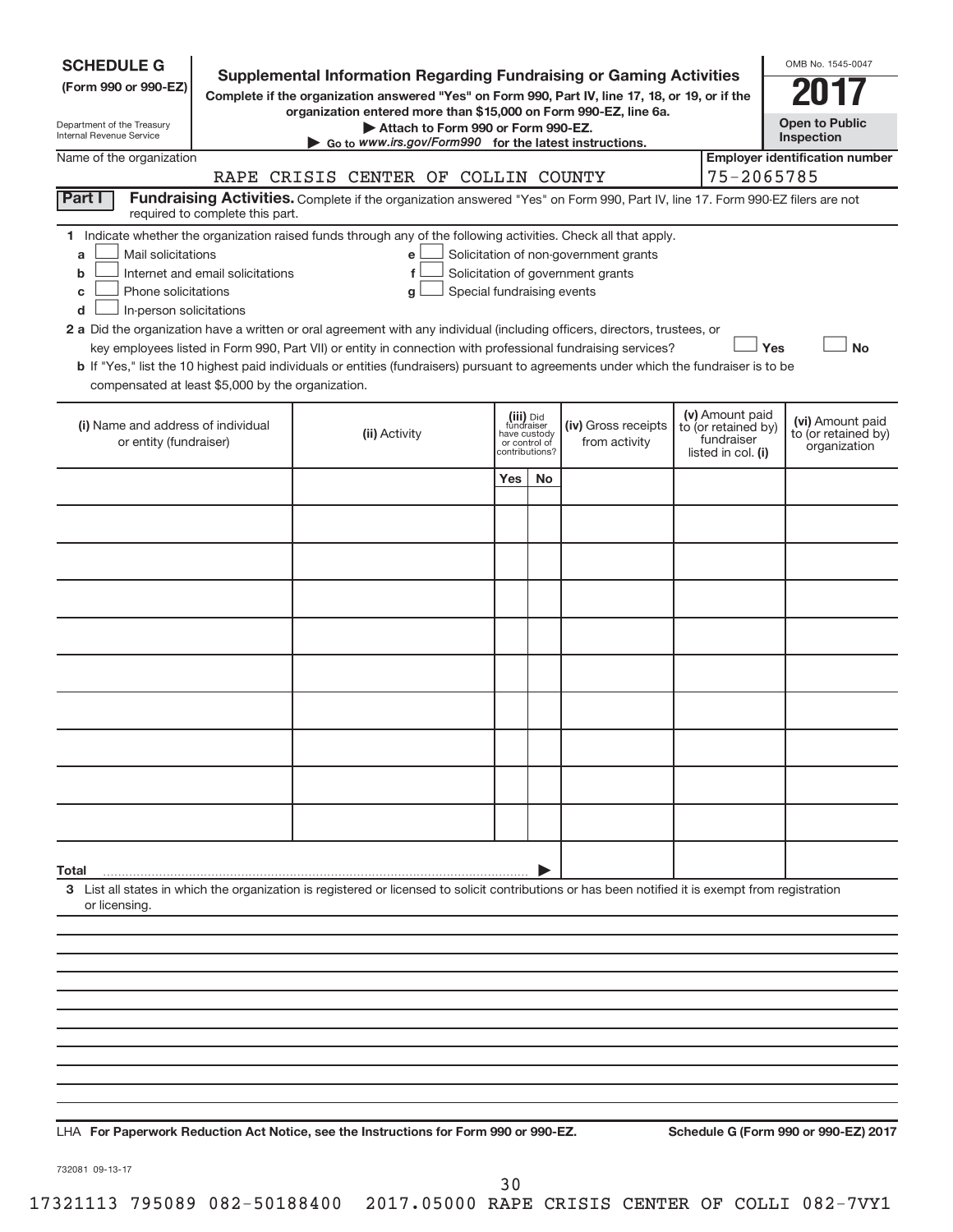75-2065785 Page 2 Schedule G (Form 990 or 990-EZ) 2017 RAPE CRISIS CENTER OF COLLIN COUNTY 75-2065785 Page

Part II | Fundraising Events. Complete if the organization answered "Yes" on Form 990, Part IV, line 18, or reported more than \$15,000 of fundraising event contributions and gross income on Form 990-EZ, lines 1 and 6b. List events with gross receipts greater than \$5,000.

|                        |              | along overtic continuations and gross integrity on Form oco EE, illited T and ob. Electroverite with gross receipts groater than $\phi$ o,ood.      |                                                      |                         |                                 |                                                       |
|------------------------|--------------|-----------------------------------------------------------------------------------------------------------------------------------------------------|------------------------------------------------------|-------------------------|---------------------------------|-------------------------------------------------------|
|                        |              |                                                                                                                                                     | (a) Event $#1$<br><b>ANNUAL GALA</b><br><b>EVENT</b> | (b) Event #2            | (c) Other events<br><b>NONE</b> | (d) Total events<br>(add col. (a) through<br>col. (c) |
|                        |              |                                                                                                                                                     | (event type)                                         | (event type)            | (total number)                  |                                                       |
| Revenue                |              |                                                                                                                                                     | 41,214.                                              |                         |                                 | 41,214.                                               |
|                        |              |                                                                                                                                                     | 28,777.                                              |                         |                                 | 28,777.                                               |
|                        |              | 3 Gross income (line 1 minus line 2)                                                                                                                | 12,437.                                              |                         |                                 | 12,437.                                               |
|                        |              |                                                                                                                                                     |                                                      |                         |                                 |                                                       |
|                        | 5            |                                                                                                                                                     | 12,787.                                              |                         |                                 | 12,787.                                               |
| Direct Expenses        |              |                                                                                                                                                     |                                                      |                         |                                 |                                                       |
|                        | $\mathbf{7}$ |                                                                                                                                                     | 15,126.                                              |                         |                                 | 15,126.                                               |
|                        | 8.           |                                                                                                                                                     |                                                      |                         |                                 |                                                       |
|                        | 9            |                                                                                                                                                     | 2,771.                                               |                         |                                 | 2,771.                                                |
|                        |              | 10 Direct expense summary. Add lines 4 through 9 in column (d)                                                                                      |                                                      |                         |                                 | 30,684.                                               |
|                        |              | 11 Net income summary. Subtract line 10 from line 3, column (d)                                                                                     |                                                      |                         |                                 | $-18, 247.$                                           |
| <b>Part III</b>        |              | Gaming. Complete if the organization answered "Yes" on Form 990, Part IV, line 19, or reported more than<br>\$15,000 on Form 990-EZ, line 6a.       |                                                      |                         |                                 |                                                       |
|                        |              |                                                                                                                                                     |                                                      | (b) Pull tabs/instant   |                                 | (d) Total gaming (add                                 |
| Revenue                |              |                                                                                                                                                     | (a) Bingo                                            | bingo/progressive bingo | (c) Other gaming                | col. (a) through col. (c))                            |
|                        |              |                                                                                                                                                     |                                                      |                         |                                 |                                                       |
|                        |              |                                                                                                                                                     |                                                      |                         |                                 |                                                       |
|                        |              |                                                                                                                                                     |                                                      |                         |                                 |                                                       |
|                        |              |                                                                                                                                                     |                                                      |                         |                                 |                                                       |
| <b>Direct Expenses</b> | 3            |                                                                                                                                                     |                                                      |                         |                                 |                                                       |
|                        | 4            |                                                                                                                                                     |                                                      |                         |                                 |                                                       |
|                        |              |                                                                                                                                                     |                                                      |                         |                                 |                                                       |
|                        |              |                                                                                                                                                     | Yes<br>%                                             | Yes<br>%                | Yes<br>%                        |                                                       |
|                        |              | 6 Volunteer labor                                                                                                                                   | No                                                   | <b>No</b>               | <b>No</b>                       |                                                       |
|                        | $\mathbf{7}$ | Direct expense summary. Add lines 2 through 5 in column (d)                                                                                         |                                                      |                         |                                 |                                                       |
|                        | 8            |                                                                                                                                                     |                                                      |                         |                                 |                                                       |
|                        |              |                                                                                                                                                     |                                                      |                         |                                 |                                                       |
|                        |              |                                                                                                                                                     |                                                      |                         |                                 |                                                       |
| 9                      |              | Enter the state(s) in which the organization conducts gaming activities:                                                                            |                                                      |                         |                                 |                                                       |
|                        |              |                                                                                                                                                     |                                                      |                         |                                 | Yes<br><b>No</b>                                      |
|                        |              | <b>b</b> If "No," explain:<br>the control of the control of the control of the control of the control of the control of                             |                                                      |                         |                                 |                                                       |
|                        |              |                                                                                                                                                     |                                                      |                         |                                 |                                                       |
|                        |              |                                                                                                                                                     |                                                      |                         |                                 | <b>」Yes</b><br><b>No</b>                              |
|                        |              | <b>b</b> If "Yes," explain:<br><u> 1989 - Johann Stein, mars an deutscher Stein und der Stein und der Stein und der Stein und der Stein und der</u> |                                                      |                         |                                 |                                                       |
|                        |              |                                                                                                                                                     |                                                      |                         |                                 |                                                       |
|                        |              |                                                                                                                                                     |                                                      |                         |                                 |                                                       |
|                        |              | 732082 09-13-17                                                                                                                                     |                                                      |                         |                                 | Schedule G (Form 990 or 990-EZ) 2017                  |
|                        |              |                                                                                                                                                     |                                                      |                         |                                 |                                                       |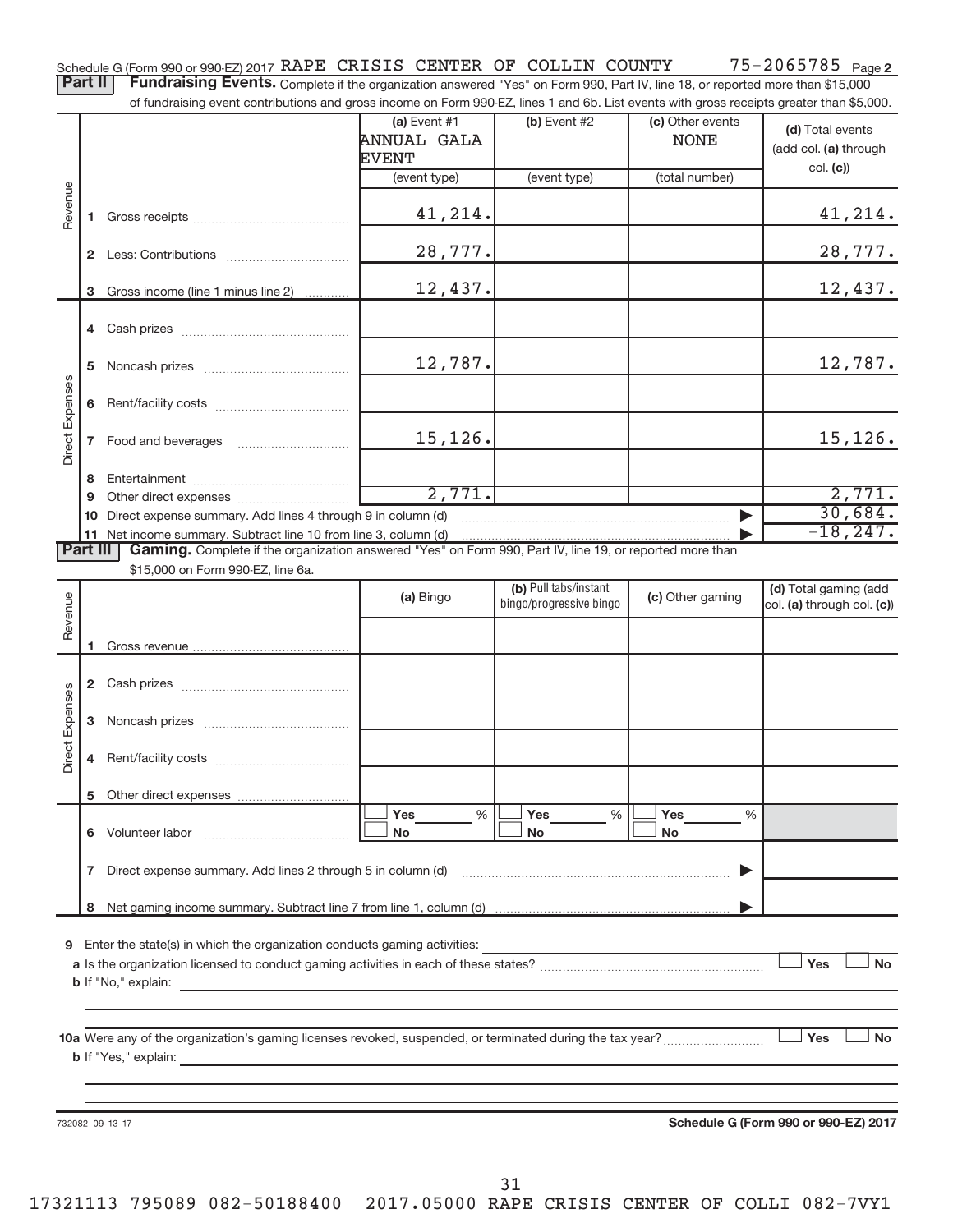| Schedule G (Form 990 or 990-EZ) 2017 RAPE CRISIS CENTER OF COLLIN COUNTY                                                                                      | 75-2065785 Page 3    |               |
|---------------------------------------------------------------------------------------------------------------------------------------------------------------|----------------------|---------------|
|                                                                                                                                                               | Yes                  | <b>No</b>     |
| 12 Is the organization a grantor, beneficiary or trustee of a trust, or a member of a partnership or other entity formed                                      |                      |               |
|                                                                                                                                                               | Yes                  | <b>No</b>     |
| <b>13</b> Indicate the percentage of gaming activity conducted in:                                                                                            |                      |               |
|                                                                                                                                                               |                      | $\%$          |
|                                                                                                                                                               | 13b l                | $\frac{9}{6}$ |
| 14 Enter the name and address of the person who prepares the organization's gaming/special events books and records:                                          |                      |               |
| Name $\blacktriangleright$ $\frac{1}{\sqrt{1-\frac{1}{2}}\left(1-\frac{1}{2}\right)}$                                                                         |                      |               |
|                                                                                                                                                               |                      |               |
|                                                                                                                                                               |                      | <b>No</b>     |
|                                                                                                                                                               |                      |               |
| of gaming revenue retained by the third party $\triangleright$ \$                                                                                             |                      |               |
| c If "Yes," enter name and address of the third party:                                                                                                        |                      |               |
|                                                                                                                                                               |                      |               |
|                                                                                                                                                               |                      |               |
| <b>16</b> Gaming manager information:                                                                                                                         |                      |               |
|                                                                                                                                                               |                      |               |
|                                                                                                                                                               |                      |               |
| Gaming manager compensation > \$                                                                                                                              |                      |               |
|                                                                                                                                                               |                      |               |
|                                                                                                                                                               |                      |               |
|                                                                                                                                                               |                      |               |
| Director/officer<br>Employee<br>Independent contractor                                                                                                        |                      |               |
|                                                                                                                                                               |                      |               |
| <b>17</b> Mandatory distributions:                                                                                                                            |                      |               |
| a Is the organization required under state law to make charitable distributions from the gaming proceeds to                                                   | $\Box$ Yes $\Box$ No |               |
| <b>b</b> Enter the amount of distributions required under state law to be distributed to other exempt organizations or spent in the                           |                      |               |
| organization's own exempt activities during the tax year $\triangleright$ \$                                                                                  |                      |               |
| <b>Part IV</b><br>Supplemental Information. Provide the explanations required by Part I, line 2b, columns (iii) and (v); and Part III, lines 9, 9b, 10b, 15b, |                      |               |
| 15c, 16, and 17b, as applicable. Also provide any additional information. See instructions.                                                                   |                      |               |
|                                                                                                                                                               |                      |               |
|                                                                                                                                                               |                      |               |
|                                                                                                                                                               |                      |               |
|                                                                                                                                                               |                      |               |
|                                                                                                                                                               |                      |               |
|                                                                                                                                                               |                      |               |
|                                                                                                                                                               |                      |               |
|                                                                                                                                                               |                      |               |
|                                                                                                                                                               |                      |               |
|                                                                                                                                                               |                      |               |
|                                                                                                                                                               |                      |               |
|                                                                                                                                                               |                      |               |
|                                                                                                                                                               |                      |               |
|                                                                                                                                                               |                      |               |
|                                                                                                                                                               |                      |               |
| Schedule G (Form 990 or 990-EZ) 2017<br>732083 09-13-17<br>32                                                                                                 |                      |               |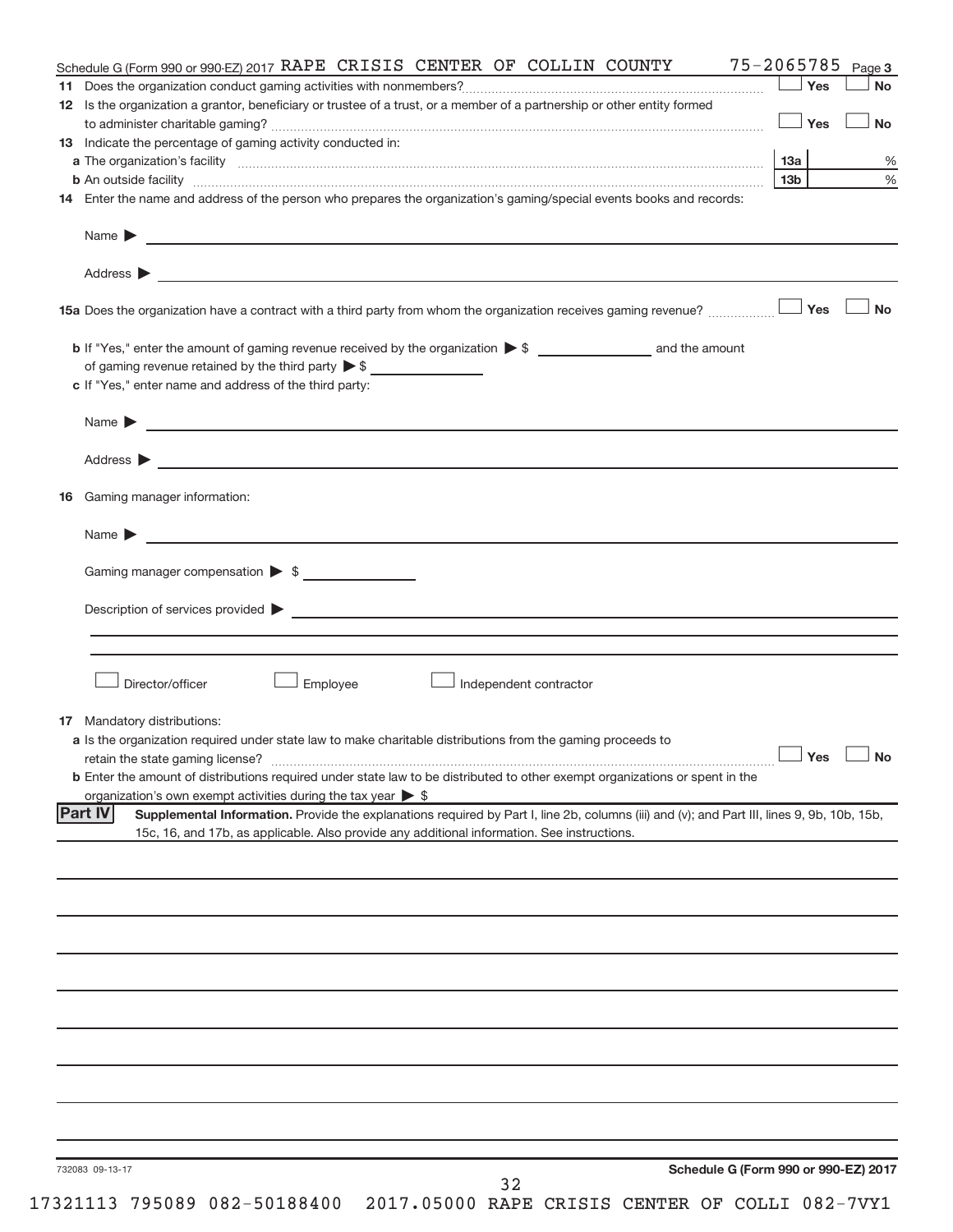|                 | Schedule G (Form 990 or 990-EZ) RAPE CRISI<br><b>Part IV   Supplemental Information</b> (continued) | RAPE CRISIS CENTER OF COLLIN COUNTY |    |  | $75 - 2065785$ Page 4           |
|-----------------|-----------------------------------------------------------------------------------------------------|-------------------------------------|----|--|---------------------------------|
|                 |                                                                                                     |                                     |    |  |                                 |
|                 |                                                                                                     |                                     |    |  |                                 |
|                 |                                                                                                     |                                     |    |  |                                 |
|                 |                                                                                                     |                                     |    |  |                                 |
|                 |                                                                                                     |                                     |    |  |                                 |
|                 |                                                                                                     |                                     |    |  |                                 |
|                 |                                                                                                     |                                     |    |  |                                 |
|                 |                                                                                                     |                                     |    |  |                                 |
|                 |                                                                                                     |                                     |    |  |                                 |
|                 |                                                                                                     |                                     |    |  |                                 |
|                 |                                                                                                     |                                     |    |  |                                 |
|                 |                                                                                                     |                                     |    |  |                                 |
|                 |                                                                                                     |                                     |    |  |                                 |
|                 |                                                                                                     |                                     |    |  |                                 |
|                 |                                                                                                     |                                     |    |  |                                 |
|                 |                                                                                                     |                                     |    |  |                                 |
|                 |                                                                                                     |                                     |    |  |                                 |
|                 |                                                                                                     |                                     |    |  |                                 |
|                 |                                                                                                     |                                     |    |  |                                 |
|                 |                                                                                                     |                                     |    |  |                                 |
|                 |                                                                                                     |                                     |    |  |                                 |
|                 |                                                                                                     |                                     |    |  |                                 |
|                 |                                                                                                     |                                     |    |  |                                 |
|                 |                                                                                                     |                                     |    |  |                                 |
|                 |                                                                                                     |                                     |    |  |                                 |
|                 |                                                                                                     |                                     |    |  |                                 |
|                 |                                                                                                     |                                     |    |  |                                 |
|                 |                                                                                                     |                                     |    |  |                                 |
|                 |                                                                                                     |                                     |    |  |                                 |
|                 |                                                                                                     |                                     |    |  |                                 |
|                 |                                                                                                     |                                     |    |  |                                 |
|                 |                                                                                                     |                                     |    |  |                                 |
|                 |                                                                                                     |                                     |    |  |                                 |
|                 |                                                                                                     |                                     |    |  |                                 |
|                 |                                                                                                     |                                     |    |  |                                 |
|                 |                                                                                                     |                                     |    |  |                                 |
|                 |                                                                                                     |                                     |    |  |                                 |
|                 |                                                                                                     |                                     |    |  |                                 |
|                 |                                                                                                     |                                     |    |  |                                 |
|                 |                                                                                                     |                                     |    |  |                                 |
|                 |                                                                                                     |                                     |    |  |                                 |
|                 |                                                                                                     |                                     |    |  |                                 |
|                 |                                                                                                     |                                     |    |  |                                 |
|                 |                                                                                                     |                                     |    |  |                                 |
|                 |                                                                                                     |                                     |    |  |                                 |
|                 |                                                                                                     |                                     |    |  |                                 |
|                 |                                                                                                     |                                     |    |  |                                 |
|                 |                                                                                                     |                                     |    |  |                                 |
|                 |                                                                                                     |                                     |    |  |                                 |
|                 |                                                                                                     |                                     |    |  |                                 |
|                 |                                                                                                     |                                     |    |  |                                 |
|                 |                                                                                                     |                                     |    |  |                                 |
|                 |                                                                                                     |                                     |    |  |                                 |
|                 |                                                                                                     |                                     |    |  | Schedule G (Form 990 or 990-EZ) |
| 732084 04-01-17 |                                                                                                     |                                     |    |  |                                 |
|                 |                                                                                                     |                                     | 33 |  |                                 |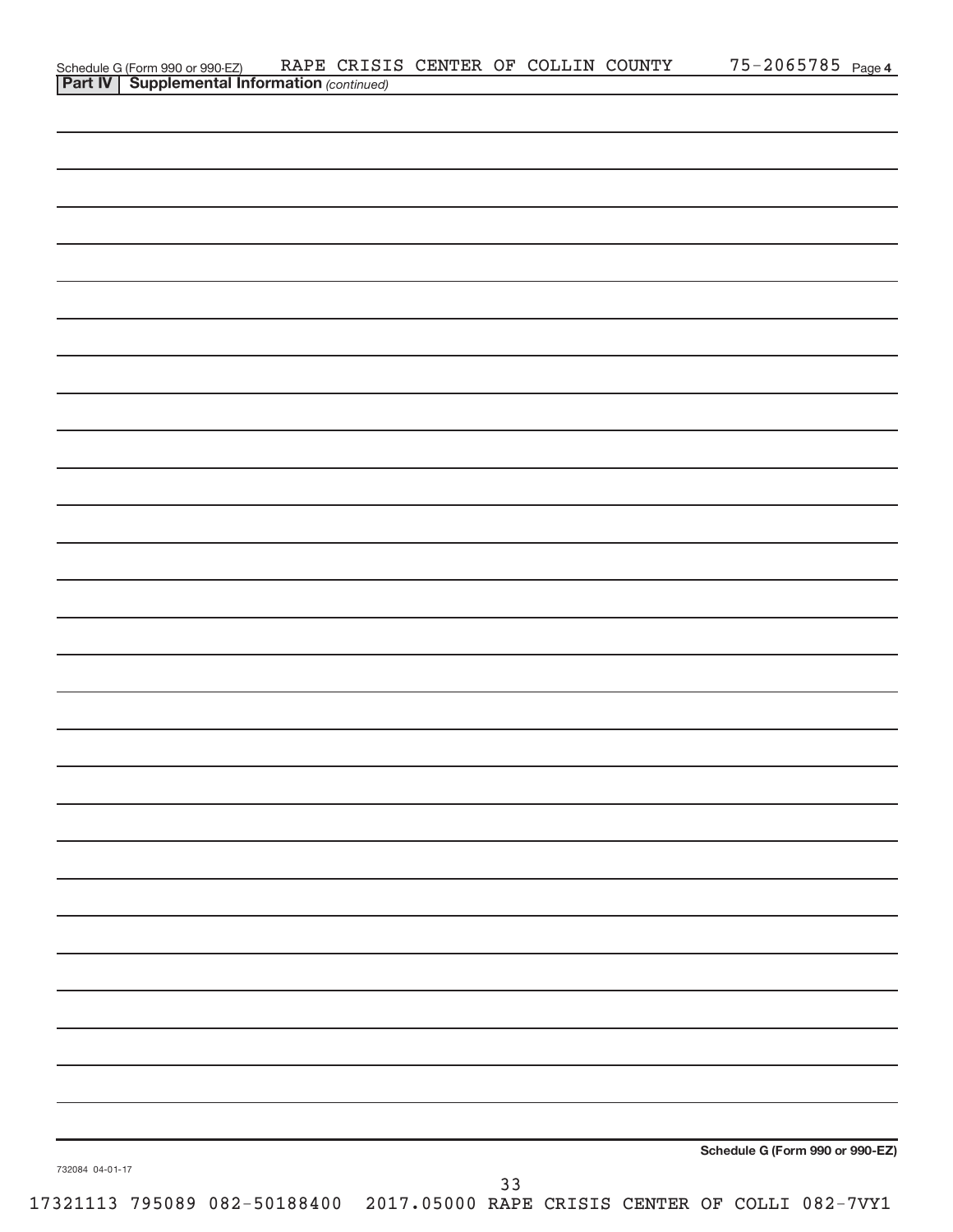Department of the Treasury **(Form 990 or 990-EZ)**

Name of the organization

Internal Revenue Service

**SCHEDULE O Supplemental Information to Form 990 or 990-EZ** <br>(Form 990 or 990-EZ) Complete to provide information for responses to specific questions on

**Complete to provide information for responses to specific questions on Form 990 or 990-EZ or to provide any additional information. | Attach to Form 990 or 990-EZ. | Go to www.irs.gov/Form990 for the latest information.**

OMB No. 1545-0047 **Open to Public Inspection**

RAPE CRISIS CENTER OF COLLIN COUNTY 75-2065785

**Employer identification number**

FORM 990, PART VI, SECTION A, LINE 8B:

THE ORGANIZATION DOES NOT HAVE ANY COMMITTEES WITH AUTHORITY TO ACT ON

BEHALF OF THE GOVERNING BODY.

FORM 990, PART VI, SECTION B, LINE 11B:

A DRAFT OF THE 990 IS PROVIDED TO MANAGEMENT AND BOARD OF DIRECTORS PRIOR TO FILING.

FORM 990, PART VI, SECTION B, LINE 12C:

DISCLOSURE STATEMENTS ARE SIGNED BY STAFF AND BOARD MEMBERS UPON HIRE/JOINING BOARD. BOARD SIGNS THE ANNUAL CONFLICT STATEMENTS. THE EXECUTIVE DIRECTOR CONTINUALLY MONITORS STAFF BUSINESS ACTIVITY TO ASSESS POTENTIAL CONFLICT OF INTEREST AND ADDRESSES WITH STAFF DIRECTLY IF A POTENTIAL RISK EXISTS AND REFERRED TO TTP BOARD IF NEEDED.

FORM 990, PART VI, SECTION B, LINE 15A:

DURING THE HIRING OF THE EXECUTIVE DIRECTOR POSITION, IT WAS DETERMINED THAT TIME THAT IT WOULD BE NECESSARY TO INCREASE THE SALARY OF THE ED IN ORDER TO SECURE A QUALIFIED CANDIDATE WILLING TO ACCEPT THE POSITION. AS THIS CONVERSATION TOOK PLACE IN EXECUTIVE SESSION, IT WAS NOT LIKELY NOT DOCUMENTED AS A PART OF THE REGULAR MEETING MINUTES. TTP ULTIMATELY HIRED WENDY HANNA ON OCTOBER 1, 2014 AT A RATE OF \$70,000 PER YEAR. SINCE THEN, ANY PAY INCREASE FOR THE ED HAS BEEN REVIEWED WITH THE BOD AND APPROVED AT EITHER A BOD MEETING OR IN EXECUTIVE SESSION FOLLOWING A REGULAR MEETING.

| FORM 990, PART VI, SECTION C, LINE 19:                                               |                                        |
|--------------------------------------------------------------------------------------|----------------------------------------|
| LHA For Paperwork Reduction Act Notice, see the Instructions for Form 990 or 990-EZ. | Schedule O (Form 990 or 990-EZ) (2017) |
| 732211 09-07-17                                                                      |                                        |
|                                                                                      |                                        |